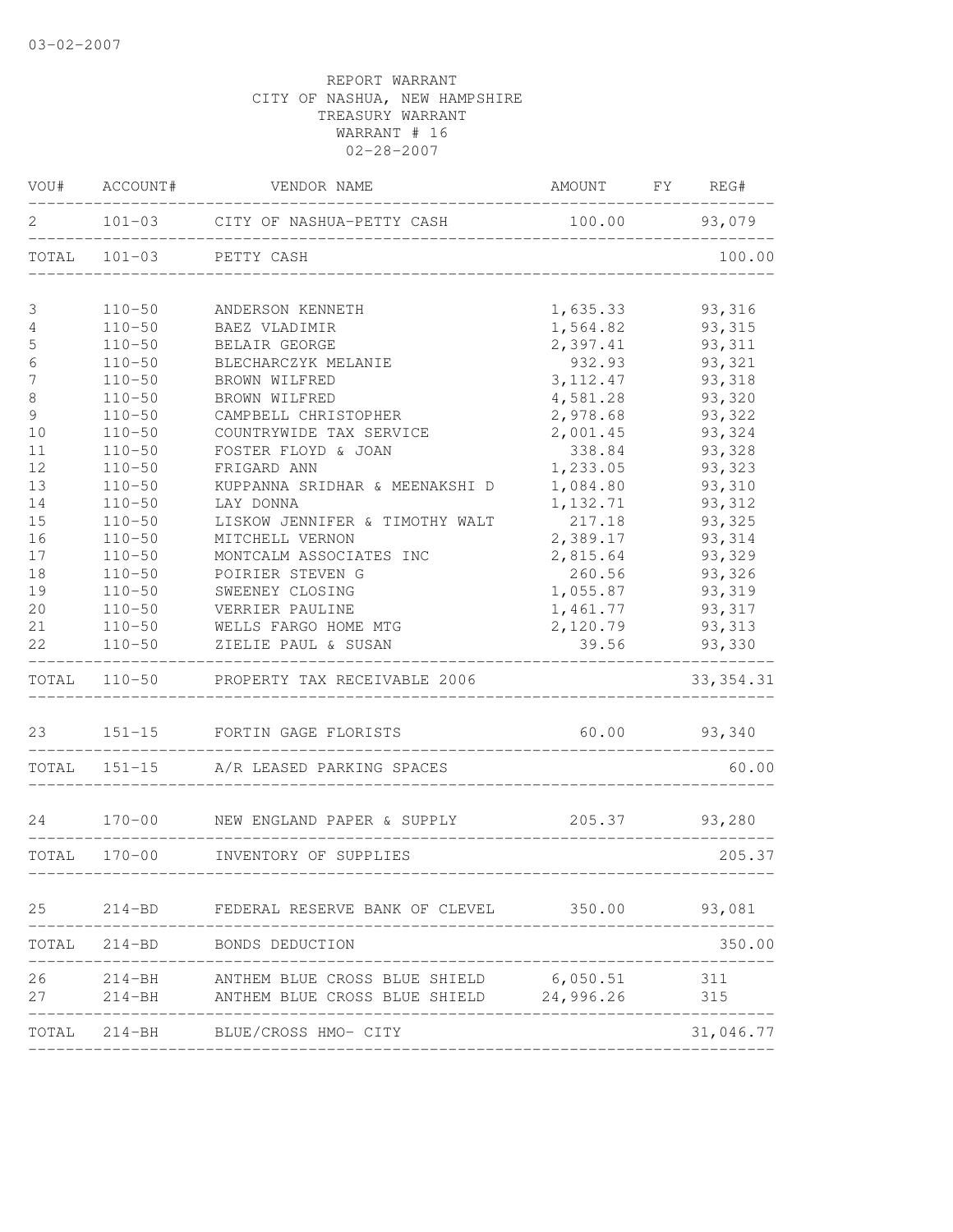| VOU#                       | ACCOUNT#                                                 | VENDOR NAME                                                                                         | AMOUNT                                         | FΥ | REG#                                           |
|----------------------------|----------------------------------------------------------|-----------------------------------------------------------------------------------------------------|------------------------------------------------|----|------------------------------------------------|
| 28<br>29                   | $214 - C$<br>$214-C$                                     | ANTHEM BLUE CROSS BLUE SHIELD<br>ANTHEM BLUE CROSS BLUE SHIELD                                      | 129.46<br>1,824.30                             |    | 311<br>315                                     |
| TOTAL                      | $214 - C$                                                | B/C B/S J PLAN-DED SCHOOL                                                                           |                                                |    | 1,953.76                                       |
| 30<br>31<br>32<br>34<br>33 | $214-DC$<br>$214-DC$<br>$214-DC$<br>$214-DC$<br>$214-DC$ | DELANEY AMANDA<br>GAGNON PATRICIA<br>HOVEY DEBORAH<br>MENARD PAUL<br>MENARD PAUL                    | 192.31<br>540.00<br>400.00<br>240.00<br>240.00 |    | 93,221<br>93,239<br>93,284<br>93,083<br>93,300 |
| 35<br>36<br>37             | $214-DC$<br>$214-DC$<br>$214-DC$                         | PARADIS KELLEY I<br>PERAULT DAVID<br>SLATTERY SCOTT                                                 | 192.31<br>576.96<br>384.61                     |    | 93,168<br>93,201<br>93,301                     |
| TOTAL                      | $214-DC$                                                 | DEPENDENT CARE DEDUCTION                                                                            |                                                |    | 2,766.19                                       |
| 38                         | $214-H$                                                  | NORTHEAST DELTA                                                                                     | 50.66                                          |    | 310                                            |
| TOTAL                      | $214-H$                                                  | N.E.DELTA-SCHOOL                                                                                    |                                                |    | 50.66                                          |
| 39<br>40                   | $214-HC$<br>$214-HC$                                     | HARVARD PILGRIM HEALTH CARE<br>HARVARD PILGRIM HEALTH CARE                                          | 560.00<br>5, 157.46                            |    | 308<br>316                                     |
| TOTAL                      | $214 - HC$                                               | HARVARD COM HP                                                                                      |                                                |    | 5,717.46                                       |
| 41<br>42<br>43             | 214-HJ<br>$214-HJ$<br>$214 - HJ$                         | ANTHEM BLUE CROSS BLUE SHIELD<br>ANTHEM BLUE CROSS BLUE SHIELD<br>LEUCI ROBERT JR                   | 19,916.96<br>49, 126.53<br>377.88              |    | 311<br>315<br>93,308                           |
| TOTAL                      | $214 - HJ$                                               | BC/BS J PLAN DED-CITY                                                                               |                                                |    | 69, 421.37                                     |
| 44                         | $214-I$                                                  | ANTHEM BLUE CROSS BLUE SHIELD                                                                       | 29,668.34                                      |    | 311                                            |
| TOTAL                      | $214 - I$                                                | B/C P.O.S-SCHOOL                                                                                    |                                                |    | 29,668.34                                      |
| 45                         | $214-J$                                                  | ITT HARTFORD                                                                                        | 8,176.87                                       |    | 309                                            |
| TOTAL                      | $214 - J$                                                | OPT LIFE SCHOOL                                                                                     |                                                |    | 8,176.87                                       |
| 45                         |                                                          | 214-L ITT HARTFORD                                                                                  | 1, 137.37 309                                  |    |                                                |
|                            |                                                          | TOTAL 214-L TERM LIFE DEDUCTION                                                                     |                                                |    | 1,137.37                                       |
| 47                         |                                                          | 46 214-PO ANTHEM BLUE CROSS BLUE SHIELD 37,542.27<br>214-PO ANTHEM BLUE CROSS BLUE SHIELD 53,706.09 |                                                |    | 311<br>315                                     |
|                            | _______________________                                  | TOTAL 214-PO BC/BS POINT OF SERV- CITY                                                              |                                                |    | --------------<br>91,248.36                    |
|                            |                                                          |                                                                                                     |                                                |    |                                                |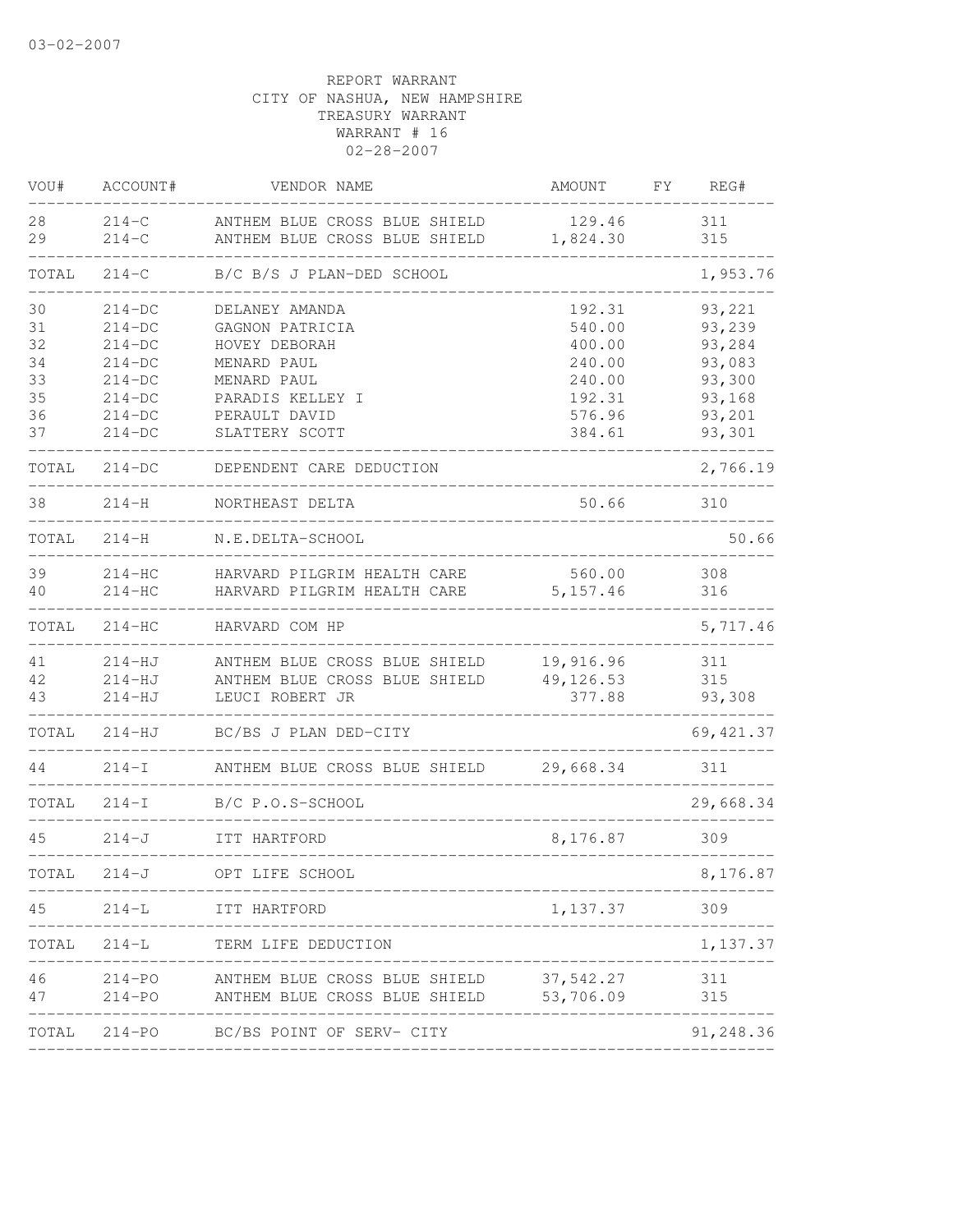|                      | VOU# ACCOUNT#                                        | VENDOR NAME                                                           | AMOUNT FY REG#                     |                                      |
|----------------------|------------------------------------------------------|-----------------------------------------------------------------------|------------------------------------|--------------------------------------|
| 48 — 18              |                                                      | 214-TD NORTHEAST DELTA                                                | 17,532.46 310                      |                                      |
| TOTAL                |                                                      | 214-TD TEACHER DENTAL                                                 |                                    | 17,532.46                            |
|                      |                                                      | 49 214-TK ITT HARTFORD                                                | 6,427.54 309                       |                                      |
|                      |                                                      | TOTAL 214-TK OPTIONAL LIFE DEDUCTION                                  |                                    | 6,427.54                             |
| 50                   |                                                      | 247-00 WYMAN'S CHEVROLET PONTIAC                                      |                                    | 872.00 93,368                        |
|                      |                                                      | TOTAL 247-00 POLICE SUSPENSE II                                       |                                    | 872.00                               |
|                      |                                                      | 51 257-00 LIBERTY JOSHUA M                                            |                                    | $6.00$ 93,335                        |
|                      |                                                      | TOTAL 257-00 MV REFUND PENDING                                        |                                    | 6.00                                 |
| 52<br>53<br>54<br>55 | $258 - 00$<br>$258 - 00$<br>$258 - 00$<br>$258 - 00$ | BIBEAU PAULA J<br>DIGGINS ROGER<br>LETTER VICKI L<br>MIGNEAULT ARLENE | 35.00<br>105.00<br>35.00<br>200.00 | 93,333<br>93,334<br>93,339<br>93,336 |
|                      |                                                      | TOTAL 258-00 TVB REFUND PENDING                                       |                                    | 375.00                               |
|                      |                                                      | 191,78 288-00 RICOH CUSTOMER FINANCE CORP 2,161.93 93,523             |                                    |                                      |
|                      |                                                      | TOTAL 288-00 SCHOOL SUSPENSE ACCOUNT                                  |                                    | 2,161.93                             |

03-02-2007

| VOU#  | ACCOUNT#      | VENDOR NAME                   | AMOUNT     | <b>FY</b> | REG#     |
|-------|---------------|-------------------------------|------------|-----------|----------|
| 56    | 305-59100     | ANDERSON CECIL                | 250.00     |           | 93,254   |
| 57    | 305-59100     | JEYNES COMPANY/MIKE JEYNES    | 212.50     |           | 93,194   |
| 58    | $305 - 59100$ | JOHNSON PETER N               | 175.00     |           | 93,253   |
| 59    | $305 - 59100$ | NAYOR WILLIAM                 | 162.50     |           | 93,298   |
| 60    | 305-59100     | SHAHOOD THOMAS W III          | 150.00     |           | 93,299   |
| 61    | 305-59100     | WALLENT FRANK J               | 677.50     |           | 93,159   |
| TOTAL | 305           | SRF - CIVIC & COMM ACTIVITIES |            |           | 1,627.50 |
|       |               |                               |            |           |          |
| 62    | 308-83012     | ANTHEM BLUE CROSS BLUE SHIELD | 96,623.05  |           | 311      |
| 63    | 308-83012     | ANTHEM BLUE CROSS BLUE SHIELD | 191,463.34 |           | 315      |
| 64    | 308-83013     | ANTHEM BLUE CROSS BLUE SHIELD | 92,881.69  |           | 311      |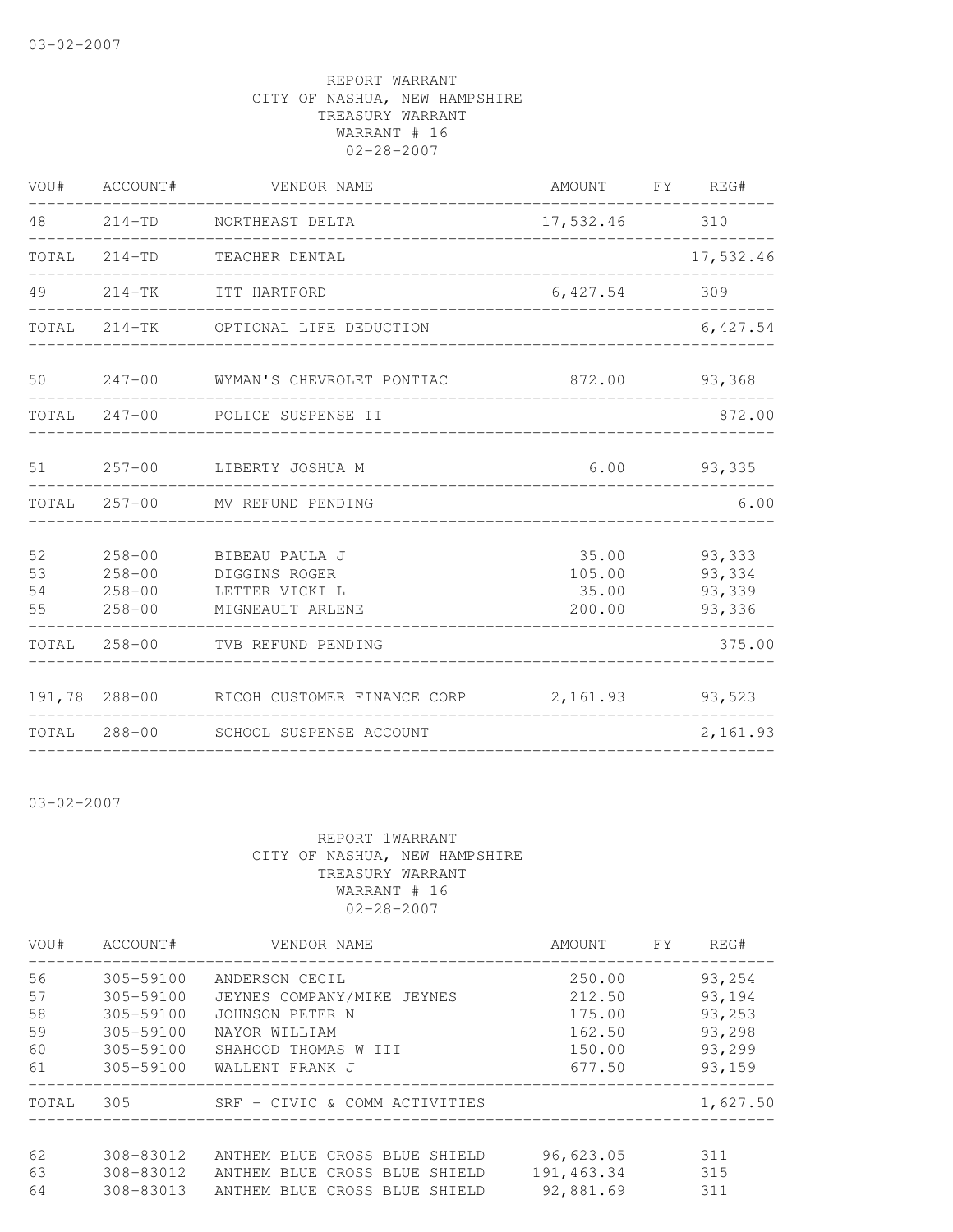| 65    | 308-83013  | ANTHEM BLUE CROSS BLUE SHIELD                 | 237, 454.81 | 315          |
|-------|------------|-----------------------------------------------|-------------|--------------|
| 66    | 308-83016  | HARVARD PILGRIM HEALTH CARE                   | 25,873.05   | 308          |
| 67    | 308-83016  | HARVARD PILGRIM HEALTH CARE                   | 20,970.47   | 316          |
| 68    | 308-83017  | HARVARD PILGRIM HEALTH CARE                   | 28, 211.34  | 308          |
| 69    | 308-83017  | HARVARD PILGRIM HEALTH CARE                   | 39,900.37   | 316          |
| 70    | 308-83018  | ANTHEM BLUE CROSS BLUE SHIELD                 | 17,532.54   | 315          |
| 71    | 308-83019  | ANTHEM BLUE CROSS BLUE SHIELD                 | 6,529.97    | 311          |
| 72    | 308-83019  | ANTHEM BLUE CROSS BLUE SHIELD 84,665.10       |             | 315          |
| 73    | 308-83020  | NORTHEAST DELTA                               | 16,972.70   | 310          |
| 74    | 308-83020  | NORTHEAST DELTA                               | 18,627.46   | 318          |
| 75    | 308-83021  | NORTHEAST DELTA                               | 5,363.40    | 310          |
| 76    | 308-83021  | NORTHEAST DELTA                               | 3,249.61    | 318          |
| 77    | 308-83022  | NORTHEAST DELTA                               | 101,681.62  | 310          |
| 78    | 308-83025  | JOHN R SHARRY INC                             | 4,725.00    | 93,264       |
| 79    | 308-83030  | ITT HARTFORD                                  | 8,167.17    | 309          |
| 79    | 308-83031  | ITT HARTFORD                                  | 12,284.32   | 309          |
| 80    | 308-83042  | FRED C CHURCH INC                             | 2,672.40    | 314          |
| 81    | 308-83053  | TEEBOOM KEVIN                                 | 100.00      | 93,283       |
| 81    | 308-83055  | TEEBOOM KEVIN                                 | 543.33      | 93,283       |
| 82    | 308-83055  | TREASURER STATE OF NH                         | 250.00      | 93,720       |
| 83    | 308-83056  | ST JOSEPH BUSINESS & HEALTH                   | 642.00      | 93,215       |
| 84    | 308-83056  | TREASURER STATE OF NH<br>W/C                  | 400.00      | 93,792       |
| 85    | 308-83063  | MILTON CAT                                    | 10,907.20   | 93,198       |
| 86    | 308-83064  | DOWNTOWN LINCOLN MERCURY INC                  | 2,400.46    | 93,398       |
| 87    | 308-83064  | WYMAN'S CHEVROLET PONTIAC                     | 16,000.00   | 93,368       |
| 88    | 308-83076  | FRED C CHURCH INC                             | 1,633.00    | 306          |
| 89    |            | 308-83077 AMERICAN STOP LOSS                  | 41,107.09   | 317          |
| TOTAL | 308        | SRF - INSURANCE                               |             | 1,089,832.49 |
|       |            |                                               |             |              |
|       |            | 191,788 3086-49050 GIA PUBLICATIONS INC       | 162.84      | 93,584       |
|       |            | 191,789 3086-49050 HARCOURT ASSESSMENT, INC   | 130.20      | 93,529       |
|       |            | 191,790 3086-49050 STAPLES BUSINESS ADVANTAGE | 73.86       | 93,374       |
|       | 3086-83009 | NORTHEAST DELTA                               | 79.99       | 310          |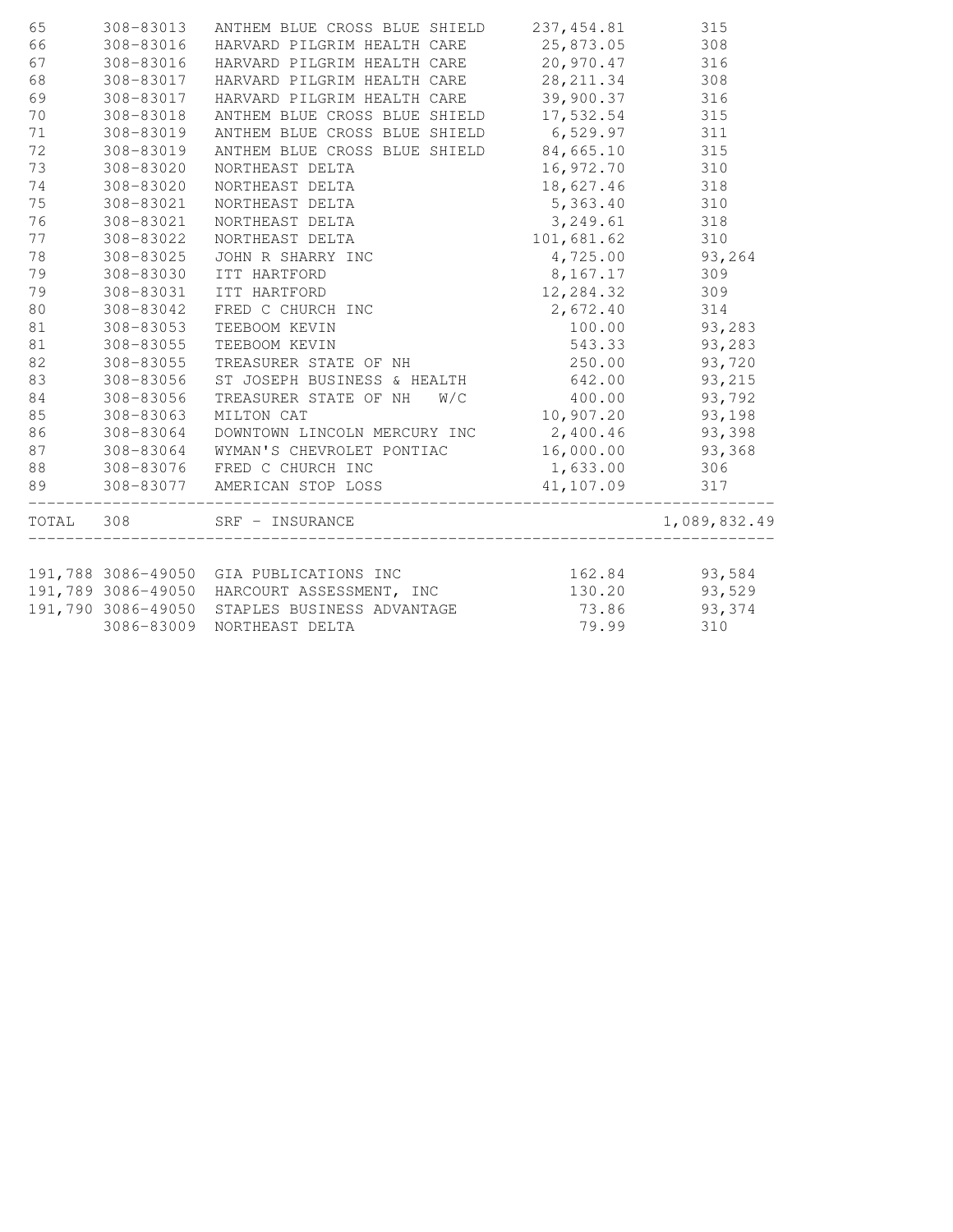| VOU#      | ACCOUNT#           | VENDOR NAME                             | AMOUNT     | FY<br>REG# |
|-----------|--------------------|-----------------------------------------|------------|------------|
|           |                    | 3086-83031 ITT HARTFORD                 | 39.76      | 309        |
| TOTAL     | 308                | JAVITS GRANT PROGRAM                    |            | 486.65     |
|           | 191,790 3097-41015 | STAPLES BUSINESS ADVANTAGE              | 224.78     | 93,374     |
|           | 191,791 3097-44005 | ACE PRINTING COMPANY                    | 420.00     | 93,380     |
|           | 191,792 3097-49075 | CENTRAL PAPER PRODUCTS CO               | 10,829.83  | 93,655     |
|           | 191,793 3097-49085 | ALL RIGHT PROVISIONS, INC.              | 1,302.40   | 93,611     |
|           | 191,794 3097-49085 | BERNARD FOOD INDUSTRIES INC             | 899.32     | 93, 478    |
|           | 191,795 3097-49085 | COCA COLA                               | 5,422.40   | 93,463     |
|           | 191,796 3097-49085 | COSTA FRUIT & PRODUCE CO INC            | 8,715.02   | 93,666     |
|           | 191,796 3097-49085 | COSTA FRUIT & PRODUCE CO INC            | 22, 214.60 | 93,667     |
|           | 191,796 3097-49085 | COSTA FRUIT & PRODUCE CO INC            | 14,226.03  | 93,668     |
|           | 191,797 3097-49085 | DOUBLE N INC                            | 2,225.30   | 93, 477    |
|           | 191,798 3097-49085 | FANTINI BAKING CO., INC.                | 4,099.51   | 93,549     |
|           | 191,798 3097-49085 | FANTINI BAKING CO., INC.                | 2,187.24   | 93,550     |
|           | 191,799 3097-49085 | GARELICK FARMS-LYNN                     | 23,773.70  | 93,354     |
|           | 191,800 3097-49085 | GILL'S PIZZA CO.                        | 15,975.00  | 93,527     |
|           | 191,801 3097-49085 | M SAUNDERS INC                          | 6,946.86   | 93,511     |
|           | 191,801 3097-49085 | M SAUNDERS INC                          | 2,107.55   | 93,512     |
|           | 191,802 3097-49085 | MCKEE FOODS CORP                        | 873.56     | 93,228     |
|           | 191,803 3097-49085 | NEW ENGLAND ICE CREAM                   | 613.33     | 93,539     |
|           | 191,804 3097-49085 | ORIGINAL CRISPY PIZZA CRUST CO          | 2,401.20   | 93,275     |
|           | 191,805 3097-49085 | SURPLUS DISTRIBUTION SECTION            | 178.75     | 93,347     |
|           | 191,806 3097-64330 | NORTHEAST FOOD SVC EQUIPMENT &          | 1,615.00   | 93,127     |
|           | 191,807 3097-707   | BELESCA MEREDITH                        | 50.00      | 93,614     |
|           | 191,808 3097-74092 | AFFILIATED HVAC SERVICES LLC            | 78.00      | 93,481     |
|           | 191,809 3097-74092 | BASSETT SERVICES CORPORATION            | 41.80      | 93,483     |
|           | 191,810 3097-74092 | HOBART SERVICE                          | 388.20     | 93,116     |
|           | 191,811 3097-74092 | UNITED SUPPLY COMPANY INC               | 641.09     | 93,653     |
|           | 3097-83031         | ITT HARTFORD                            | 112.00     | 309        |
|           |                    | 191,812 3097-91005 GILBERT DIANA T      | 10.55      | 93,525     |
|           |                    | 191,813 3097-91005 GUSTIN KAREN         | 21.27      | 93,505     |
| TOTAL 309 |                    | SRF - FOOD SERVICES                     |            | 128,594.29 |
|           |                    | 191,814 3118-49050 PAPANICOLAU MICHELLE | 10.53      | 93,576     |
| TOTAL     | 311                | SUMMER SCHOOL                           |            | 10.53      |
|           |                    |                                         |            |            |
| 92        | 312-64080          | GOODYEAR AUTO SERVICE CENTER            | 328.92     | 93,087     |
| 93        | 312-64080          | MAC MULKIN CHEVROLET INC                | 103.72     | 93,639     |
| 94        | 312-64080          | TOWERS MOTOR PARTS CORP                 | 3.30       | 93,392     |
| 95        | $312 - 705$        | <b>CULLEN ROBERT</b>                    | 60.00      | 93,344     |
| 96        | $312 - 705$        | D & R TOWING INC                        | 1,182.50   | 93,637     |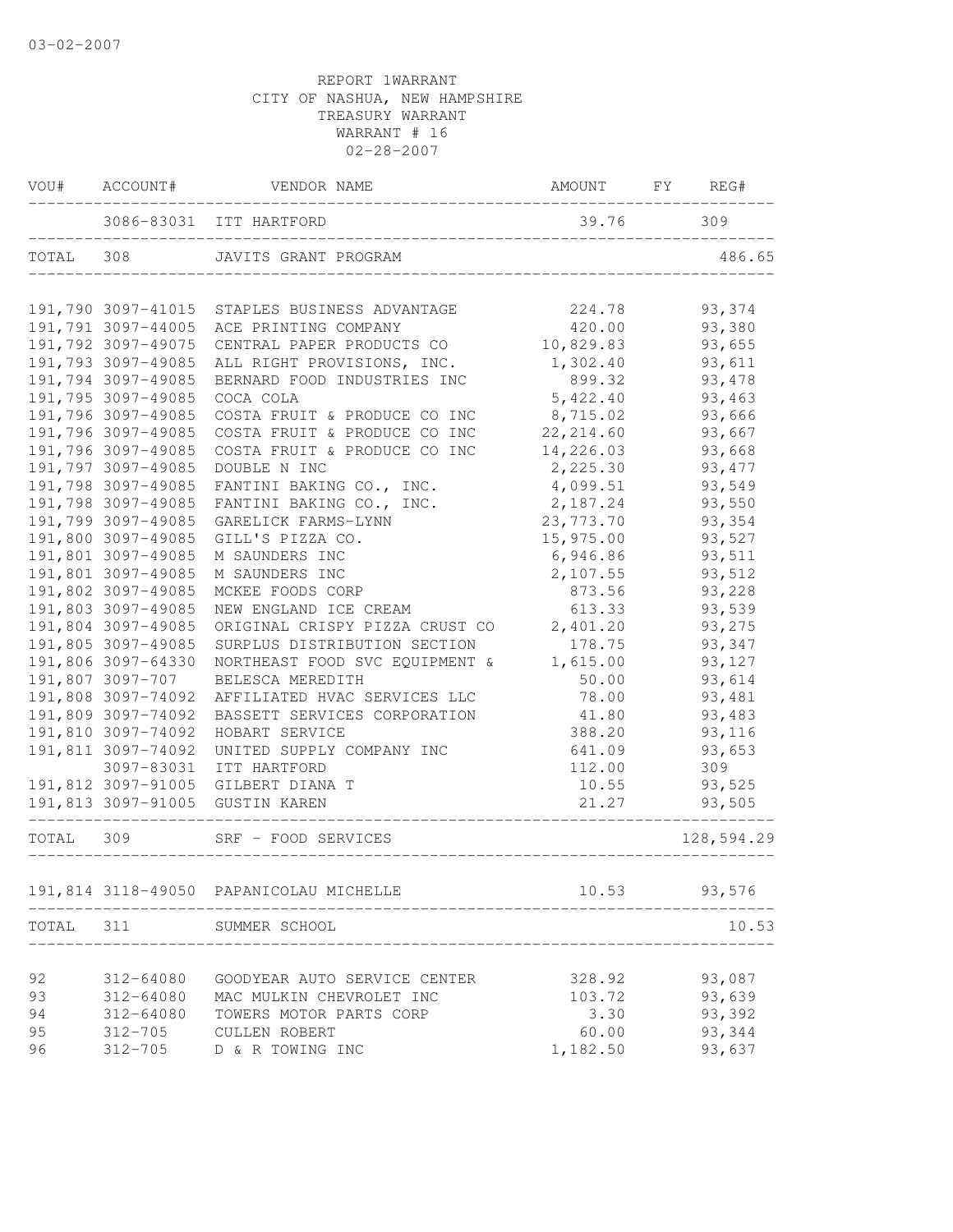| VOU#      | ACCOUNT#           | VENDOR NAME                                                          | AMOUNT    | FY | REG#                     |
|-----------|--------------------|----------------------------------------------------------------------|-----------|----|--------------------------|
| 97        | $312 - 705$        | MORIARTY HEATHER                                                     | 35.00     |    | 93,346                   |
| 98        | $312 - 705$        | ROD'S AUTOMOTIVE/ROD MACINTYRE                                       | 300.00    |    | 93,288                   |
| 99        | $312 - 705$        | SIROIS ROGER & BONNIE                                                | 50.00     |    | 93,345                   |
| TOTAL     | 312                | SRF - FINANCIAL SERVICES                                             |           |    | 2,063.44                 |
|           |                    |                                                                      |           |    |                          |
|           | 191,815 3122-49035 | MASSACHUSETTS SAFETY COUNCIL                                         | 38.82     |    | 93,605                   |
|           | 191,816 3122-49050 | DESCHENES SARAH                                                      | 99.64     |    | 93,622                   |
|           | 191,817 3122-54009 | THE HIPPO                                                            | 1,070.00  |    | 93,212                   |
|           | 191,818 3122-705   | BLAKE CHARLOTTE                                                      | 250.00    |    | 93,616                   |
|           | 191,819 3122-705   | CAMPBELL SANDRA                                                      | 225.00    |    | 93,609                   |
|           | 191,820 3122-705   | ROCKNAK LAURA                                                        | 50.00     |    | 93,623                   |
|           |                    | 191,821 3122-91040 PAPANICOLAU MICHELLE                              | 39.15     |    | 93,576                   |
|           | 191,822 3122-91040 | SANTOS RENEE                                                         | 17.46     |    | 93,534                   |
| TOTAL 312 |                    | ADULT ED/CONTINUING ED                                               |           |    | 1,790.07                 |
|           |                    |                                                                      |           |    |                          |
| 100       | 331-01420          | CASH                                                                 | 9,500.00  |    | 93,078                   |
| 101       | $331 - 309$        | ACME WATERPROOFING                                                   | 159.92    |    | 93,784                   |
| 102       | 331-31050          | CINGULAR WIRELESS LLC                                                | 22.67     |    | 93,769                   |
| 103       | 331-31050          | VERIZON WIRELESS                                                     | 134.64    |    | 93,746                   |
| 104       | 331-59100          | COMCAST                                                              | 214.00    |    | 93,773                   |
| 105       | $331 - 68045$      | MACMULKIN CHEVROLET INC                                              | 19,509.00 |    | 93,670                   |
| 106       | 331-78007          | ROBBINS AUTO PARTS INC                                               | 2.95      |    | 93,289                   |
| TOTAL     | 331                | SRF - POLICE DEPARTMENT                                              |           |    | 29,543.18                |
| 107       | 332-64094          | CHAPPELL TRACTOR SALES INC                                           | 6,500.00  |    | 93,134                   |
| 108       | 332-64094          | NH CLOSETS LLC                                                       | 1,092.83  |    | 93,332                   |
| 109       | 332-64192          | MOORE MEDICAL LLC                                                    | 1,384.74  |    | 93,293                   |
| TOTAL 332 |                    | SRF - FIRE DEPARTMENT                                                |           |    | 8,977.57                 |
|           |                    |                                                                      |           |    |                          |
|           |                    | 191,823 3327-49075 KATSOHIS CHARLES                                  | 62.00     |    | 93,445                   |
|           |                    | 191,824 3327-49075 MCGRAW HILL COMPANIES                             | 480.35    |    | 93,218                   |
|           | 191,825 3327-49075 | MOSES G EDWARD                                                       | 38.39     |    | 93,501                   |
|           |                    | 191,826 3327-49075 PROLMAN MARGARET                                  | 70.27     |    | 93,496                   |
|           | 191,827 3327-49075 | SCHOLASTIC INCORPORATED                                              | 981.60    |    | 93,658                   |
|           |                    | 191,828 3327-49075 ULCICKAS CANDANCE                                 | 25.00     |    | 93,608                   |
|           |                    | 191,829 3327-49075 WILLETT PAMELA<br>_______________________________ | 80.00     |    | 93,581<br>-------------- |
| TOTAL 332 |                    | TITLE I SCHL IMPRV LEDGE ST                                          |           |    | 1,737.61                 |
|           |                    |                                                                      |           |    |                          |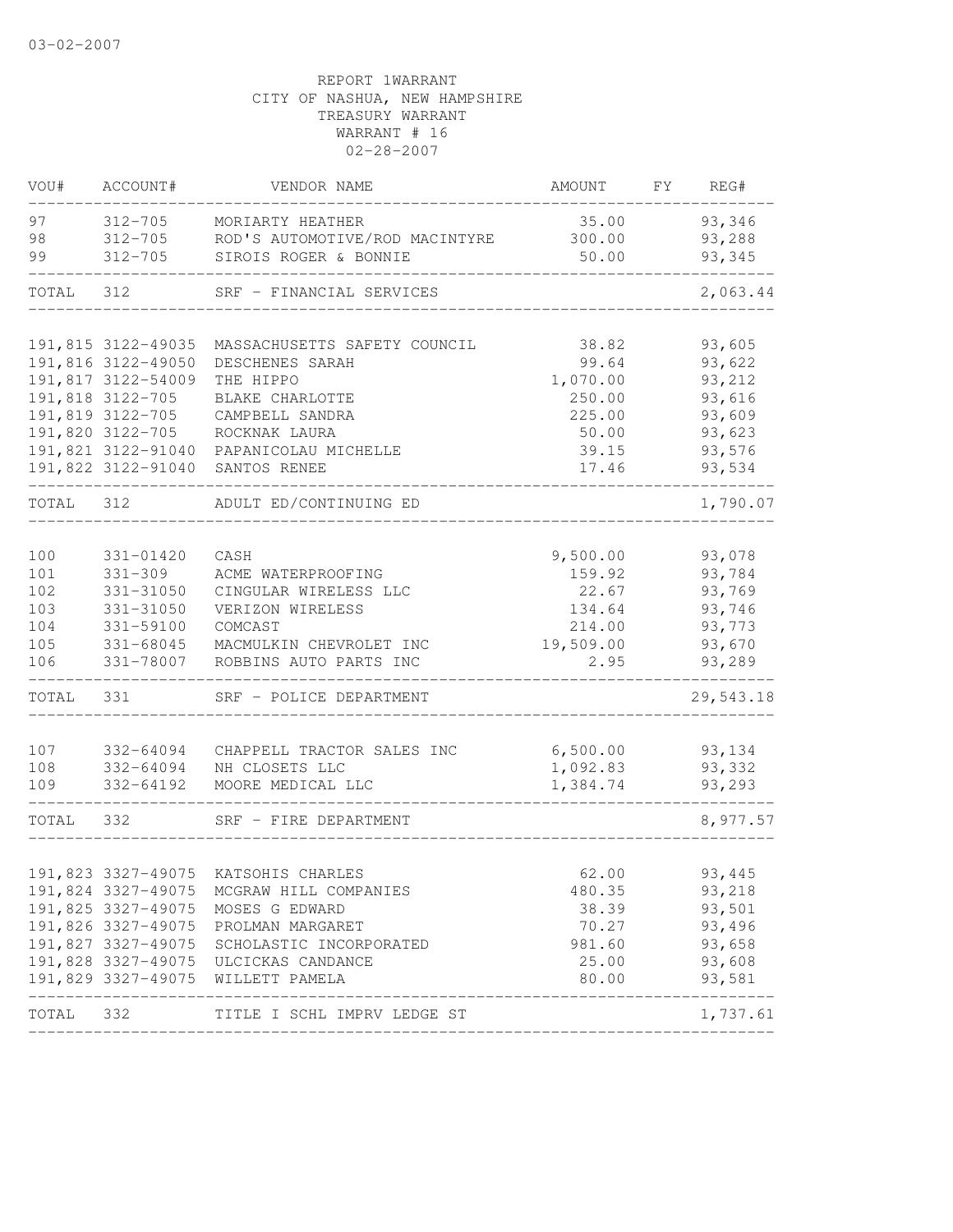| VOU#                                          | ACCOUNT#                                                                                | VENDOR NAME                                                                                                                                              | AMOUNT                                                                   | FX<br>REG#                                                         |
|-----------------------------------------------|-----------------------------------------------------------------------------------------|----------------------------------------------------------------------------------------------------------------------------------------------------------|--------------------------------------------------------------------------|--------------------------------------------------------------------|
|                                               |                                                                                         | 191,830 3347-49075 JEANNOTTE'S MARKET                                                                                                                    | 48.71                                                                    | 93,178                                                             |
| TOTAL                                         | 334                                                                                     | TITLE I SCHL IMPRV AMHERST ST                                                                                                                            |                                                                          | 48.71                                                              |
|                                               | ____________                                                                            | 191,831 3357-49075 STAPLES BUSINESS ADVANTAGE<br>3357-83031 ITT HARTFORD                                                                                 | 274.35<br>28.00<br>-----------------                                     | 93,374<br>309                                                      |
| TOTAL 335<br>__________                       |                                                                                         | TITLE IB READ 1ST MT PLEASANT                                                                                                                            |                                                                          | 302.35                                                             |
|                                               |                                                                                         | 191,832 3387-49050 SIMULAIDS INC<br>191,833 3387-53109 DUVAL DANIEL                                                                                      | 500.00                                                                   | 715.50 93,108<br>93,499                                            |
| TOTAL                                         | 338                                                                                     | TITLE IV SDF YOUTH COUNCIL                                                                                                                               |                                                                          | 1,215.50                                                           |
| 111<br>112<br>113<br>114<br>115<br>116<br>117 | 341-01966<br>341-01966<br>341-41015<br>341-53025<br>341-91030<br>341-91030<br>341-94014 | HARBOR HOMES INC<br>SOUTHERN NEW HAMPSHIRE<br>STAPLES BUSINESS ADVANTAGE<br>JSI RESEARCH & TRAINING INSTIT<br>ARIAS DONNA<br>ETKIND PAUL<br>LISTER CHRIS | 70,541.84<br>4,375.36<br>310.23<br>7,665.00<br>922.50<br>336.56<br>51.34 | 93,274<br>93,764<br>93,423<br>93,177<br>93,266<br>93,173<br>93,369 |
| TOTAL                                         | 341                                                                                     | SRF - COMMUNITY SERVICES                                                                                                                                 |                                                                          | 84,202.83                                                          |
| 118<br>119<br>120<br>121<br>122               | 342-01340<br>342-01960<br>342-49050<br>342-91025<br>342-94025                           | TREASURER STATE OF NH<br><b>BHMC</b><br>APHA<br>BISSELL NANCY<br>PORRES LUIS                                                                             | 1,500.00<br>222.00<br>79.00<br>91.18<br>381.00                           | 93,719<br>93,737<br>93,263<br>93,409<br>93,270                     |
| TOTAL                                         | 342                                                                                     | SRF - COMMUNITY HEALTH                                                                                                                                   |                                                                          | 2,273.18                                                           |
|                                               | 191,835 3437-53109 CITYSPAN                                                             | 191,834 3437-53109 BOSTON CHILDREN'S MUSEUM                                                                                                              | 3,500.00<br>600.00                                                       | 93,747<br>93,587                                                   |
| TOTAL 343                                     |                                                                                         | TITLE IV 21ST CENT QUAL.STAFF                                                                                                                            |                                                                          | 4,100.00                                                           |
|                                               | 191,837 3440-49075<br>191,838 3440-49075<br>191,839 3440-49075                          | 191,836 3440-49075 AC MOORE INC<br>ALMEIDA SUSAN<br>CROWELL LINDA<br>191,839 3440-49075 GARELICK FARMS-LYNN<br>GARELICK FARMS-LYNN                       | 535.15<br>206.63<br>113.01<br>145.99<br>87.96                            | 93,494<br>93,490<br>93,532<br>93,354<br>93,355                     |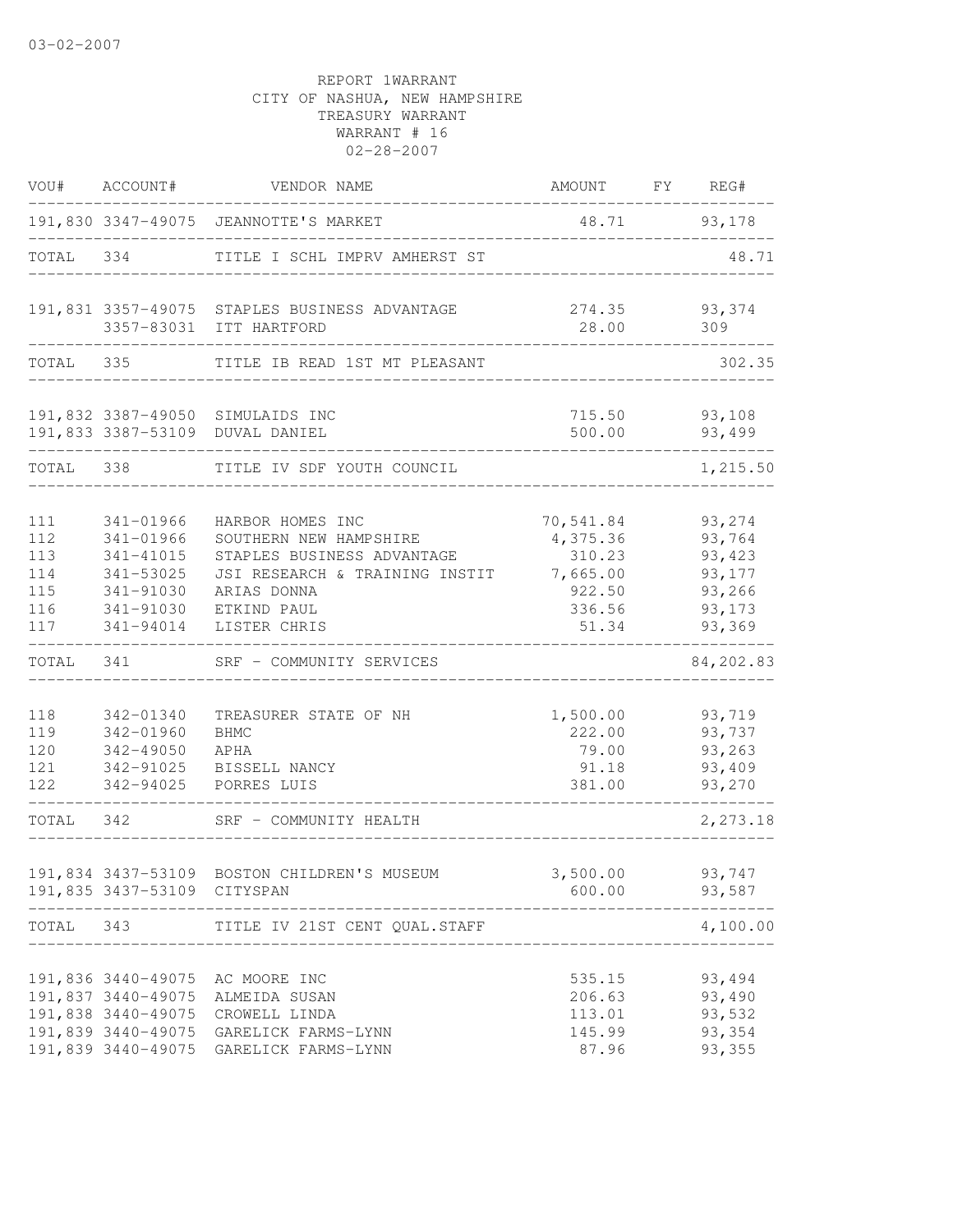|           | VOU# ACCOUNT#                            | VENDOR NAME                                                 | AMOUNT           | FY | REG#                    |
|-----------|------------------------------------------|-------------------------------------------------------------|------------------|----|-------------------------|
|           | 191,840 3440-49075                       | HAMM LINDA                                                  | 130.22           |    | 93,480                  |
|           | 191,841 3440-49075                       | HOME DEPOT CREDIT SERVICES                                  | 27.71            |    | 93,458                  |
|           | 191,842 3440-49075<br>191,843 3440-49075 | MARKET BASKET                                               | 163.16           |    | 93,265                  |
|           | 191,844 3440-49075                       | SAM'S CLUB<br>SCARPATI THERESA A                            | 524.38<br>107.63 |    | 93,804<br>93,449        |
|           | 191,845 3440-49075                       | STAPLES BUSINESS ADVANTAGE                                  | 217.37           |    | 93,374                  |
|           |                                          | 191,846 3440-49075 WALMART COMMUNITY                        | 415.67           |    | 93,428                  |
|           |                                          | 191,847 3440-49078 AC MOORE INC                             | 88.76            |    | 93,494                  |
| TOTAL 344 |                                          |                                                             |                  |    | 2,763.64                |
|           |                                          |                                                             |                  |    |                         |
|           | 191,848 3447-53103                       | GIRL SCOUTS OF SWIFTWATER COUN                              | 1,140.00         |    | 93,517                  |
|           | 191,849 3447-53103<br>3447-83031         | STATE OF NH CRIMINAL RECORDS<br>ITT HARTFORD                | 117.00<br>2.80   |    | 93,671<br>309           |
|           |                                          | 191,850 3447-91040 MAINE PARENT FEDERATION                  | 90.00            |    | 93,575                  |
|           |                                          | 191,851 3447-91040 MAINE PARENT FEDERATION                  | 90.00            |    | 93,579                  |
| TOTAL 344 |                                          | TITLE IV SDF 21ST CENTURY                                   |                  |    | 1,439.80                |
|           | 191,852 3507-49035                       | ASCD                                                        | 804.14           |    | 93,710                  |
|           | 191,853 3507-49035                       | SAGE PUBLICATIONS                                           | 303.45           |    | 93,589                  |
|           | 191,854 3507-53102                       | CADUTO MICHAEL                                              | 410.00           |    | 93,187                  |
|           | 191,855 3507-53102                       | DOHERTY SUZANNE Ed.D                                        | 1,250.00         |    | 93,519                  |
|           | 3507-83009                               | NORTHEAST DELTA                                             | 862.01           |    | 310                     |
|           | 3507-83031                               | ITT HARTFORD                                                | 140.28           |    | 309                     |
|           | 191,855 3507-91040                       | DOHERTY SUZANNE Ed.D                                        | 82.40            |    | 93,519                  |
|           | 191,856 3507-91040                       | MCFADDEN GLENDA                                             | 275.00           |    | 93,588                  |
|           | 191,857 3507-91040                       | NHASCD                                                      | 150.00           |    | 93,610                  |
|           | 191,858 3507-91040                       | NHPTV                                                       | 95.00            |    | 93,806                  |
| TOTAL 350 |                                          | TITLE 11A TEACHER QUALITY                                   |                  |    | 4,372.28                |
|           |                                          | 191,859 3516-64045 CDW GOVERNMENT INC                       |                  |    | 93,457                  |
|           |                                          | 3516-83031 ITT HARTFORD                                     | 18.20            |    | 309                     |
| TOTAL     | 351                                      | TITLE IID ENHANCE ED THRU TECH                              |                  |    | 18.20                   |
|           |                                          |                                                             |                  |    |                         |
| 127       |                                          | 126 352-59020 THE SPARTANS INC<br>352-59050 GILL MARY ALICE | 225.00           |    | 845.00 93,148<br>93,217 |
|           |                                          | TOTAL 352 SRF - PARKS AND RECREATION                        |                  |    | 1,070.00                |
|           |                                          |                                                             |                  |    |                         |
|           |                                          | 191,860 3557-49035 PEARSON EDUCATION                        | 788.91           |    | 93,518                  |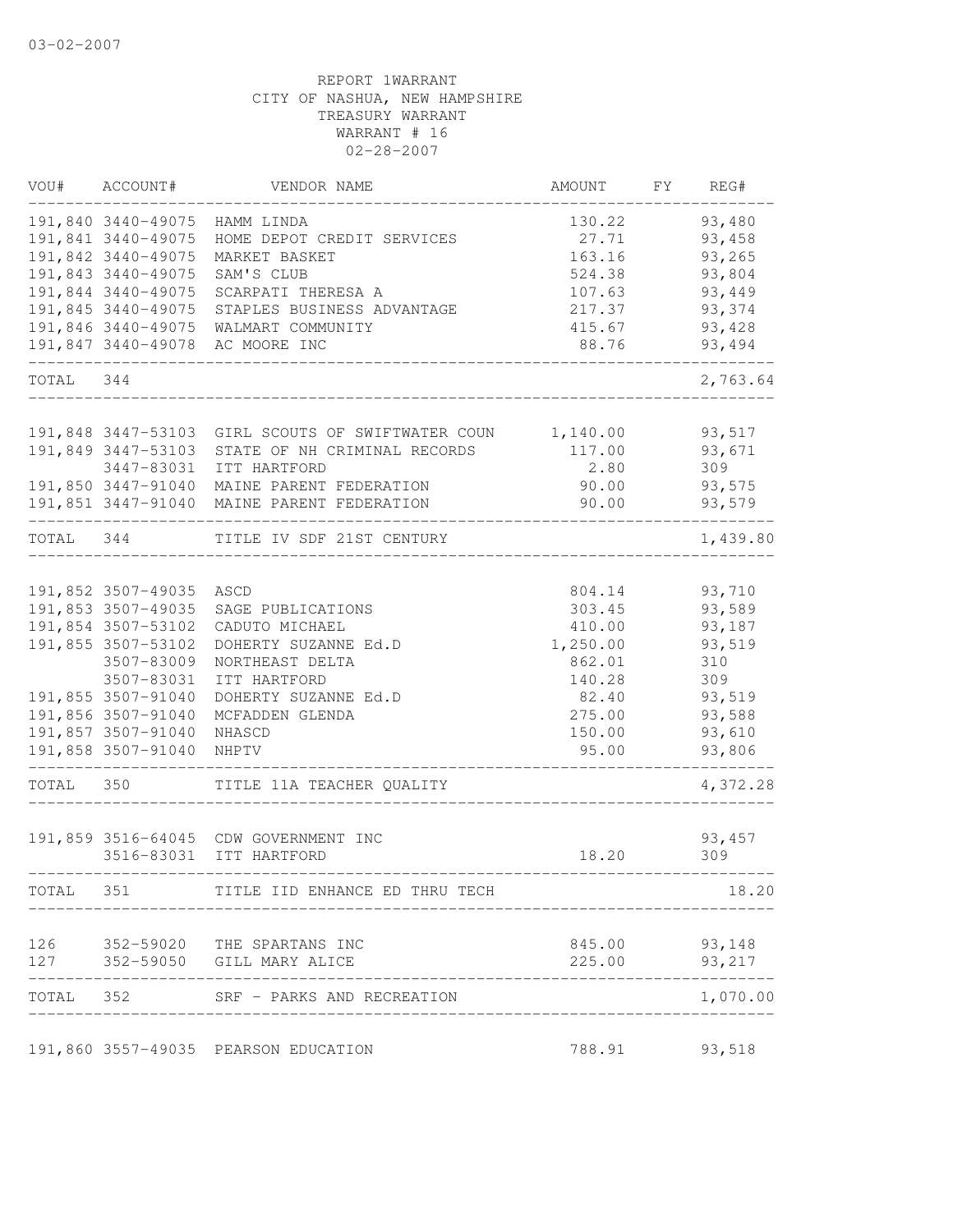| VOU#       | ACCOUNT#               | VENDOR NAME                                                                 | AMOUNT FY                   | REG#                |
|------------|------------------------|-----------------------------------------------------------------------------|-----------------------------|---------------------|
|            |                        | 191,861 3557-49075 SCHOOL SPECIALTY<br>3557-83031 ITT HARTFORD              | 28.00                       | 70.14 93,462<br>309 |
| TOTAL 355  |                        | TITLE IB READING 1ST FES                                                    |                             | 887.05              |
|            |                        | 191,862 3657-49050 GOVCONNECTION INC                                        |                             | 234.57 93,092       |
| TOTAL 365  |                        | NHS - PAW SHOP<br>__________________________                                |                             | 234.57              |
| 129<br>130 |                        | 371-53025 TRC ENVIRONMENTAL CORP<br>371-53075 MOOSEWOOD ECOLOGICAL SERVICES | 1,838.48 93,296<br>4,333.00 | 93,342              |
| TOTAL 371  |                        | SRF - COMMUNITY DEVELOPMENT                                                 |                             | 6,171.48            |
| 131        |                        | 373-53075 LOAN PACKAGING LLC                                                | 400.00                      | 93,285              |
|            |                        | TOTAL 373 SRF - ECONOMIC DEVELOPMENT                                        |                             | 400.00              |
| 132        | 374-07040              | SIMARD CAMILLE & R FRASER CO I 7,364.00                                     |                             | 93,672              |
| 133        | 374-07090              | NASHUA SOUP KITCHEN & SHELTER                                               | 4,727.27                    | 93,210              |
| 134        | 374-07235              | RICE ROBERT                                                                 | 61.86                       | 93,117              |
| 135        | 374-07340              | HILLSBOROUGH COUNTY TREASURER                                               | 101.95                      | 93,652              |
| 136<br>137 | 374-07580<br>374-07750 | GIRLS INC OF GREATER NASHUA &                                               | 800.00                      | 93,674<br>93,781    |
| 138        | 374-07750              | NH DEPT HEALTH & HUMAN SVCS<br>RICE ROBERT                                  | 200.00<br>89.81             | 93, 117             |
| 139        | 374-09031              | COMPLIANCE NETWORK OF NE                                                    | 140.00                      | 93,287              |
| 140        | 374-09031              | LOOMIS FARGO & CO                                                           | 128.56                      | 93,204              |
| 141        | 374-09031              | ST JOSEPH BUSINESS & HEALTH                                                 | 65.00                       | 93,215              |
| 142        | 374-09031              | TRANSIT MANAGEMENT OF NASHUA                                                | 149.04                      | 312                 |
| 143        | 374-09031              | TRANSIT MANAGEMENT OF NASHUA                                                | 341.18                      | 319                 |
| 144        | 374-09043              | P & L LANDSCAPING LLC                                                       | 900.00                      | 93,292              |
| 145        | 374-09061              | ARAMARK UNIFORM SERVICES                                                    | 54.00                       | 93,196              |
| 146        | 374-09061              | KINNEY TOWING & TRANSPORTATION                                              | 150.00                      | 93,269              |
| 147        | 374-09061              | SAFETY KLEEN SYSTEMS INC                                                    | 582.00                      | 93,129              |
| 148        | 374-09071              | SHATTUCK MALONE OIL CO                                                      | 8,844.14                    | 93,705              |
| 149        | 374-09081              | MICHELIN NORTH AMERICA INC                                                  | 222.42                      | 93,120              |
| 150        | 374-09091              | BATTERIES PLUS 400                                                          | 29.99                       | 93, 415             |
| 151        | 374-09091              | CENTRAL PAPER PRODUCTS CO                                                   | 41.52                       | 93,655              |
| 152        | 374-09091              | CHROMATE INDUSTRIAL CORP                                                    | 284.11                      | 93,200              |
| 153        | 374-09091              | GILLIG CORP                                                                 | 644.52                      | 93,362              |
| 154        | 374-09091              | GRANITE STATE GLASS                                                         | 240.00                      | 93,189              |
| 155        | 374-09091              | RYDER FLEET PRODUCTS.COM INC                                                | 224.20                      | 93,391              |
| 156        | 374-09091              | STAPLES BUSINESS ADVANTAGE                                                  | 198.66                      | 93,423              |
| 157        | 374-09091              | SUBURBAN AUTO & TRUCK PARTS IN                                              | 818.66                      | 93,648              |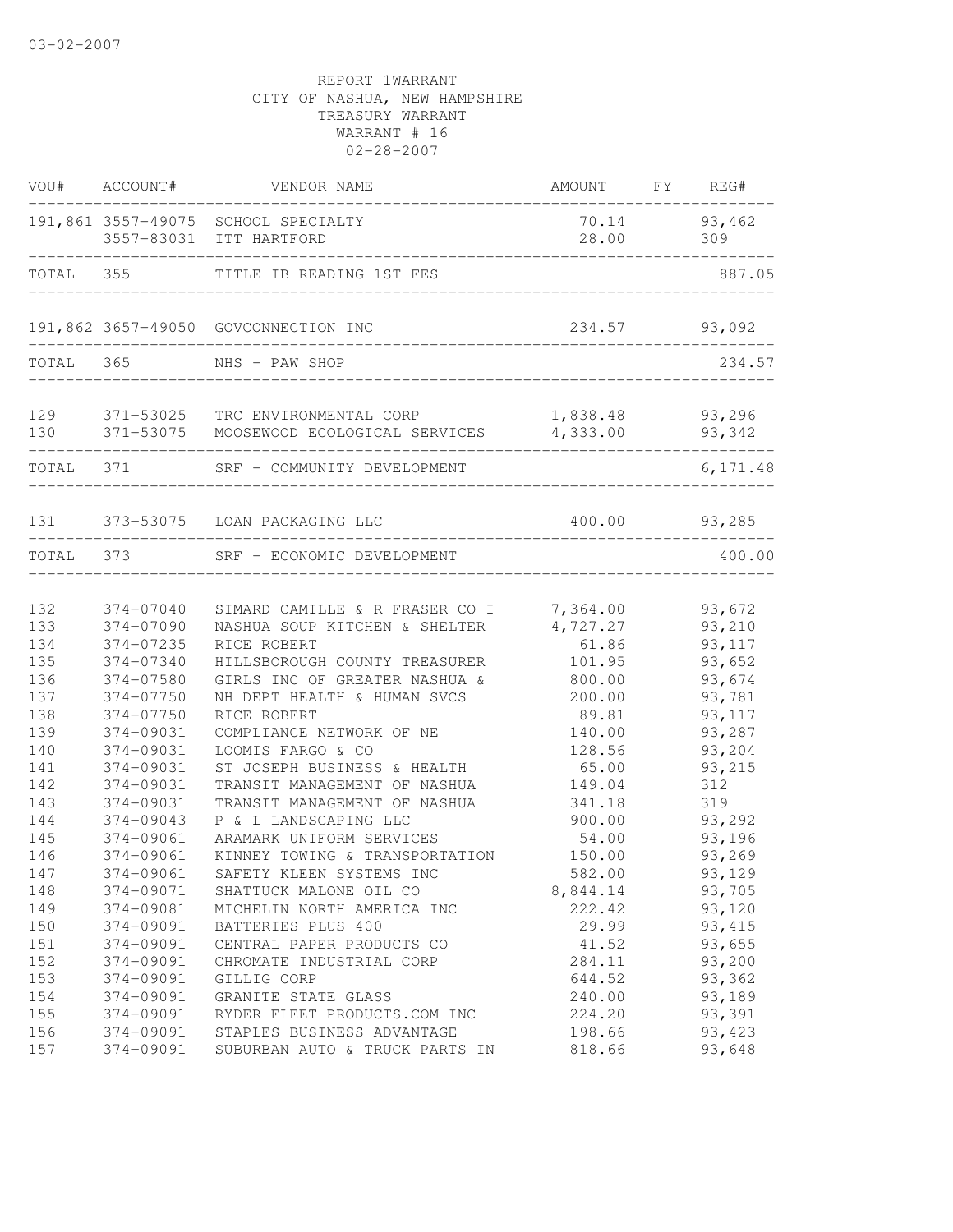| VOU#  | ACCOUNT#                      | VENDOR NAME                           | AMOUNT    | FY | REG#      |
|-------|-------------------------------|---------------------------------------|-----------|----|-----------|
| 158   | 374-09103                     | PUBLIC SERVICE OF NH                  | 1,157.42  |    | 93,788    |
| 159   | 374-09113                     | KEYSPAN ENERGY DELIVERY               | 2,908.54  |    | 93,728    |
| 159   | 374-09114                     | KEYSPAN ENERGY DELIVERY               | 524.31    |    | 93,728    |
| 160   | 374-09124                     | PENNICHUCK WATER                      | 31.28     |    | 93,730    |
| 161   | 374-09133                     | IDEARC MEDIA CORP                     | 63.00     |    | 93,797    |
| 162   | 374-09133                     | PAETEC COMMUNICATIONS INC             | 42.83     |    | 93,711    |
| 163   | 374-09133                     | VERIZON                               | 134.78    |    | 93,723    |
| 164   | 374-09201                     | TRANSIT MANAGEMENT OF NASHUA          | 18,667.90 |    | 312       |
| 165   | 374-09201                     | TRANSIT MANAGEMENT OF NASHUA          | 16,285.37 |    | 319       |
| 166   | 374-09208                     | TRANSIT MANAGEMENT OF NASHUA          | 587.10    |    | 312       |
| 167   | 374-09208                     | TRANSIT MANAGEMENT OF NASHUA          | 587.10    |    | 319       |
| 168   | 374-09211                     | AFSCME COUNCIL 93                     | 653.00    |    | 93,778    |
| 169   | 374-09211                     | ASSURANT EMPLOYEE BENEFITS            | 1,041.77  |    | 93,785    |
| 170   | 374-09211                     | HARVARD PILGRIM HEALTH CARE           | 16,203.05 |    | 93,780    |
| 171   | 374-09211                     | PRUDENTIAL INSURANCE                  | 1,070.43  |    | 93,755    |
| 172   | 374-09211                     | TRANSIT MANAGEMENT OF NASHUA          | 1,813.86  |    | 312       |
| 173   | 374-09211                     | TRANSIT MANAGEMENT OF NASHUA          | 1,579.90  |    | 319       |
| 174   | 374-09211                     | VISION SERVICE PLAN                   | 76.07     |    | 93,782    |
| 175   | 374-09214                     | TRANSIT MANAGEMENT OF NASHUA          | 51.58     |    | 312       |
| 176   | 374-09214                     | TRANSIT MANAGEMENT OF NASHUA          | 50.85     |    | 319       |
| 177   | 374-09261                     | ARAMARK UNIFORM SERVICES              | 167.74    |    | 93,196    |
| 178   | 374-09261                     | FIRST TRANSIT INC                     | 211.95    |    | 93,156    |
| 179   | 374-09261                     | NASHUA TRANSIT                        | 173.99    |    | 93,673    |
| 180   | 374-09261                     | RED BRICK CLOTHING CO                 | 2,333.48  |    | 93,180    |
| 181   | 374-09261                     | TRANSIT MANAGEMENT OF NASHUA I        | 57.20     |    | 93,675    |
| 182   | 374-53095                     | VANASSE HANGEN BRUSTLIN INC           | 1, 124.27 |    | 93,088    |
| TOTAL | 374                           | SRF - URBAN PROGRAMS                  |           |    | 95,001.66 |
| 183   |                               | 375-45050 EBSCO SUBSCRIPTION SERVICES | 1,495.00  |    | 93,654    |
| 184   | 375-45050                     | UNIQUE MANAGEMENT SERVICES INC        | 510.15    |    | 93,192    |
|       |                               |                                       |           |    |           |
| TOTAL | 375                           | SRF - PUBLIC LIBRARIES                |           |    | 2,005.15  |
|       |                               | 191,863 3767-31005 ONE COMMUNICATIONS | 2.10      |    | 93,793    |
|       | 3767-31005 VERIZON            |                                       | 155.46    |    | 93,723    |
|       | 191,864 3767-42010 PETTY CASH |                                       | 22.63     |    | 93,677    |
|       | 191,865 3767-43005            | POSTMASTER                            | 156.00    |    | 93,676    |
|       | 191,866 3767-47010            | PETTY CASH                            | 7.99      |    | 93,677    |
|       | 191,867 3767-49035            | ASCD                                  | 991.13    |    | 93,601    |
|       | 191,868 3767-49035            | MCGRAW HILL COMPANIES                 | 508.35    |    | 93,218    |
|       | 191,869 3767-49035            | QUIGLEY JANE                          | 31.45     |    | 93,464    |
|       | 191,870 3767-49050            | HARCOURT ASSESSMENT, INC              | 367.82    |    | 93,529    |
|       | 191,871 3767-49050            | MCGRAW HILL COMPANIES                 | 774.84    |    | 93,218    |
|       | 191,872 3767-49050            | MICHAUD CYNTHIA                       | 72.70     |    | 93,444    |
|       | 191,873 3767-49050            | PELLETIER VIVIAN                      | 59.31     |    | 93,439    |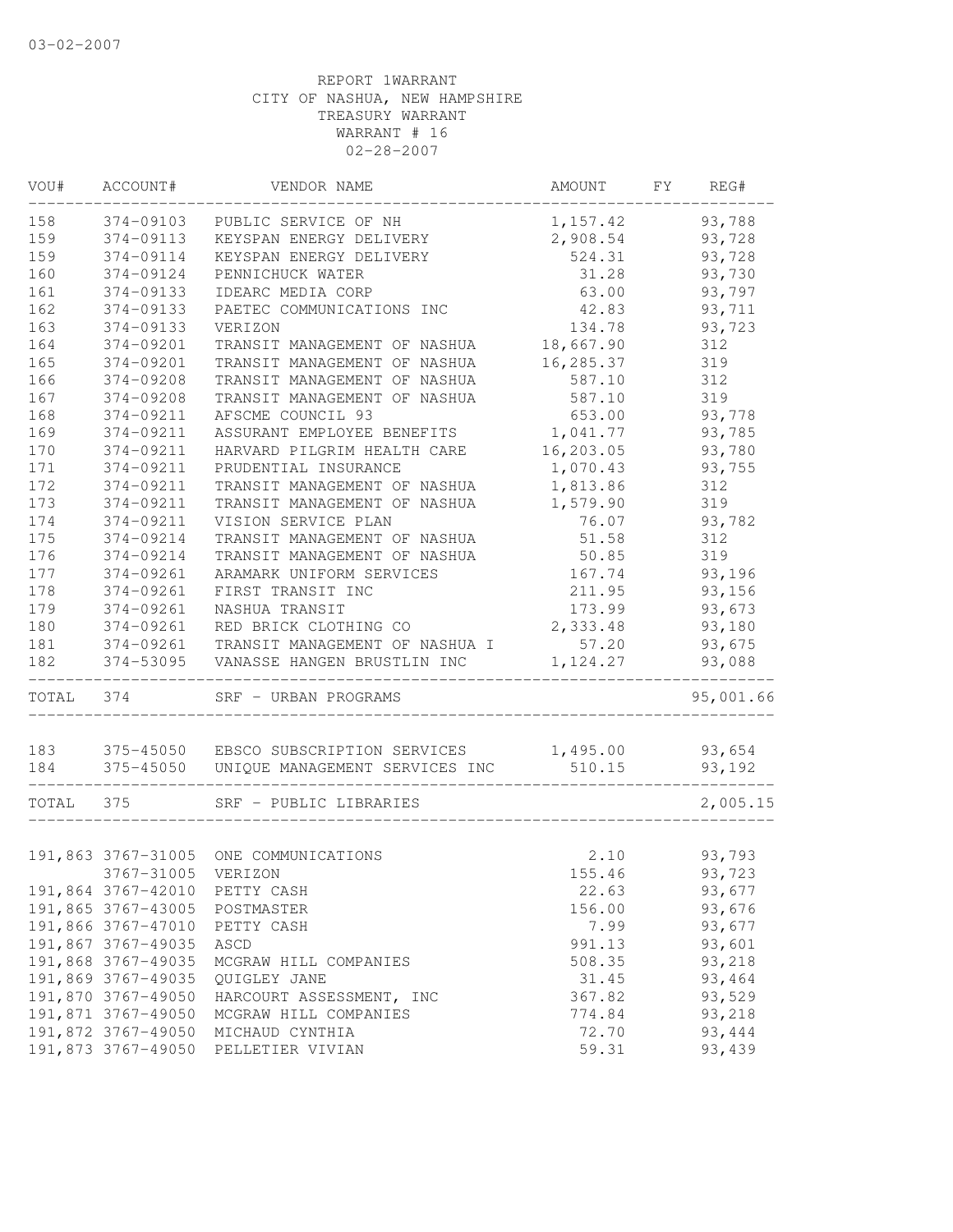| VOU#  | ACCOUNT#                                 | VENDOR NAME                                     | AMOUNT             | FΥ | REG#              |
|-------|------------------------------------------|-------------------------------------------------|--------------------|----|-------------------|
|       | 191,874 3767-49050                       | PETTY CASH                                      | 90.05              |    | 93,677            |
|       | 191,875 3767-49050                       | STAPLES BUSINESS ADVANTAGE                      | 17.55              |    | 93,374            |
|       | 191,876 3767-49075                       | ATD-AMERICAN CO                                 | 193.50             |    | 93, 427           |
|       | 191,877 3767-53101                       | CROWDER LUCIE L                                 | 246.12             |    | 93,433            |
|       | 191,878 3767-53101                       | SHEA DENISE C                                   | 250.00             |    | 93,594            |
|       | 191,879 3767-56020                       | FIRST CHURCH                                    | 3,103.00           |    | 93,172            |
|       | 191,880 3767-64192                       | ATD-AMERICAN CO                                 | 160.75             |    | 93, 427           |
|       | 3767-83009                               | NORTHEAST DELTA                                 | 2,967.92           |    | 310               |
|       | 3767-83031                               | ITT HARTFORD                                    | 83.34              |    | 309               |
| TOTAL | 376                                      | TITLE I ESEA                                    |                    |    | 10,262.01         |
|       |                                          |                                                 |                    |    |                   |
|       | 191,881 3887-49050                       | HYNES STACY                                     | 78.30              |    | 93,452            |
|       | 3887-83031                               | ITT HARTFORD                                    | .50                |    | 309               |
| TOTAL | 388                                      | TITLE V INNOVATIVE PROGRAMS                     |                    |    | 78.80             |
|       |                                          |                                                 |                    |    |                   |
|       | 191,882 3907-53102                       | MANHEIM ZIMMERMAN AMY B                         | 312.50             |    | 93,604            |
|       | 191,883 3907-53102                       | ROURKE MAUREEN                                  | 250.00             |    | 93,603            |
|       | 191,884 3907-53102                       | WILLIAMS VERONICA                               | 375.00             |    | 93,540            |
|       | 191,885 3907-54025<br>191,886 3907-55035 | STAPLES BUSINESS ADVANTAGE<br>FIRST STUDENT INC | 2,816.27<br>117.44 |    | 93,374<br>93, 475 |
|       | 191,887 3907-64045                       | HEWLETT PACKARD COMPANY                         | 2,791.70           |    | 93,185            |
|       | 191,888 3907-64045                       | SYSTEMS PLUS COMPUTERS INC                      | 396.95             |    | 93,590            |
|       | 191,889 3907-64192                       | B & H PHOTO VIDEO PRO AUDIO                     | 1,449.15           |    | 93,089            |
|       | 191,890 3907-64192                       | SYSTEMS PLUS COMPUTERS INC                      | 1,629.05           |    | 93,590            |
|       | 191,891 3907-91040                       | LOFTUS JUDITH                                   | 43.65              |    | 93,460            |
| TOTAL | 390                                      | VOC ED SECONDARY PERKINS                        |                    |    | 10,181.71         |
|       |                                          |                                                 |                    |    |                   |
|       | 191,892 3927-49050                       | IPSWICH SHELLFISH CO                            | 127.24             |    | 93,595            |
|       | 191,893 3927-49050                       | LAKES REGION LINEN INC                          | 457.50             |    | 93,514            |
|       | 191,894 3927-49050                       | NORTHCENTER FOODSERVICE                         | 3,512.67           |    | 93,482            |
|       | 191,895 3927-53100                       | D A BUCCI & SONS INC                            | 50.00              |    | 93,122            |
| TOTAL | 392                                      | CULINARY ARTS                                   |                    |    | 4,147.41          |
|       |                                          | 191,896 3937-49050 MARKET BASKET                | 19.34              |    | 93,265            |
|       | 3937-83031                               | ITT HARTFORD                                    | 8.12               |    | 309               |
| TOTAL | 393                                      | DAY CARE                                        |                    |    | 27.46             |
|       |                                          | 191,897 3957-49050 LIGHTSPEED TECHNOLOGIES INC  | 40.00              |    | 93,526            |
|       |                                          |                                                 |                    |    |                   |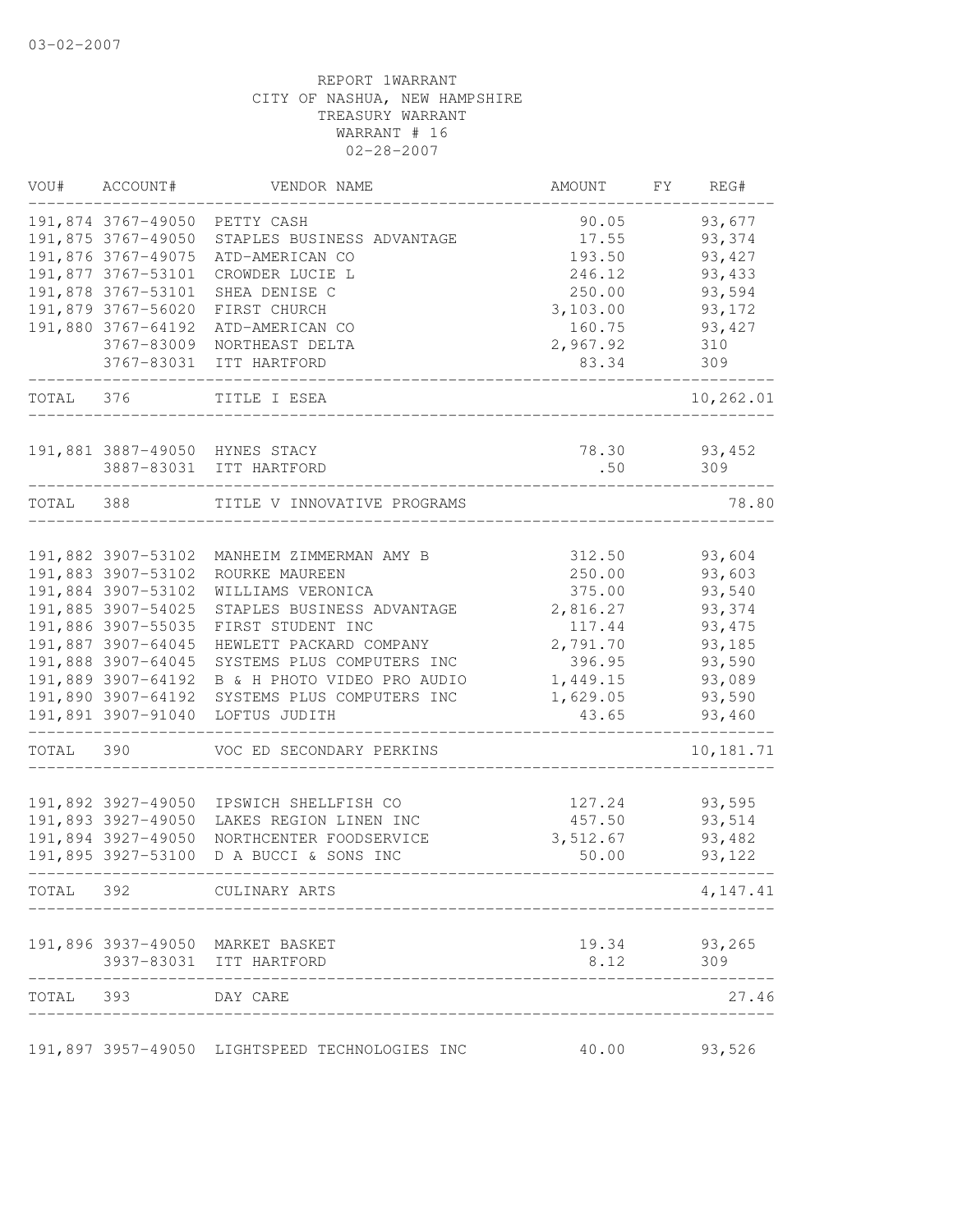| VOU#  | ACCOUNT#                                                                                                   | VENDOR NAME                                                                                                                                                                                        | AMOUNT FY                                                                | REG#                                                         |
|-------|------------------------------------------------------------------------------------------------------------|----------------------------------------------------------------------------------------------------------------------------------------------------------------------------------------------------|--------------------------------------------------------------------------|--------------------------------------------------------------|
|       | 191,898 3957-49050<br>191,899 3957-53103<br>191,900 3957-53109<br>191,901 3957-53109<br>191,902 3957-53109 | WHEELER COLLEEN<br>BOLICK TERESA DBA BOLICK TERES<br>AREA AGENCY FOR DEVELOPMENTAL<br>PALERMO CHRISTINA<br>PSYCHIATRIC EDUCATION SERVICES<br>3957-83009 NORTHEAST DELTA<br>3957-83031 ITT HARTFORD | 643.68<br>4,000.00<br>13,873.68<br>240.00<br>99.00<br>3,035.79<br>449.12 | 93,593<br>93,437<br>93,429<br>93,607<br>93,491<br>310<br>309 |
| TOTAL | 395                                                                                                        | IDEA BASIC SPEC ED                                                                                                                                                                                 |                                                                          | 22,381.27                                                    |

03-02-2007

#### REPORT 2WARRANT CITY OF NASHUA, NEW HAMPSHIRE TREASURY WARRANT WARRANT # 16 02-28-2007

| VOU#       | ACCOUNT#                   | VENDOR NAME                           | AMOUNT         | FY . | REG#             |
|------------|----------------------------|---------------------------------------|----------------|------|------------------|
| 190<br>191 | $412 - 180$<br>$412 - 180$ | RAPOSA MANUEL J<br>RODGERS DEVELOP CO | 72.00<br>66.00 |      | 93,337<br>93,338 |
| TOTAL      | $412 - 18$                 | FINANCIAL SERVICES<br>AUTO PERMITS    |                |      | 138.00           |

03-02-2007

| VOU#  | ACCOUNT#      | VENDOR NAME                    | AMOUNT   | FY. | REG#      |
|-------|---------------|--------------------------------|----------|-----|-----------|
| 192   | $502 - 66025$ | GE CAPITAL INC                 | 133.00   |     | 93,413    |
| 193   | $502 - 51015$ | HILLSBOROUGH COUNTY SHERIFF OF | 21.00    |     | 93,094    |
| 194   | 502-51015     | MERRIMACK COUNTY SHERIFF'S OFF | 18.00    |     | 93,794    |
| 195   | $502 - 41015$ | STAPLES BUSINESS ADVANTAGE     | 28.26    |     | 93,423    |
| TOTAL | 502           | LEGAL DEPARTMENT               |          |     | 200.26    |
| 196   | 506-31005     | PAETEC COMMUNICATIONS INC      | 5,044.08 |     | 93,711    |
| 197   | 506-31005     | VERIZON                        | 5,557.67 |     | 93,723    |
| 198   | 506-31005     | VERIZON                        | 130.62   |     | 93,751    |
| 199   | 506-31005     | VERIZON ONLINE                 | 41.84    |     | 93,761    |
| TOTAL | 506           | TELECOMMUNICATIONS             |          |     | 10,774.21 |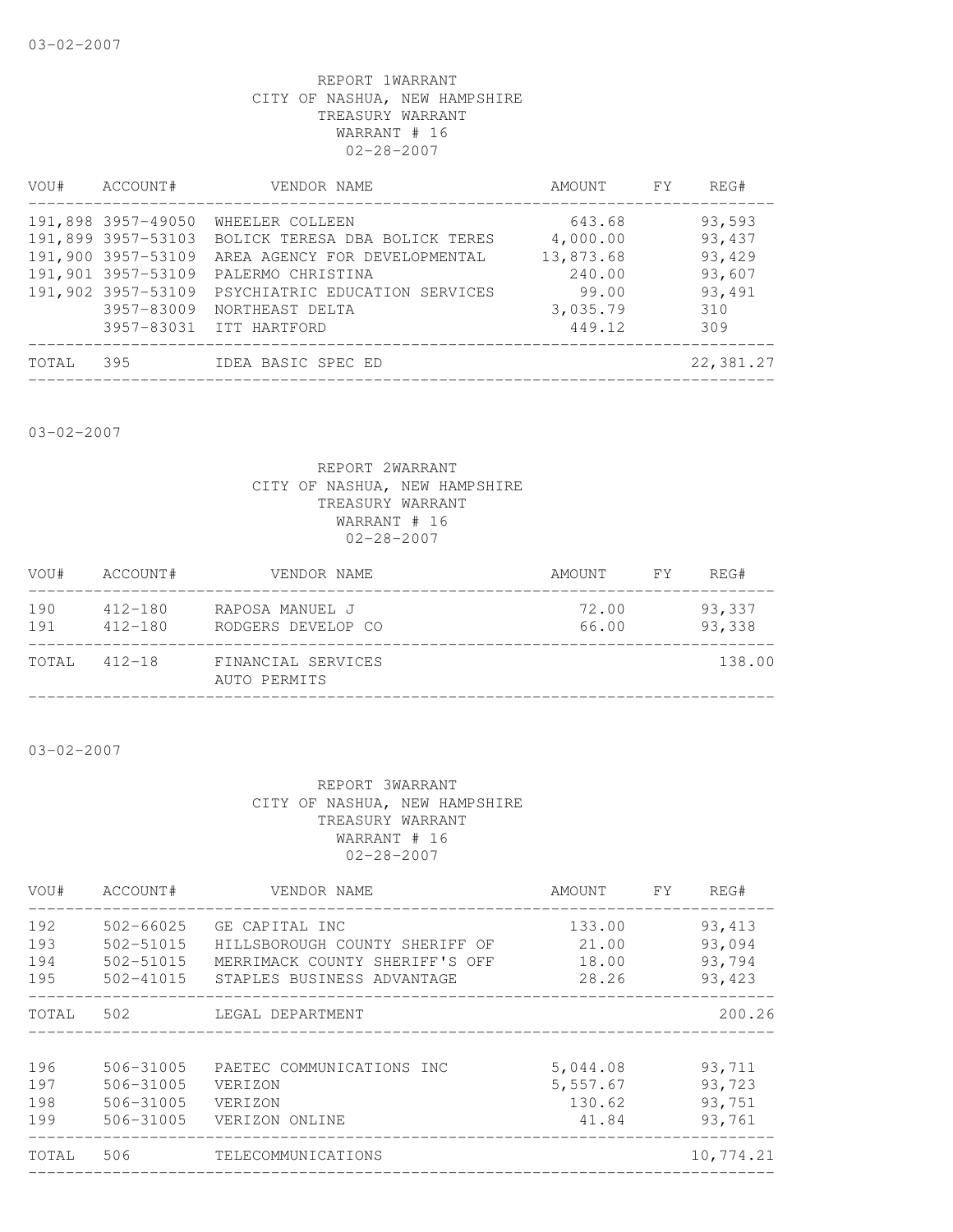| 200<br>200 |               | 508-83100 STATE OF NH - UC W/C<br>508-83101 STATE OF NH - UC W/C | 3,621.00<br>7,073.78 | 93,359<br>93,359 |
|------------|---------------|------------------------------------------------------------------|----------------------|------------------|
| TOTAL      |               | 508 INSURANCE - POLICY COSTS                                     |                      | 10,694.78        |
|            |               |                                                                  |                      |                  |
| 201        | 512-98035     | CITY OF NASHUA-PETTY CASH                                        | 844.57               | 93,080           |
| 202        | $512 - 66025$ | GE CAPITAL INC                                                   | 270.00               | 93, 413          |
| 203        | 512-94005     | NH TAX COLLECTORS' ASSN                                          | 90.00                | 93,796           |
| 204        | 512-41005     | STAPLES BUSINESS ADVANTAGE                                       | 217.17               | 93,423           |
| 204        | 512-41015     | STAPLES BUSINESS ADVANTAGE                                       | 621.67               | 93,423           |
| 205        | 512-94010     | TREASURER STATE OF NH                                            | 125.00               | 93,726           |
| TOTAL      | 512           | FINANCIAL SERVICES                                               |                      | 2,168.41         |
| 206        |               | 513-59026 BROWN'S RIVER BINDERY INC                              | 1,980.00             | 93,650           |
| 206        | 513-59095     | BROWN'S RIVER BINDERY INC                                        | 250.00               | 93,650           |
| 207        |               | 513-41015 UNIVERSITY PRODUCTS INC                                | 401.88               | 93,353           |
| TOTAL      | 513           | CITY CLERK'S OFFICE                                              |                      | 2,631.88         |
|            |               |                                                                  |                      |                  |
| 208        |               | 515-95010 TREASURER STATE OF NH                                  | 75.00 93,724         |                  |
| TOTAL 515  |               | HUMAN RESOURCES                                                  |                      | 75.00            |
|            |               |                                                                  |                      |                  |
| 209        | 516-78100     | D & R TOWING INC                                                 | 60.00                | 93,637           |
| 210        | 516-66025     | GE CAPITAL INC                                                   | 387.53               | 93, 413          |
| 211        | 516-41015     | INSIGHT PUBLIC SECTOR                                            | 184.76               | 93,143           |
| 212        | 516-74125     | NESMITH RICHARD                                                  | 202.92               | 93,426           |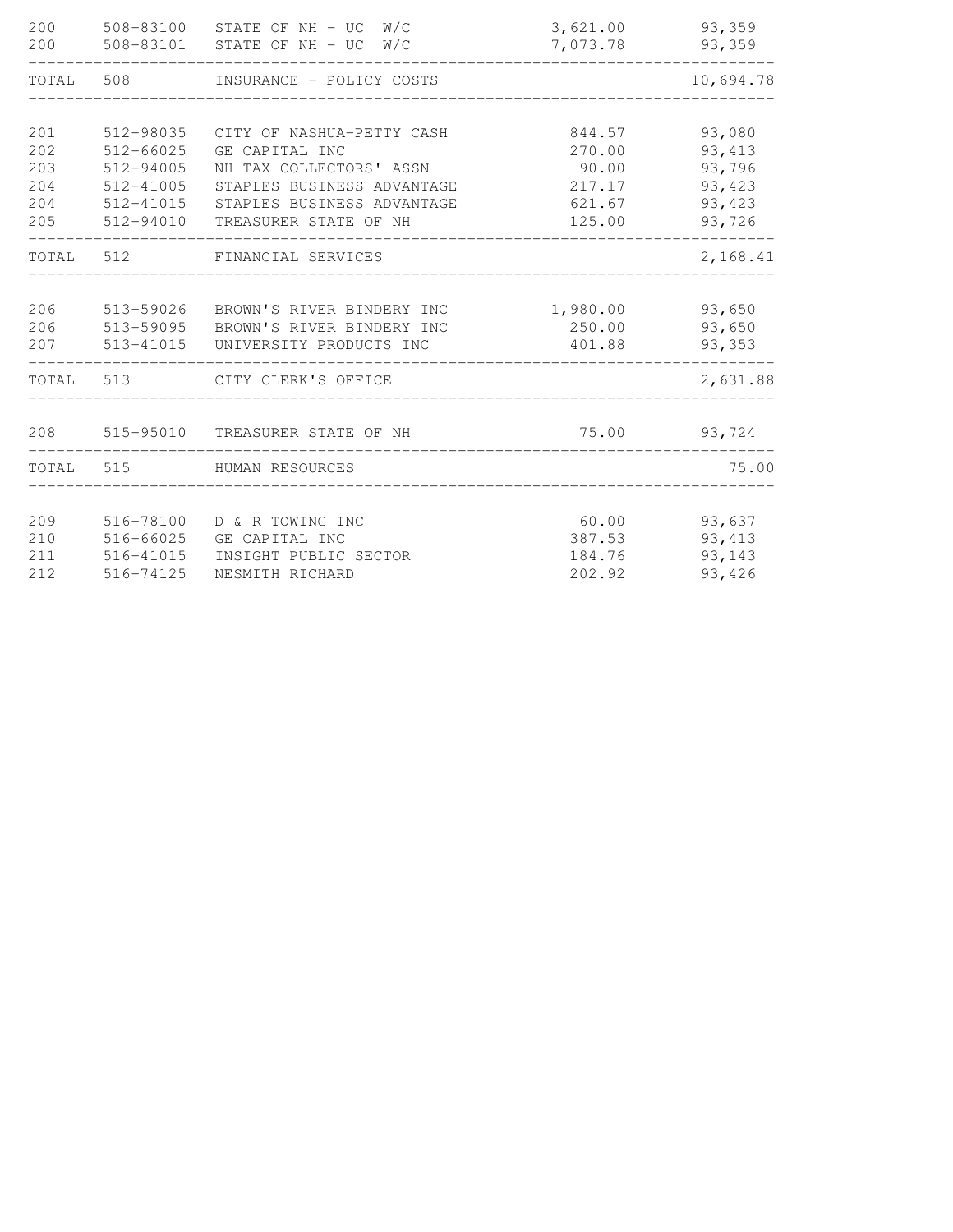| VOU#       | ACCOUNT#                   | VENDOR NAME                                     | AMOUNT             | FY.<br>REG#      |
|------------|----------------------------|-------------------------------------------------|--------------------|------------------|
| TOTAL      | 516                        | PURCHASING DEPARTMENT                           |                    | 835.21           |
| 213        | 517-64192                  | BATTERIES PLUS 400                              | 60.98              | 93, 415          |
| 214        | 517-75160                  | HARRY W WELLS & SON INC                         | 402.00             | 93,504           |
| 215        | 517-75130                  | J LAWRENCE HALL INC                             | 195.00             | 93,663           |
| 216        | 517-75105                  | M & M ELECTRICAL SUPPLY CO INC                  | 111.99             | 93,634           |
| 217        | 517-33005                  | PENNICHUCK WATER                                | 301.48             | 93,730           |
| 218        | 517-32005                  | PUBLIC SERVICE OF NH                            | 7,209.21           | 93,788           |
| 219        | 517-59100                  | SOUHEGAN COMMERCIAL CLEANING                    | 195.00             | 93,351           |
| 220        | 517-75105                  | SOUTHWORTH-MILTON INC                           | 2,421.73           | 93,106           |
| 221        | 517-75023                  | W E AUBUCHON COMPANY INC                        | 12.56              | 93,109           |
| 222        | 517-75015                  | WATER CHEMICALS INC                             | 80.00              | 93,282           |
| 222        | 517-75130                  | WATER CHEMICALS INC                             | 94.00              | 93,282           |
| TOTAL      | 517                        | BUILDING MAINT - CITY ADMIN                     |                    | 11,083.95        |
| 223        |                            |                                                 |                    |                  |
| 224        | 519-41015<br>519-94005     | ANCO ENGRAVED SIGNS & STAMPS I<br>MARINO ANGELO | 15.80<br>417.20    | 93,371<br>93,357 |
| 225        | 519-94005                  | MARRIOTT HOTEL & MARINA CONF R                  | 1,326.60           | 93,717           |
| 226        | 519-41015                  | STAPLES BUSINESS ADVANTAGE                      | 222.31             | 93, 423          |
| TOTAL      | 519                        | ASSESSORS                                       |                    | 1,981.91         |
|            |                            |                                                 |                    |                  |
| 227        | 520-53100                  | BOOTH HILARY                                    | 520.00             | 93,387           |
| 228        | 520-34015                  | KEYSPAN ENERGY DELIVERY                         | 1,952.97           | 93,728           |
| 229        | 520-33005                  | PENNICHUCK WATER                                | 38.72              | 93,730           |
| TOTAL      | 520                        | HUNT BUILDING                                   |                    | 2,511.69         |
|            |                            |                                                 |                    |                  |
| 230        | 522-91015                  | BARKER JOHN                                     | 738.11             | 93,679           |
| 231        | 522-45125                  | CDW GOVERNMENT INC                              | 162.99             | 93, 457          |
| 232        | 522-74030                  | COCCI COMPUTER SERVICES INC                     | 305.00             | 93,248           |
| 233        | 522-31040                  | MCMULLEN DAN<br>_______________________________ | 53.45              | 93,678           |
| TOTAL      | 522                        | INFORMATION TECHNOLOGY<br>______________        |                    | 1,259.55         |
|            |                            |                                                 |                    | 93,469           |
| 234<br>235 | 524-64045<br>$524 - 64040$ | COMPUSA INC<br>INSIGHT PUBLIC SECTOR            | 137.02<br>1,058.63 | 93,143           |
| 236        | $524 - 64045$              | THE PROJECTOR PROS                              | 578.00             | 93,343           |
|            |                            |                                                 |                    |                  |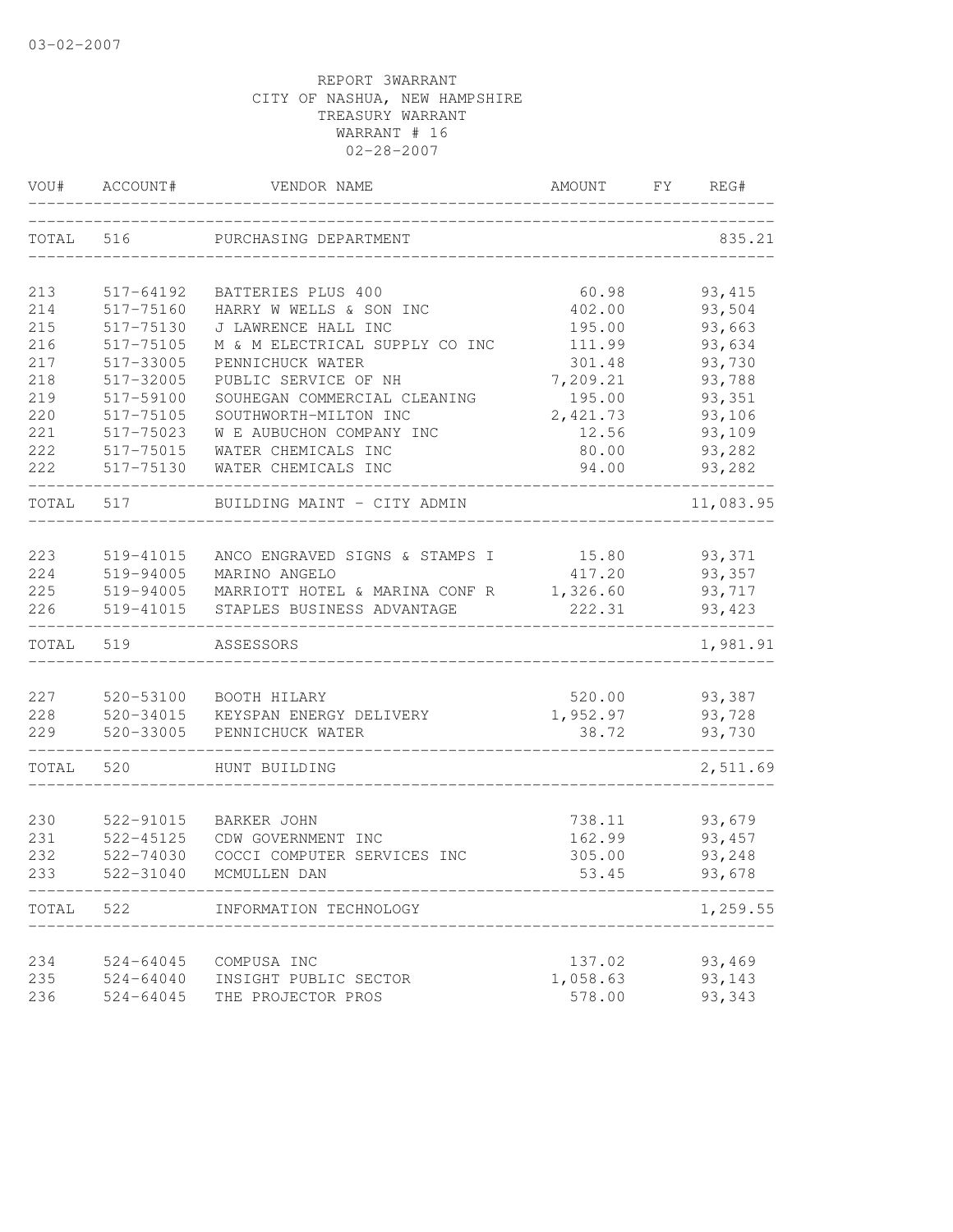|     | VOU# ACCOUNT#    | VENDOR NAME                                                    | AMOUNT    | FY | REG#     |
|-----|------------------|----------------------------------------------------------------|-----------|----|----------|
|     | TOTAL 524        | COMPUTERS - CITYWIDE<br>)E<br>-------------------------------- |           |    | 1,773.65 |
|     |                  |                                                                |           |    |          |
| 237 |                  | 531-53056 AAA CREDIT SCREENING SERV LLC 200.00                 |           |    | 93,103   |
| 238 | 531-78007        | ADAMSON INDUSTRIES CORP                                        | 47.70     |    | 93,304   |
| 239 | 531-46040        | ALEC'S SHOE STORE INC                                          | 1,897.10  |    | 93,226   |
| 240 | 531-46040        | ALLARD CRAIG                                                   | 283.72    |    | 93,681   |
| 241 | 531-78075        | AMERICAN AUTO SEAT COVER INC                                   | 95.00     |    | 93,095   |
| 242 | 531-45920        | B & H PHOTO VIDEO PRO AUDIO                                    | 225.49    |    | 93,089   |
| 243 | 531-59100        | BAER ALEXANDRA                                                 | 309.50    |    | 93,276   |
| 244 | 531-75023        | BARRY SECURITY SYSTEMS INC                                     | 124.67    |    | 93,405   |
| 245 | 531-46040        | BEN'S UNIFORMS                                                 | 1,637.68  |    | 93,659   |
| 245 | 531-46045        | BEN'S UNIFORMS                                                 | 330.00    |    | 93,659   |
| 246 | 531-45920        | CAMERALAND LLC                                                 | 8.65      |    | 93,160   |
| 246 | 531-59045        | CAMERALAND LLC                                                 | 97.06     |    | 93,160   |
| 247 | $531 - 46030$    | CONSTANTINEAU WILLIAM                                          | 50.00     |    | 93,682   |
| 248 | 531-53070        | DANIEL WEBSTER ANIMAL HOSPITAL                                 | 241.20    |    | 93,227   |
| 249 | 531-46030        | DEMITRIS TAILOR SHOP/MARIKA RE                                 | 96.00     |    | 93,367   |
| 250 | 531-91025        | DIFAVA MATTHEW                                                 | 38.80     |    | 93,686   |
| 251 | 531-78007        | DOWNTOWN LINCOLN-MERCURY INC                                   | 55.95     |    | 93,162   |
| 251 | 531-78075        | DOWNTOWN LINCOLN-MERCURY INC                                   | 241.30    |    | 93,162   |
| 252 | 531-95000        | FBINAA/NE                                                      | 85.00     |    | 93,762   |
| 253 | 531-91025        | GAUTIER KURT W                                                 | 18.75     |    | 93,688   |
| 254 | 531-66025        | GE CAPITAL INC                                                 | 1, 113.28 |    | 93, 413  |
| 255 | 531-45005        | GLOCK INC                                                      | 410.00    |    | 93,186   |
| 256 | 531-78065        | GOODYEAR AUTO SERVICE CENTER                                   | 894.08    |    | 93,087   |
| 257 | 531-91025        | GORMAN ALAEXANDER                                              | 38.80     |    | 93,683   |
| 257 | 531-94005        | GORMAN ALAEXANDER                                              | 38.80     |    | 93,683   |
| 258 | 531-41015        | GRANITE STATE STAMPS INC                                       | 58.76     |    | 93,633   |
| 259 | 531-78007        | GRAPPONE AUTO JUNCTION                                         | 649.28    |    | 93,665   |
| 260 | 531-42000        | HOME DEPOT CREDIT SERVICES                                     | 237.48    |    | 93,722   |
| 260 | 531-69025        | HOME DEPOT CREDIT SERVICES                                     | 189.00    |    | 93,722   |
| 261 | 531-45005        | IN THE LINE OF DUTY INC                                        | 300.00    |    | 93,386   |
| 262 | 531-75130        | J LAWRENCE HALL INC                                            | 1,197.50  |    | 93,663   |
| 263 | 531-34015        | KEYSPAN ENERGY DELIVERY                                        | 90.32     |    | 93,728   |
| 264 | 531-94005        | LEDOUX MICHAEL                                                 | 251.23    |    | 93,690   |
| 265 | 531-42000 LOWE'S |                                                                | 305.64    |    | 93,787   |
| 266 | 531-78007        | MAC MULKIN CHEVROLET INC                                       | 64.41     |    | 93,639   |
| 266 | 531-78075        | MAC MULKIN CHEVROLET INC                                       | 249.93    |    | 93,639   |
| 267 | 531-53125        | MACDONALD WAYNE                                                | 250.00    |    | 93,687   |
| 268 | $531 - 46040$    | MANSFIELD WILLIAM                                              | 136.66    |    | 93,689   |
| 269 | 531-59100        | MARVELL PLATE GLASS INC                                        | 189.00    |    | 93,107   |
| 270 | 531-69025        | MATCO TOOLS                                                    | 43.05     |    | 93,091   |
| 271 | 531-78065        | MAYNARD & LESIEUR INCORPORATED                                 | 1,791.90  |    | 93,645   |
| 272 | 531-95000        | NASHUA BAR ASSOCIATION                                         | 30.00     |    | 93,772   |
| 273 | 531-95000        | NHCOPSA                                                        | 25.00     |    | 93,777   |
| 274 | 531-78007        | NORTHERN FOREIGN CAR PARTS INC                                 | 790.36    |    | 93,669   |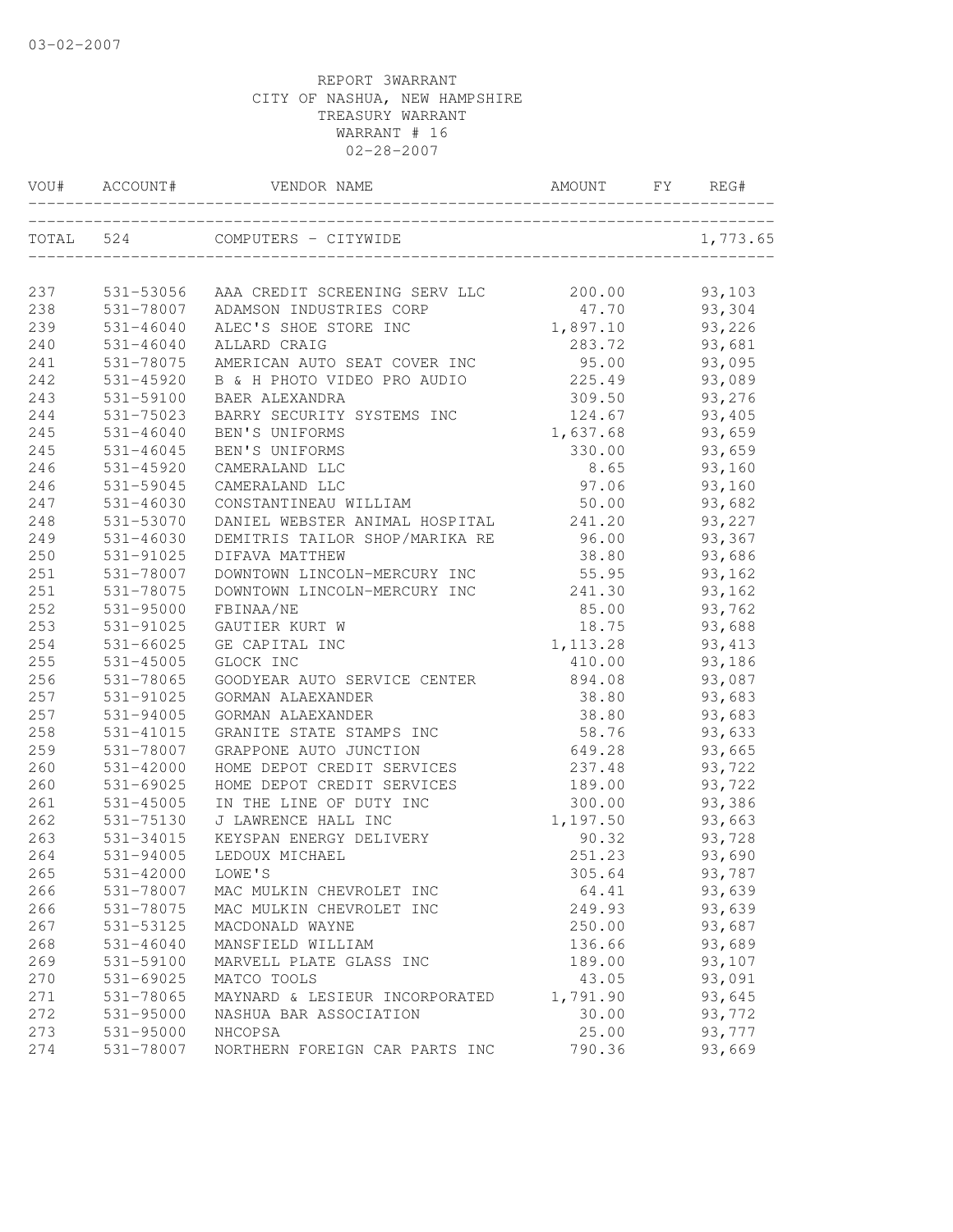| VOU#      | ACCOUNT#      | VENDOR NAME                             | AMOUNT    | FY | REG#       |
|-----------|---------------|-----------------------------------------|-----------|----|------------|
| 275       | 531-45005     | NORTHERN SAFETY CO INC                  | 85.74     |    | 93,141     |
| 276       | 531-78007     | NYTECH SUPPLY CO                        | 600.34    |    | 93,121     |
| 277       | 531-31040     | PAETEC COMMUNICATIONS INC               | 386.88    |    | 93,711     |
| 277       | 531-74040     | PAETEC COMMUNICATIONS INC               | 616.87    |    | 93,711     |
| 278       | 531-33005     | PENNICHUCK WATER                        | 355.67    |    | 93,730     |
| 279       | 531-32005     | PUBLIC SERVICE OF NH                    | 14,478.99 |    | 93,788     |
| 279       | 531-32035     | PUBLIC SERVICE OF NH                    | 308.96    |    | 93,788     |
| 280       | 531-59100     | R B ALLEN CO INC                        | 800.00    |    | 93,093     |
| 281       | 531-78007     | ROBBINS AUTO PARTS INC                  | 83.53     |    | 93,289     |
| 282       | 531-94005     | ROGER WILLIAMS UNIVERSITY JST& 2,400.00 |           |    | 93,763     |
| 283       | 531-95000     | ROTARY CLUB OF NASHUA                   | 135.00    |    | 93,776     |
| 284       | 531-34015     | SHATTUCK MALONE OIL CO                  | 549.40    |    | 93,705     |
| 285       | 531-69025     | SNAP ON TOOLS                           | 9.07      |    | 93,133     |
| 286       | $531 - 46040$ | SPARKS DOUGLAS                          | 71.96     |    | 93,680     |
| 287       | 531-41005     | STAPLES BUSINESS ADVANTAGE              | 420.32    |    | 93,423     |
| 287       | 531-41015     | STAPLES BUSINESS ADVANTAGE              | 1,514.26  |    | 93,423     |
| 288       | 531-46030     | STAR PACKER BADGES                      | 10.00     |    | 93,163     |
| 289       | 531-91025     | STONE JAMES J JR                        | 38.80     |    | 93,684     |
| 290       | 531-45220     | SUPREME SALES COMPANY INC               | 54.00     |    | 93,257     |
| 291       | 531-46030     | TACTICAL & SURVIVAL SPECIALTIE          | 411.20    |    | 93,408     |
| 292       | 531-95000     | TELEGRAPH PUBLISHING COMPANY            | 156.00    |    | 93,709     |
| 293       | 531-78007     | TOWERS MOTOR PARTS CORP                 | 184.35    |    | 93,392     |
| 294       | 531-95000     | TREASURER STATE OF NH                   | 75.00     |    | 93,708     |
| 295       | 531-94005     | TREFRY BRIAN                            | 38.80     |    | 93,685     |
| 296       | 531-43005     | UNITED PARCEL SERVICE                   | 17.97     |    | 93,799     |
| 297       | 531-78007     | USP OF NEW ENGLAND                      | 344.11    |    | 93,382     |
| 298       | 531-31020     | VERIZON                                 | 372.02    |    | 93,723     |
| 299       | 531-31025     | VERIZON                                 | 142.99    |    | 93,751     |
| 300       | 531-31025     | VERIZON WIRELESS                        | 49.28     |    | 93,746     |
| 300       | 531-31040     | VERIZON WIRELESS                        | 451.39    |    | 93,746     |
| 301       | 531-75130     | WATER CHEMICALS INC                     | 120.00    |    | 93,282     |
| 302       | 531-41015     | WB MASON COMPANY INC                    | 605.31    |    | 93,126     |
| TOTAL 531 |               | POLICE DEPARTMENT                       |           |    | 41, 316.26 |
|           |               |                                         |           |    |            |
| 303       |               | 532-78100 ADAMSON INDUSTRIES CORP       | 239.70    |    | 93,304     |
| 304       | 532-64094     | ADVANCED EMERGENCY PRODUCTS             | 1,375.89  |    | 93,241     |
| 304       | 532-78075     | ADVANCED EMERGENCY PRODUCTS             | 515.15    |    | 93,241     |
| 305       | 532-78075     | AUSTIN HARDWARE & SUPPLY INC            | 204.59    |    | 93,130     |
| 306       | 532-79040     | BATTERIES PLUS 400                      | 542.52    |    | 93, 415    |
| 307       | 532-78007     | DECO INC                                | 461.90    |    | 93,651     |
| 308       | 532-78105     | DONOVAN SPRING COMPANY INC              | 4,177.43  |    | 93,132     |
| 309       | $532 - 46040$ | GALIPEAU STEVEN                         | 161.00    |    | 93,379     |
| 310       | 532-75023     | HEATING SPECIALTIES OF NH INC           | 140.42    |    | 93,638     |
| 311       | 532-75130     | J LAWRENCE HALL INC                     | 475.70    |    | 93,663     |
| 312       | 532-34015     | KEYSPAN ENERGY DELIVERY                 | 8,086.74  |    | 93,728     |
| 313       | 532-75105     | M & M ELECTRICAL SUPPLY CO INC          | 983.78    |    | 93,634     |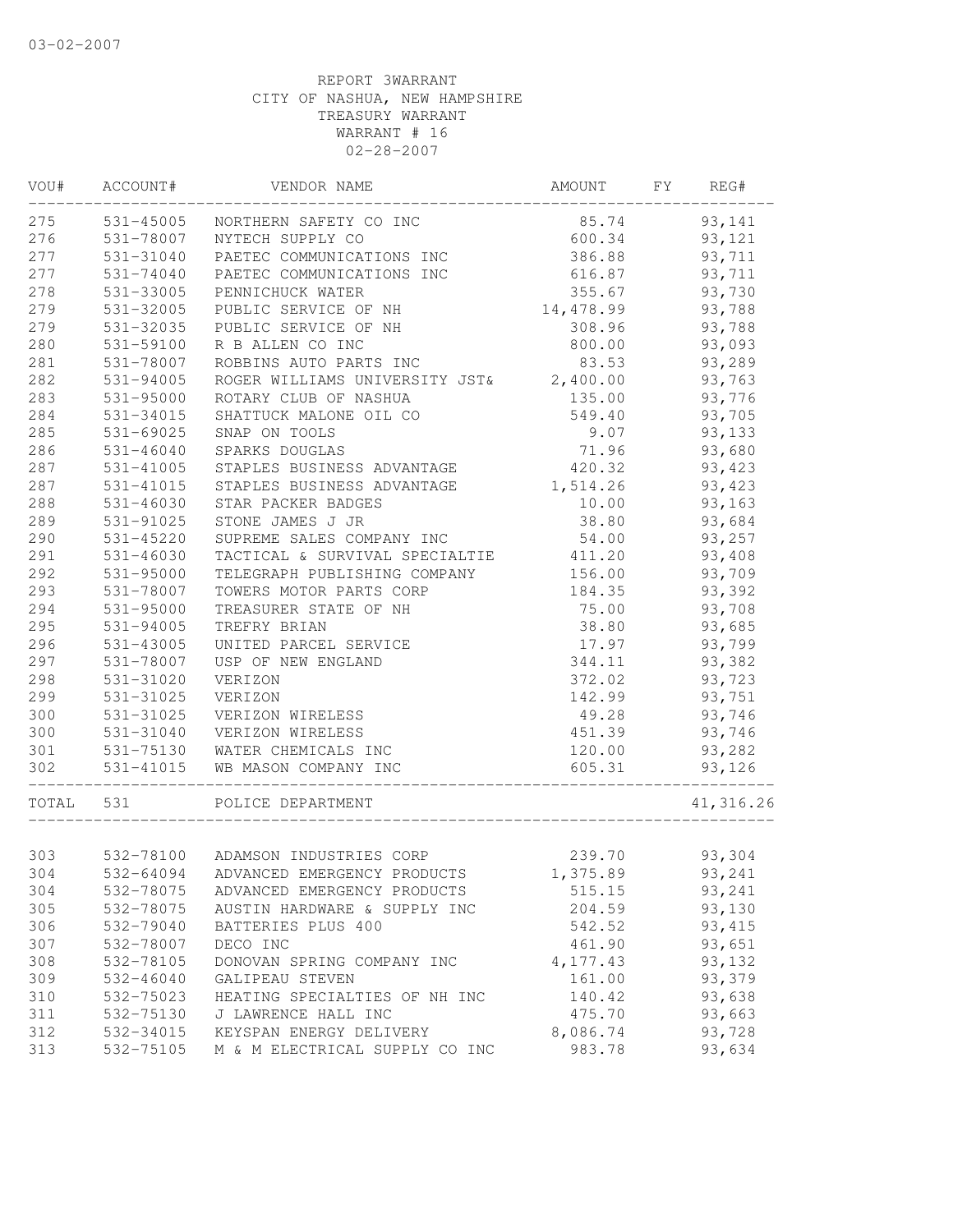| VOU#      | ACCOUNT#  | VENDOR NAME                             | AMOUNT                                | FY | REG#          |
|-----------|-----------|-----------------------------------------|---------------------------------------|----|---------------|
| 314       | 532-78020 | MANCHESTER ENGINE REBUILDERS I 1,826.00 |                                       |    | 93,366        |
| 315       | 532-78065 | MAYNARD & LESIEUR INCORPORATED          | 465.92                                |    | 93,645        |
| 316       | 532-78100 | MINUTEMAN TRUCKS INC                    | 435.40                                |    | 93,425        |
| 317       | 532-47010 | MOORE MEDICAL LLC                       | 164.00                                |    | 93,293        |
| 318       | 532-75100 | OVERHEAD DOOR CO OF MANCHESTER          | 180.00                                |    | 93,378        |
| 319       | 532-31040 | PAETEC COMMUNICATIONS INC               | 24.01                                 |    | 93,711        |
| 320       | 532-33005 | PENNICHUCK WATER                        | 613.74                                |    | 93,730        |
| 321       | 532-46040 | PERAULT DAVID                           | 182.50                                |    | 93,372        |
| 322       | 532-94005 | POWERPHONE INC                          | 189.00                                |    | 93,727        |
| 323       | 532-32005 | PUBLIC SERVICE OF NH                    | 5,250.46                              |    | 93,788        |
| 324       | 532-46045 | <b>OUIMBY SAGE</b>                      | 220.15                                |    | 93,208        |
| 325       | 532-78075 | REIDLER DECAL CORP                      | 445.32                                |    | 93,402        |
| 326       | 532-45110 | SANEL AUTO PARTS CO                     | 639.20                                |    | 93,249        |
| 326       | 532-78007 | SANEL AUTO PARTS CO                     | 54.72                                 |    | 93,249        |
| 326       | 532-78100 | SANEL AUTO PARTS CO                     | 12.40                                 |    | 93,249        |
| 327       | 532-34005 | SHATTUCK MALONE OIL CO                  | 1,559.26                              |    | 93,705        |
| 328       | 532-41005 | STAPLES BUSINESS ADVANTAGE              | 150.03                                |    | 93,423        |
| 328       | 532-41015 | STAPLES BUSINESS ADVANTAGE              | 108.39                                |    | 93,423        |
| 328       | 532-42015 | STAPLES BUSINESS ADVANTAGE              | 39.90                                 |    | 93,423        |
| 329       | 532-59100 | TRUE BLUE CLEANERS                      | 980.38                                |    | 93,307        |
| 330       | 532-31040 | VERIZON WIRELESS                        | 39.68                                 |    | 93,746        |
| 331       | 532-78095 | W D PERKINS                             | 262.96                                |    | 93,145        |
| 332       | 532-78020 | YANKEE TRUCKS                           | 5,094.56                              |    | 93,115        |
| 332       | 532-78080 | YANKEE TRUCKS                           | 1,659.27                              |    | 93, 115       |
| 333       | 532-98030 | ZAX SIGNAGE                             | 346.68                                |    | 93,193        |
| TOTAL 532 |           | FIRE DEPARTMENT                         |                                       |    | 38,308.75     |
|           |           | 334 534-32020 PUBLIC SERVICE OF NH      | 64.90                                 |    | 93,788        |
| TOTAL 534 |           | STREET LIGHTING                         |                                       |    | 64.90         |
|           |           | 335 535-64030 GOVCONNECTION INC         |                                       |    | 250.62 93,092 |
| TOTAL 535 |           | EMERGENCY MANAGEMENT                    |                                       |    | 250.62        |
|           |           |                                         | _____________________________________ |    |               |
| 336       | 536-53065 | HUDON SCOTT                             | 210.00                                |    | 93,692        |
| 337       | 536-64255 | MOTOROLA                                | 101.10                                |    | 93,181        |
| 338       | 536-32035 | PUBLIC SERVICE OF NH                    | 733.29                                |    | 93,788        |
| 339       | 536-64040 | SENECA DATA                             | 102.00                                |    | 93,295        |
| 340       | 536-53065 | URBAN PETER                             | 484.37                                |    | 93,691        |
| 341       | 536-31050 | VERIZON WIRELESS                        | 70.10                                 |    | 93,746        |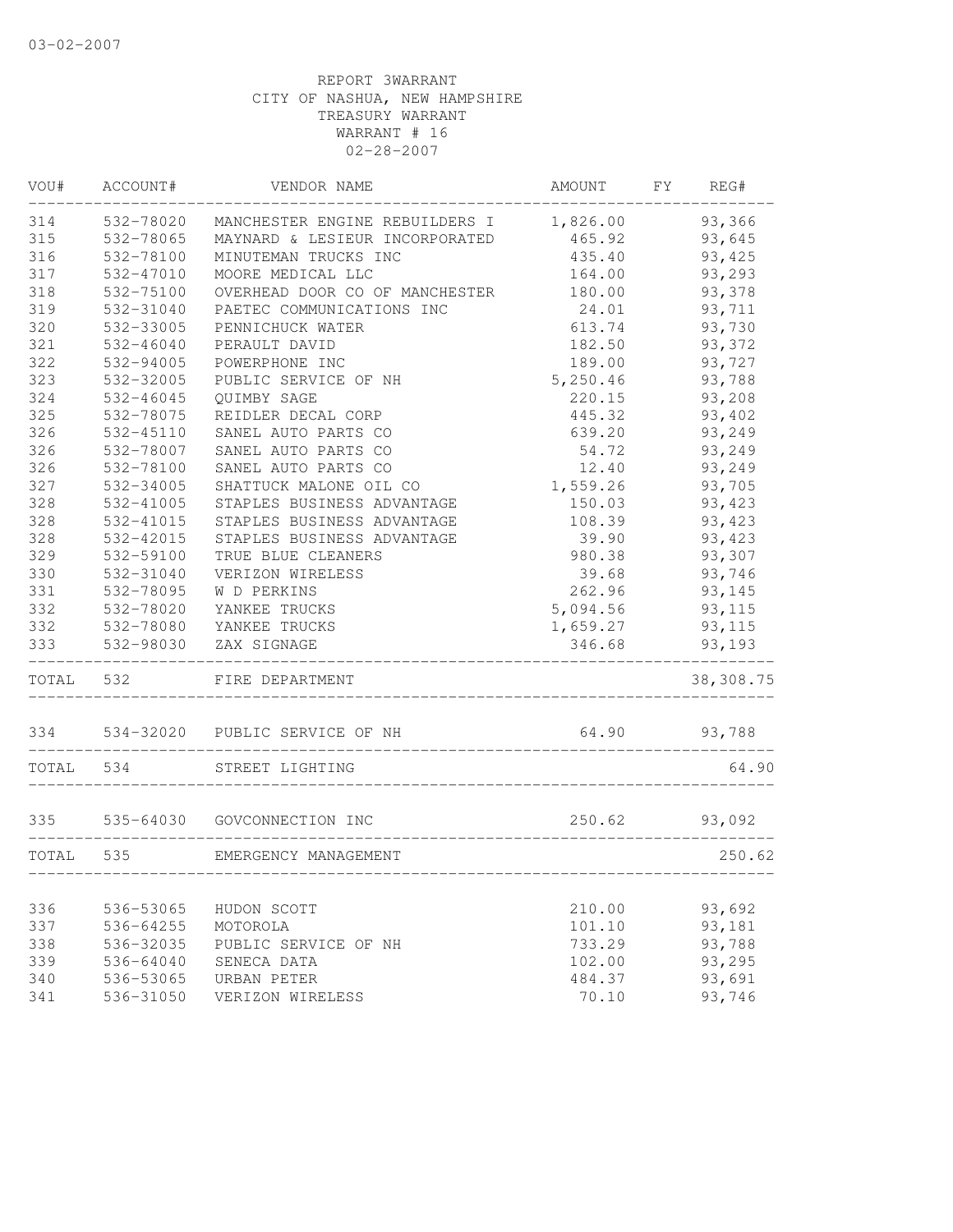| VOU#       | ACCOUNT#               | VENDOR NAME                                              | AMOUNT           | FY | REG#              |
|------------|------------------------|----------------------------------------------------------|------------------|----|-------------------|
| TOTAL      | 536                    | CITYWIDE COMMUNICATIONS                                  |                  |    | 1,700.86          |
| 342        | 541-62026              | GE CAPITAL INC                                           | 105.06           |    | 93, 413           |
| 343        | 541-33005              | PENNICHUCK WATER                                         | 119.84           |    | 93,730            |
| 344        | 541-32005              | PUBLIC SERVICE OF NH                                     | 1,039.77         |    | 93,788            |
| 345        | 541-34005              | SHATTUCK MALONE OIL CO                                   | 2,256.52         |    | 93,705            |
| TOTAL      | 541                    | COMMUNITY SERVICES DIVISION                              |                  |    | 3,521.19          |
| 346        | 542-47010              | ESA BIOSCIENCES INC                                      | 95.15            |    | 93,174            |
| 347        | 542-62026              | GE CAPITAL INC                                           | 132.41           |    | 93, 413           |
| 348        | 542-95005              | NHPHA                                                    | 125.00           |    | 93,732            |
| TOTAL 542  |                        | COMMUNITY HEALTH                                         |                  |    | 352.56            |
|            |                        |                                                          |                  |    |                   |
| 349<br>350 | 543-41015              | 543-53025 Q C SERVICES INC<br>STAPLES BUSINESS ADVANTAGE | 551.25<br>94.54  |    | 93,281<br>93, 423 |
|            |                        |                                                          |                  |    |                   |
| TOTAL      | 543                    | ENVIRONMENTAL HEALTH DEPT.                               |                  |    | 645.79            |
| 350        | 544-41015              | STAPLES BUSINESS ADVANTAGE                               | 244.88           |    | 93,423            |
| TOTAL      | 544                    | WELFARE ADMINISTRATION                                   |                  |    | 244.88            |
|            |                        |                                                          |                  |    |                   |
| 351        | 545-97020              | 17-21 ABBOTT LLC                                         | 644.72           |    | 93,104            |
| 352        | 545-97020              | 23-25 TEMPLE ST REALTY LLC                               | 661.22           |    | 93,361            |
| 353        | 545-97020              | 85 WEST HOLLIS ST LLC                                    | 656.80           |    | 93,262            |
| 354        | 545-97020<br>545-97020 | ABBOTT ST OXFORD HOUSE                                   | 270.00           |    | 93,352            |
| 355<br>356 | 545-97020              | BERNARD GINO                                             | 850.00           |    | 93,348<br>93,090  |
| 357        | 545-97020              | BISHOP PROPERTY MANAGEMENT INC<br>CADIEUX VINCENT        | 279.06<br>371.00 |    |                   |
|            | 545-97020              |                                                          |                  |    | 93,179            |
| 358        |                        | CANTINO STANLEY                                          | 656.80           |    | 93,147            |
| 359        | 545-97020              | CENTRAL REALTY                                           | 875.00           |    | 93,277            |
| 360        | 545-97020              | CHANDLER COURT LLC                                       | 437.50           |    | 93,377            |
| 361        | 545-97015              | CHARRON MEDICAL SERVICES                                 | 43.95            |    | 93,099            |
| 362        | 545-97020              | CITY VIEW MANAGEMENT CO INC                              | 983.86           |    | 93,422            |
| 363        | 545-97020              | CJL PROPERTIES/CHRIS LAVERTU                             | 325.00           |    | 93,144            |
| 364        | 545-97020              | COUNTRY BARN MOTEL                                       | 316.00           |    | 93,243            |
| 365        | 545-97020              | DESSUREAULT HUGUETTE                                     | 225.05           |    | 93, 111           |
| 366        | 545-97020              | DROUIN ROBERT G                                          | 314.00           |    | 93,364            |
| 367        | 545-97020              | FORTEZZA REALTY LLC/SILVAGNI S                           | 287.50           |    | 93,350            |
| 368        | 545-97020              | FREEDOM APARTMENTS LLC                                   | 282.74           |    | 93,232            |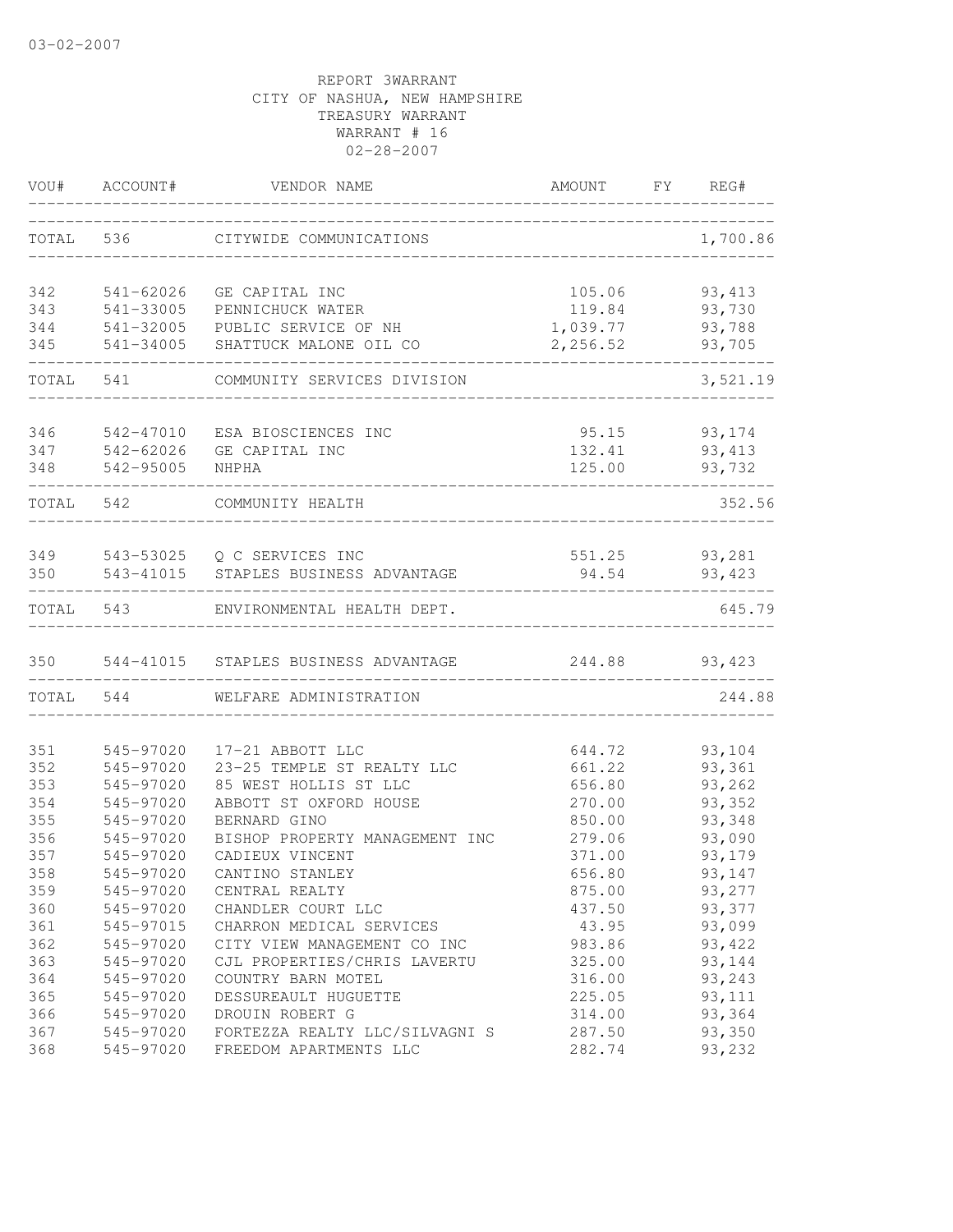| VOU#      | ACCOUNT#  | VENDOR NAME                    | AMOUNT   | FY | REG#             |
|-----------|-----------|--------------------------------|----------|----|------------------|
| 369       | 545-97020 | GALLAGHER THOMAS               | 750.00   |    | 93,278           |
| 370       | 545-97020 | GAUTHIER REALTY/CONNIE GAUTHIE | 279.61   |    | 93, 418          |
| 371       | 545-97020 | HARBOR HOMES INC               | 350.00   |    | 93,183           |
| 372       | 545-97020 | KAGEN MARION                   | 400.00   |    | 93,123           |
| 373       | 545-97020 | LAMERAND ENTERPRISES/KYLE LAME | 552.74   |    | 93,389           |
| 374       | 545-97020 | LAPOINTE OLIVER MARIE GABE & D | 436.10   |    | 93,224           |
| 375       | 545-97020 | MACDONALD CHARLES              | 250.00   |    | 93,693           |
| 376       | 545-97015 | MARKET BASKET                  | 4,600.91 |    | 93,707           |
| 377       | 545-97020 | MORETTA RENAN                  | 342.31   |    | 93,349           |
| 378       | 545-97020 | NASHUA HOUSING AUTHORITY       | 592.00   |    | 93,395           |
| 379       | 545-97020 | NASHUA SOUP KITCHEN & SHELTER  | 519.00   |    | 93, 112          |
| 380       | 545-97020 | PAQUIN EDWARD                  | 873.68   |    | 93,102           |
| 381       | 545-97020 | PINE HILL GARDENS ASSOCIATION  | 471.03   |    | 93,197           |
| 382       | 545-97020 | QUARATIELLO NICHOLAS           | 405.00   |    | 93,086           |
| 383       | 545-97020 | REGISTER LINDA B               | 459.13   |    | 93,390           |
| 384       | 545-97020 | ROSA JUSSARA                   | 519.70   |    | 93,251           |
| 385       | 545-97020 | SEYON KIM                      | 247.13   |    | 93,223           |
| 386       | 545-97020 | SOUTHERN NH SERV MNGT CORP     | 50.00    |    | 93,234           |
| 387       | 545-97020 | SPIROU CHARLES                 | 680.00   |    | 93,142           |
| 388       | 545-97020 | THIBAULT SYLVIA/REVOCABLE TRUS | 500.00   |    | 93,097           |
| 389       | 545-97020 | TOWN OF MERRIMACK              | 903.60   |    | 93,694           |
| 390       | 545-97020 | WRN REAL ESTATE LLC            | 90.00    |    | 93,373           |
| TOTAL 545 |           | WELFARE COSTS                  |          |    | 22,752.14        |
| 391       | 551-59100 | HSM ELECTRONIC PROTECTION SERV | 104.00   |    |                  |
| 392       | 551-31040 | PAETEC COMMUNICATIONS INC      | 2.59     |    | 93,267<br>93,711 |
| 393       |           | 551-33005 PENNICHUCK WATER     | 112.72   |    | 93,730           |
| 394       | 551-41015 | STAPLES BUSINESS ADVANTAGE     | 233.81   |    | 93,423           |
|           |           |                                |          |    |                  |
| TOTAL     | 551       | PUBLIC WORKS DIV & ENGINEERING |          |    | 453.12           |
|           |           |                                |          |    |                  |
| 395       | 552-78100 | ALLEN MELLO DODGE INC          | 219.20   |    | 93,641           |
| 396       | 552-59140 | AMERICAN RED CROSS             | 59.00    |    | 93,384           |
| 397       | 552-59050 | ARMSTRONG LONNIE               | 22.00    |    | 93,305           |
| 398       | 552-59050 | BAZDANES CHARLES               | 276.00   |    | 93,297           |
| 399       | 552-59050 | BROWN ALAN D                   | 210.00   |    | 93,363           |
| 400       | 552-69035 | CARPARTS OF NASHUA             | 130.10   |    | 93,105           |
| 400       | 552-78007 | CARPARTS OF NASHUA             | 366.84   |    | 93,105           |
| 401       | 552-59050 | COYLE KEVIN                    | 724.00   |    | 93,137           |
| 402       | 552-48015 | DENNIS K BURKE INC             | 1,517.30 |    | 93,800           |
| 403       | 552-75022 | F W WEBB COMPANY               | 96.40    |    | 93,166           |
| 403       | 552-75135 | F W WEBB COMPANY               | 24.15    |    | 93,166           |
| 404       | 552-75021 | GATE CITY FENCE CO INC         | 87.00    |    | 93,214           |
| 405       | 552-62022 | GE CAPITAL INC                 | 115.00   |    | 93, 413          |
| 406       | 552-45200 | HARRIS                         | 70.00    |    | 93,497           |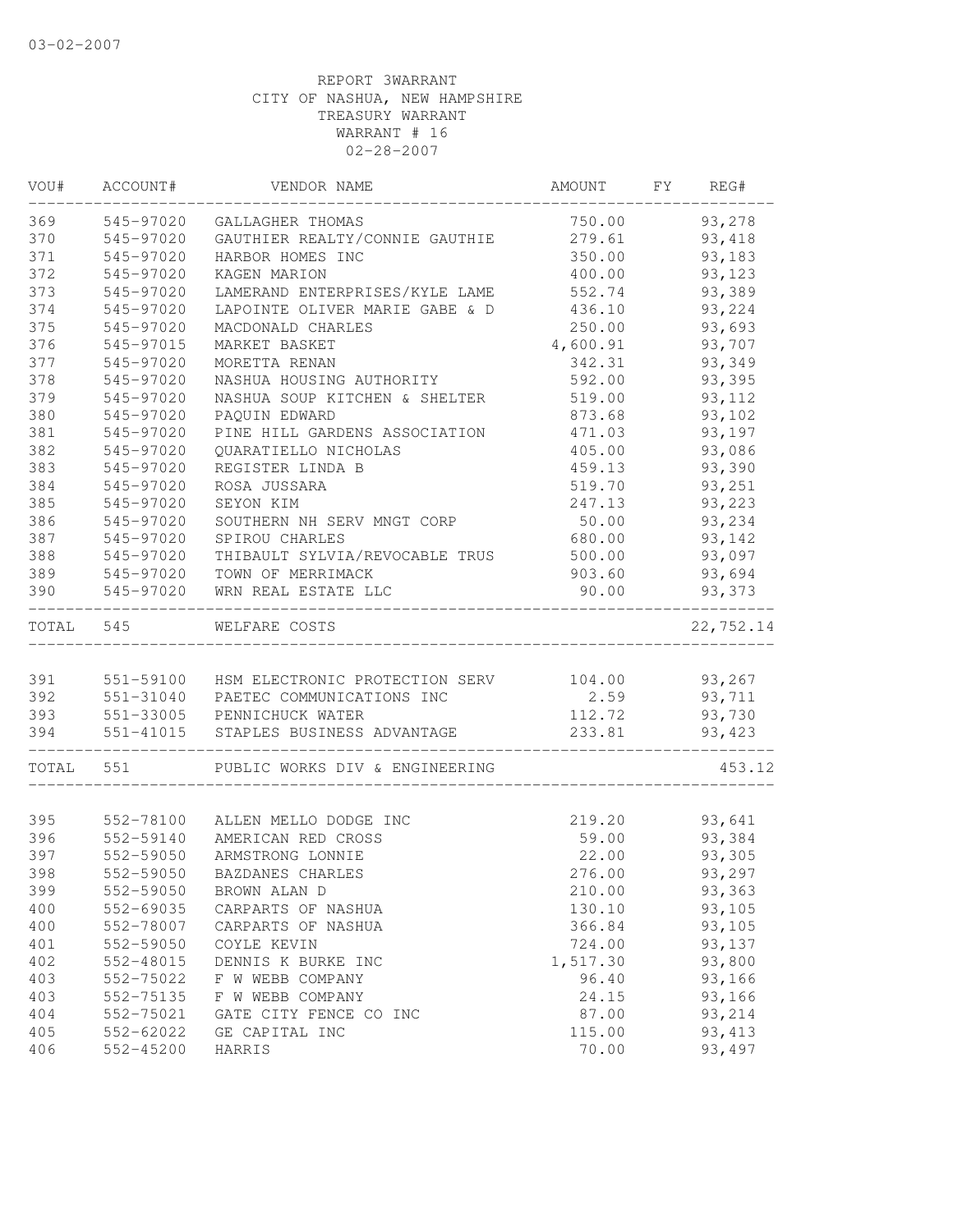| VOU#  | ACCOUNT#  | VENDOR NAME                    | AMOUNT    | FY | REG#      |
|-------|-----------|--------------------------------|-----------|----|-----------|
| 407   | 552-69035 | HOME DEPOT CREDIT SERVICES     | 7.97      |    | 93,722    |
| 407   | 552-75021 | HOME DEPOT CREDIT SERVICES     | 17.25     |    | 93,722    |
| 407   | 552-75022 | HOME DEPOT CREDIT SERVICES     | 11.94     |    | 93,722    |
| 407   | 552-75135 | HOME DEPOT CREDIT SERVICES     | 46.83     |    | 93,722    |
| 408   | 552-75022 | JOHNSON'S ELECTRIC SUPPLY      | 12.93     |    | 93,170    |
| 409   | 552-34015 | KEYSPAN ENERGY DELIVERY        | 24.24     |    | 93,728    |
| 409   | 552-34045 | KEYSPAN ENERGY DELIVERY        | 1,797.98  |    | 93,728    |
| 410   | 552-75135 | M & M ELECTRICAL SUPPLY CO INC | 39.88     |    | 93,634    |
| 411   | 552-59050 | MANSOR DAVE                    | 707.00    |    | 93,493    |
| 412   | 552-78007 | NAPA AUTO PARTS                | 78.06     |    | 93,388    |
| 413   | 552-74085 | NASHUA OUTDOOR POWER EQUIP     | 20.00     |    | 93,259    |
| 414   | 552-31040 | PAETEC COMMUNICATIONS INC      | 20.24     |    | 93,711    |
| 415   | 552-33005 | PENNICHUCK WATER               | 585.55    |    | 93,730    |
| 416   | 552-32005 | PUBLIC SERVICE OF NH           | 1,219.60  |    | 93,788    |
| 416   | 552-32005 | PUBLIC SERVICE OF NH           | 4,481.70  |    | 93,789    |
| 416   | 552-32040 | PUBLIC SERVICE OF NH           | 2,362.91  |    | 93,789    |
| 417   | 552-59050 | RENZI DANIEL                   | 352.00    |    | 93,171    |
| 418   | 552-59050 | RUSH JOSEPH                    | 400.00    |    | 93,245    |
| 419   | 552-59050 | SAIA FRANK                     | 300.00    |    | 93,150    |
| 420   | 552-78007 | SANEL AUTO PARTS CO            | 216.39    |    | 93,249    |
| 421   | 552-59050 | THOMAS ANTWAN                  | 388.00    |    | 93,238    |
| 422   | 552-59050 | TOROSIAN GEORGE                | 154.00    |    | 93,279    |
| 423   | 552-46045 | UNIFIRST CORPORATION           | 884.40    |    | 93,406    |
| TOTAL | 552       | PARKS AND RECREATION           |           |    | 18,045.86 |
|       |           |                                |           |    |           |
| 424   | 553-46045 | ARCSOURCE INC                  | 40.43     |    | 93,252    |
| 425   | 553-59100 | ARNE LLC                       | 276.25    |    | 93,167    |
| 426   | 553-69025 | B-B CHAIN                      | 8.95      |    | 93,124    |
| 427   | 553-64192 | BCM CONTROLS CORPORATION       | 19,443.18 |    | 93,331    |
| 428   | 553-78100 | CASEY & DUPUIS EQUIPMENT CORP  | 38.34     |    | 93,401    |
| 429   | 553-59160 | CORCORAN WILLIAM J             | 875.14    |    | 93,749    |
| 430   | 553-78075 | CREATIVE SIGNS LLC             | 185.00    |    | 93,370    |
| 431   | 553-59160 | CRISP CONTRACTING LLC          | 1,052.45  |    | 93,695    |
| 432   | 553-59160 | D & A CONCRETE CONSTRUCTION    | 742.50    |    | 93,696    |
| 433   | 553-59100 | D & R TOWING INC               | 360.00    |    | 93,637    |
| 434   | 553-59160 | DECKS-N-MORE/ERIC DUCHESNE     | 1,534.67  |    | 93,750    |
| 435   | 553-48015 | DENNIS K BURKE INC             | 12,999.90 |    | 93,800    |
| 436   | 553-78100 | DONOVAN EQUIPMENT CO INC       | 827.70    |    | 93,128    |
| 437   | 553-45260 | EASTERN MINERALS INC           | 10,631.53 |    | 93, 412   |
| 438   | 553-49075 | F W WEBB COMPANY               | 31.79     |    | 93,166    |
| 438   | 553-75023 | F W WEBB COMPANY               | 109.76    |    | 93,166    |
| 439   | 553-45010 | FELIX A MARINO CO INC          | 1,642.10  |    | 93,393    |
| 440   | 553-72035 | GE CAPITAL INC                 | 85.00     |    | 93, 413   |
| 441   | 553-59100 | GMS HYDRAULICS INC             | 126.42    |    | 93,662    |
| 442   | 553-46045 | GRAINGER                       | 145.68    |    | 93,151    |
| 443   | 553-59100 | HEALTH STOP INC                | 169.00    |    | 93,225    |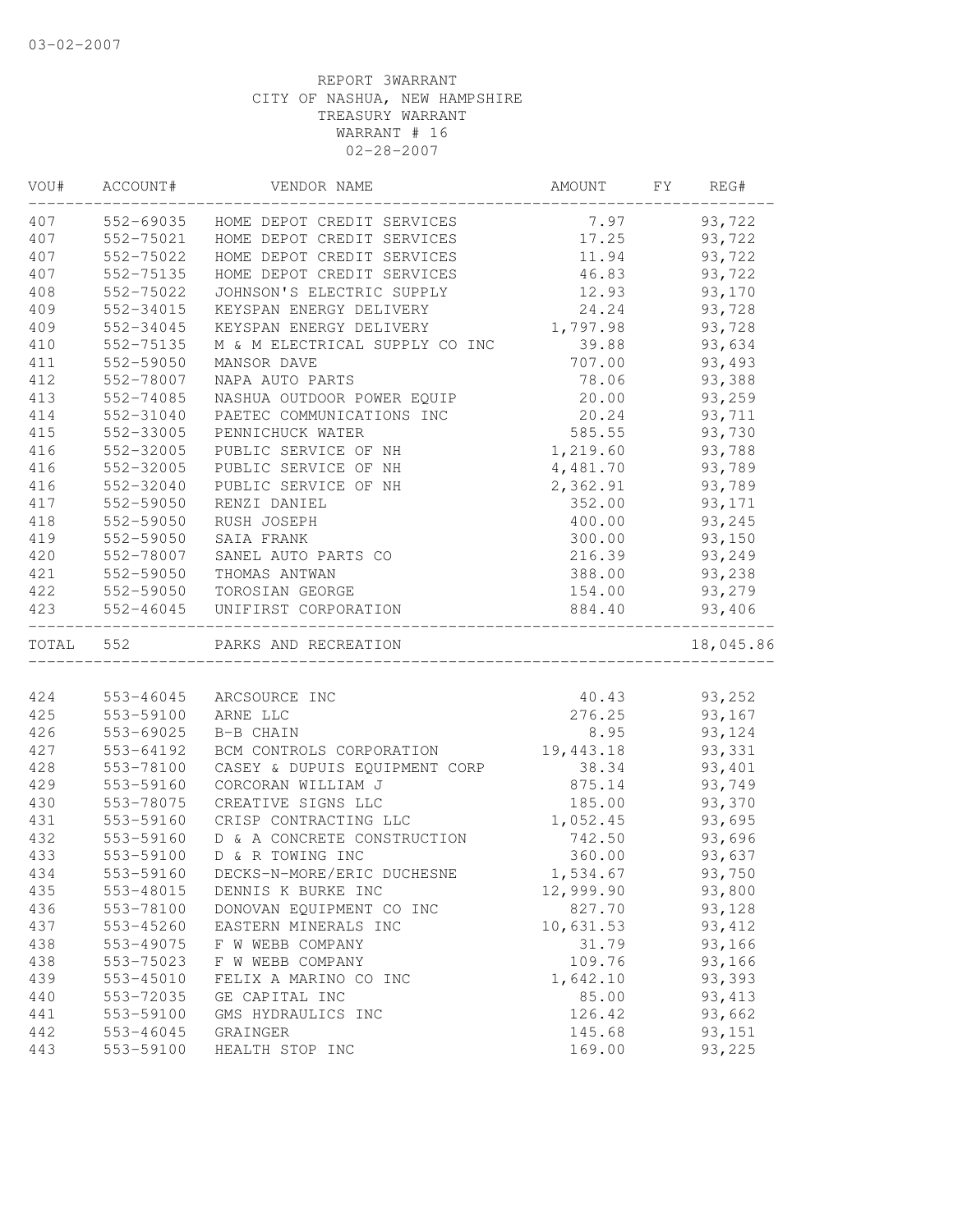| VOU#  | ACCOUNT#  | VENDOR NAME                    | AMOUNT    | FY. | REG#       |
|-------|-----------|--------------------------------|-----------|-----|------------|
| 444   | 553-59160 | HILLSBOROUGH PROPERTIES        | 2,563.39  |     | 93,752     |
| 445   | 553-49075 | HOME DEPOT CREDIT SERVICES     | 185.69    |     | 93,722     |
| 446   | 553-78100 | HOWARD P FAIRFIELD INC         | 7,875.50  |     | 93,574     |
| 447   | 553-59160 | KD WELDING & FABRICATING/KENT  | 1,072.91  |     | 93,743     |
| 448   | 553-59160 | KERRY'S POOL & SPA             | 1,040.75  |     | 93,744     |
| 449   | 553-46045 | LEHIGH SAFETY SHOE LLC         | 158.00    |     | 93,222     |
| 450   | 553-59160 | LEVEILLE ROGER JR              | 758.03    |     | 93,736     |
| 451   | 553-78100 | LIBERTY INTN'L TRUCKS OF NH LL | 135.37    |     | 93,643     |
| 452   | 553-78100 | MAC MULKIN CHEVROLET INC       | 157.56    |     | 93,639     |
| 453   | 553-59160 | MARINO JOHN                    | 1,410.26  |     | 93,740     |
| 454   | 553-59160 | MARINO JOHN III                | 1,395.72  |     | 93,733     |
| 455   | 553-59160 | MARINO MICHAEL                 | 997.57    |     | 93,767     |
| 456   | 553-78065 | MAYNARD & LESIEUR INCORPORATED | 292.01    |     | 93,645     |
| 457   | 553-78100 | MCDEVITT TRUCKS INC            | 24.14     |     | 93,416     |
| 458   | 553-45260 | MORTON SALT                    | 18,074.61 |     | 93,244     |
| 459   | 553-49075 | NAPA AUTO PARTS                | 32.97     |     | 93,388     |
| 459   | 553-78100 | NAPA AUTO PARTS                | 480.03    |     | 93,388     |
| 460   | 553-31040 | PAETEC COMMUNICATIONS INC      | 18.56     |     | 93,711     |
| 461   | 553-45265 | PITCHERVILLE SAND & GRAVEL INC | 1,437.54  |     | 93,169     |
| 462   | 553-32005 | PUBLIC SERVICE OF NH           | 6,280.63  |     | 93,789     |
| 463   | 553-59160 | PWM CONTRACTING LLC            | 1,457.00  |     | 93,774     |
| 464   | 553-42010 | ROCHESTER MIDLAND CORPORATION  | 66.22     |     | 93,656     |
| 465   | 553-59160 | RWC/ ROBERT CHAMPAGNE          | 843.91    |     | 93,735     |
| 466   | 553-59160 | SAMYN RUDY DESIGN & REMODEL LL | 281.75    |     | 93,741     |
| 467   | 553-49075 | SANEL AUTO PARTS CO            | 45.51     |     | 93,249     |
| 467   | 553-69025 | SANEL AUTO PARTS CO            | 176.61    |     | 93,249     |
| 467   | 553-78100 | SANEL AUTO PARTS CO            | 896.95    |     | 93,249     |
| 468   | 553-59160 | SAYCO TREE & LANDSCAPING INC   | 876.91    |     | 93,748     |
| 469   | 553-59160 | SERPA JOE                      | 1,860.38  |     | 93,738     |
| 470   | 553-48005 | SHATTUCK MALONE OIL CO         | 26,692.83 |     | 93,705     |
| 471   | 553-69030 | SNAP ON TOOLS                  | 637.55    |     | 93,133     |
| 472   | 553-59160 | SPINNEY'S LAWN CARE/EVA SPINNE | 1,047.16  |     | 93,734     |
| 473   | 553-59160 | T DEAN CONTRACTING             | 3,187.19  |     | 93,725     |
| 474   | 553-46045 | UNIFIRST CORPORATION           | 880.41    |     | 93,406     |
| 475   | 553-59160 | UNITED ROOFING & HOME IMPROVEM | 1,065.76  |     | 93,754     |
| 476   | 553-78100 | USP OF NEW ENGLAND             | 76.97     |     | 93,382     |
| 477   | 553-75130 | WATER CHEMICALS INC            | 75.00     |     | 93,282     |
| 478   | 553-59160 | WAYE JASON                     | 1,069.37  |     | 93,768     |
| 479   | 553-49075 | WINDWARD PETROLEUM             | 674.50    |     | 93,157     |
| TOTAL | 553       | STREET DEPARTMENT              |           |     | 137,629.01 |
|       |           |                                |           |     |            |
| 480   | 555-49075 | BATTERIES PLUS 400             | 206.95    |     | 93, 415    |
| 481   | 555-45288 | FASTENAL CO                    | 5.99      |     | 93,118     |
| 482   | 555-94005 | FRED PRYOR SEMINARS            | 179.00    |     | 93,759     |
| 483   | 555-45288 | M & M ELECTRICAL SUPPLY CO INC | 226.89    |     | 93,634     |
| 484   | 555-31040 | PAETEC COMMUNICATIONS INC      | 18.55     |     | 93,711     |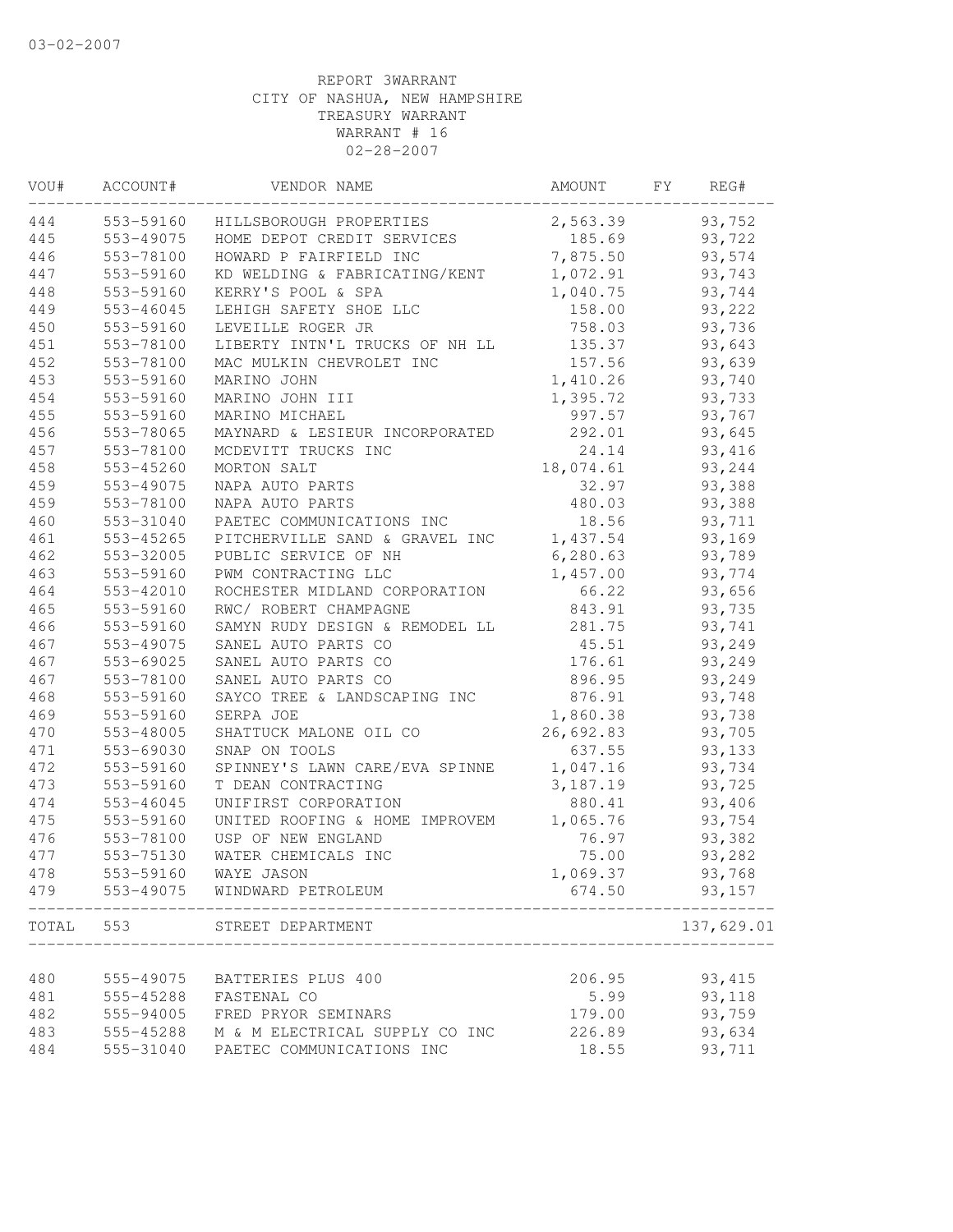| VOU#       | ACCOUNT#               | VENDOR NAME                                       | AMOUNT         | FY. | REG#             |
|------------|------------------------|---------------------------------------------------|----------------|-----|------------------|
| 485        | 555-45285              | PERMA-LINE CORP OF NEW ENGLAND                    | 59.90          |     | 93,114           |
| 486        | 555-32025              | PUBLIC SERVICE OF NH                              | 512.20         |     | 93,789           |
| 486        | 555-32025              | PUBLIC SERVICE OF NH                              | 644.42         |     | 93,790           |
| 487        | 555-49075              | REXEL CLS                                         | 88.72          |     | 93,583           |
| 488        | 555-41015              | STAPLES BUSINESS ADVANTAGE                        | 78.51          |     | 93,423           |
| 489        | 555-94005              | UNH TECHNOLOGY TRANSFER CTR                       | 75.00          |     | 93,715           |
| 490        | 555-74170              | USP OF NEW ENGLAND                                | 50.00          |     | 93,382           |
| TOTAL      | 555                    | TRAFFIC DEPARTMENT                                |                |     | 2,146.13         |
| 491        | 557-31040              | PAETEC COMMUNICATIONS INC                         | 2.64           |     | 93,711           |
| 492        | 557-32005              | PUBLIC SERVICE OF NH                              | 246.14         |     | 93,790           |
| 493        | 557-59160              | RUSTY'S TRUCKING INC                              | 2,677.75       |     | 93,745           |
| 494        | 557-75023              | W E AUBUCHON COMPANY INC                          | 72.94          |     | 93,109           |
| 495        | 557-59160              | WILLIAMS DAVID M                                  | 967.75         |     | 93,771           |
| TOTAL      | 557                    | PARKING LOTS                                      |                |     | 3,967.22         |
|            |                        |                                                   |                |     |                  |
| 496        | 561-78007              | CASEY EQUIPMENT & RENTAL CORP                     | 72.07          |     | 93,396           |
| 497        | 561-95005              | <b>NHCA</b>                                       | 40.00          |     | 93,798           |
| 498        | 561-34005              | SHATTUCK MALONE OIL CO                            | 660.95         |     | 93,705           |
| TOTAL      | 561                    | EDGEWOOD CEMETERY                                 |                |     | 773.02           |
|            |                        |                                                   |                |     |                  |
| 499        | 563-75023              | HOME DEPOT CREDIT SERVICES                        | 13.52          |     | 93,722           |
| 500        | 563-34015              | KEYSPAN ENERGY DELIVERY                           | 86.68          |     | 93,728           |
| 501        | 563-74085              | NASHUA OUTDOOR POWER EQUIP                        | 53.08          |     | 93,259           |
| 502<br>503 | 563-31040<br>563-32005 | PAETEC COMMUNICATIONS INC<br>PUBLIC SERVICE OF NH | 6.96<br>283.72 |     | 93,711<br>93,790 |
| TOTAL      | 563                    | WOODLAWN CEMETERY                                 |                |     | 443.96           |
|            |                        |                                                   |                |     |                  |
| 504        | 571-41015              | STAPLES BUSINESS ADVANTAGE                        | 173.77         |     | 93,423           |
| TOTAL      | 571                    | COMMUNITY DEVELOPMENT                             |                |     | 173.77           |
| 505        |                        | 572-49075 ANCO ENGRAVED SIGNS & STAMPS I          | 8.40 93,371    |     |                  |
| 506        |                        | 572-91005 HOUSTON ROGER                           |                |     | 378.37 93,358    |
| 507        | 572-98046 UNH          |                                                   | 100.00         |     | 93,739           |
| TOTAL 572  |                        | PLANNING DEPARTMENT                               |                |     | 486.77           |
|            |                        |                                                   |                |     |                  |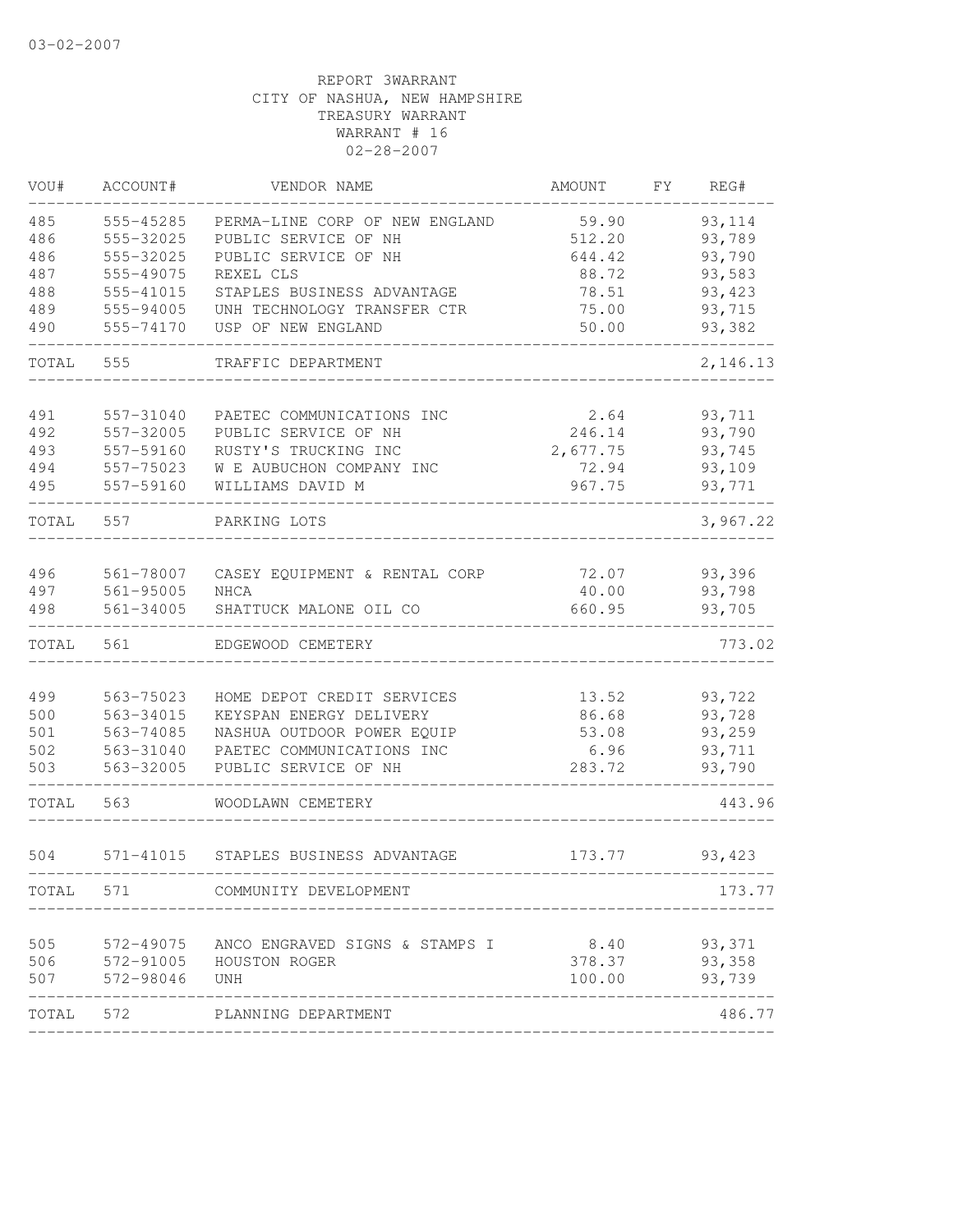| VOU#  | ACCOUNT#               | VENDOR NAME                                        | AMOUNT           | FY | REG#             |
|-------|------------------------|----------------------------------------------------|------------------|----|------------------|
| 508   |                        | 573-59100 GREAT AMERICAN DOWNTOWN                  | 500.00           |    | 93,757           |
| 509   | 573-54025              | MACKAY KATHRYN                                     | 220.00           |    | 93,303           |
| 510   | 573-95010              | NEW HAMPSHIRE MAGAZINE                             | 32.97            |    | 93,742           |
| 511   | 573-54025              | TRICITY EXPO                                       | 540.00           |    | 93,756           |
| TOTAL | 573                    | ECONOMIC DEVELOPMENT                               |                  |    | 1,292.97         |
| 512   |                        |                                                    | 21.45            |    |                  |
| 513   | 575-45050<br>575-45050 | ALIBRIS                                            | 142.94           |    | 93,140<br>93,706 |
| 514   | 575-45050              | AMAZON CREDIT PLAN<br>BAKER & TAYLOR               | 906.69           |    |                  |
| 515   | 575-45050              |                                                    |                  |    | 93,161           |
| 516   | 575-64045              | BAKER & TAYLOR ENTERTAINMENT<br>CDW GOVERNMENT INC | 693.83<br>761.10 |    | 93,152<br>93,457 |
| 517   | 575-72060              |                                                    |                  |    |                  |
|       |                        | COCCI COMPUTER SERVICES INC                        | 1,059.50         |    | 93,248           |
| 518   | 575-94005              | DIONNE JOSEPH                                      | 100.00           |    | 93,125           |
| 519   | 575-45050              | FITZWILLIAM TOWN LIBRARY                           | 14.00            |    | 93,783           |
| 520   | 575-59100              | GILLMORE ROBERT                                    | 150.00           |    | 93,698           |
| 521   | 575-45150              | GONZALEZ JOSE                                      | 23.00            |    | 93,779           |
| 522   | 575-75130              | JOHNSON CONTROLS INC                               | 323.50           |    | 93,209           |
| 523   | 575-45050              | LIFESTYLE FITNESS & NUTRITION                      | 18.90            |    | 93,786           |
| 524   | 575-75023              | NASHUA GLASS                                       | 1,055.00         |    | 93,635           |
| 525   | 575-41015              | NASHUA PUBLIC LIBRARY                              | 9.60             |    | 93,697           |
| 525   | 575-42010              | NASHUA PUBLIC LIBRARY                              | 10.99            |    | 93,697           |
| 525   | 575-43005              | NASHUA PUBLIC LIBRARY                              | 58.70            |    | 93,697           |
| 525   | 575-45090              | NASHUA PUBLIC LIBRARY                              | 7.99             |    | 93,697           |
| 525   | 575-45150              | NASHUA PUBLIC LIBRARY                              | 44.38            |    | 93,697           |
| 525   | 575-45315              | NASHUA PUBLIC LIBRARY                              | 15.00            |    | 93,697           |
| 525   | 575-59100              | NASHUA PUBLIC LIBRARY                              | 20.00            |    | 93,697           |
| 525   | 575-78100              | NASHUA PUBLIC LIBRARY                              | 40.00            |    | 93,697           |
| 525   | 575-91005              | NASHUA PUBLIC LIBRARY                              | 3.37             |    | 93,697           |
| 526   | 575-42005              | NEW ENGLAND PAPER & SUPPLY                         | 26.31            |    | 93,280           |
| 527   | 575-31040              | PAETEC COMMUNICATIONS INC                          | 10.12            |    | 93,711           |
| 528   | 575-33005              | PENNICHUCK WATER                                   | 179.64           |    | 93,730           |
| 529   | 575-41015              | SAM'S CLUB DIRECT                                  | 25.72            |    | 93,753           |
| 529   | 575-45220              | SAM'S CLUB DIRECT                                  | 157.74           |    | 93,753           |
| 530   | 575-41005              | STAPLES BUSINESS ADVANTAGE                         | 349.31           |    | 93,423           |
| 530   | 575-41015              | STAPLES BUSINESS ADVANTAGE                         | 53.54            |    | 93,423           |
| 531   | 575-45050              | THOMSON GALE                                       | 45.68            |    | 93,190           |
| 532   |                        | 575-45050 TOWER PUBLISHING                         | 90.50            |    | 93,096           |
| 533   | 575-45050              | VERIZON                                            | 63.00            |    | 93,723           |
| TOTAL | 575                    | PUBLIC LIBRARIES                                   |                  |    | 6,481.50         |
|       |                        |                                                    |                  |    |                  |
| 534   | 576-94005              | NH BUILDING OFFICIALS ASSN                         | 90.00            |    | 93,729           |
| 535   | 576-95005              | TREASURER STATE OF NH                              | 165.00           |    | 93,775           |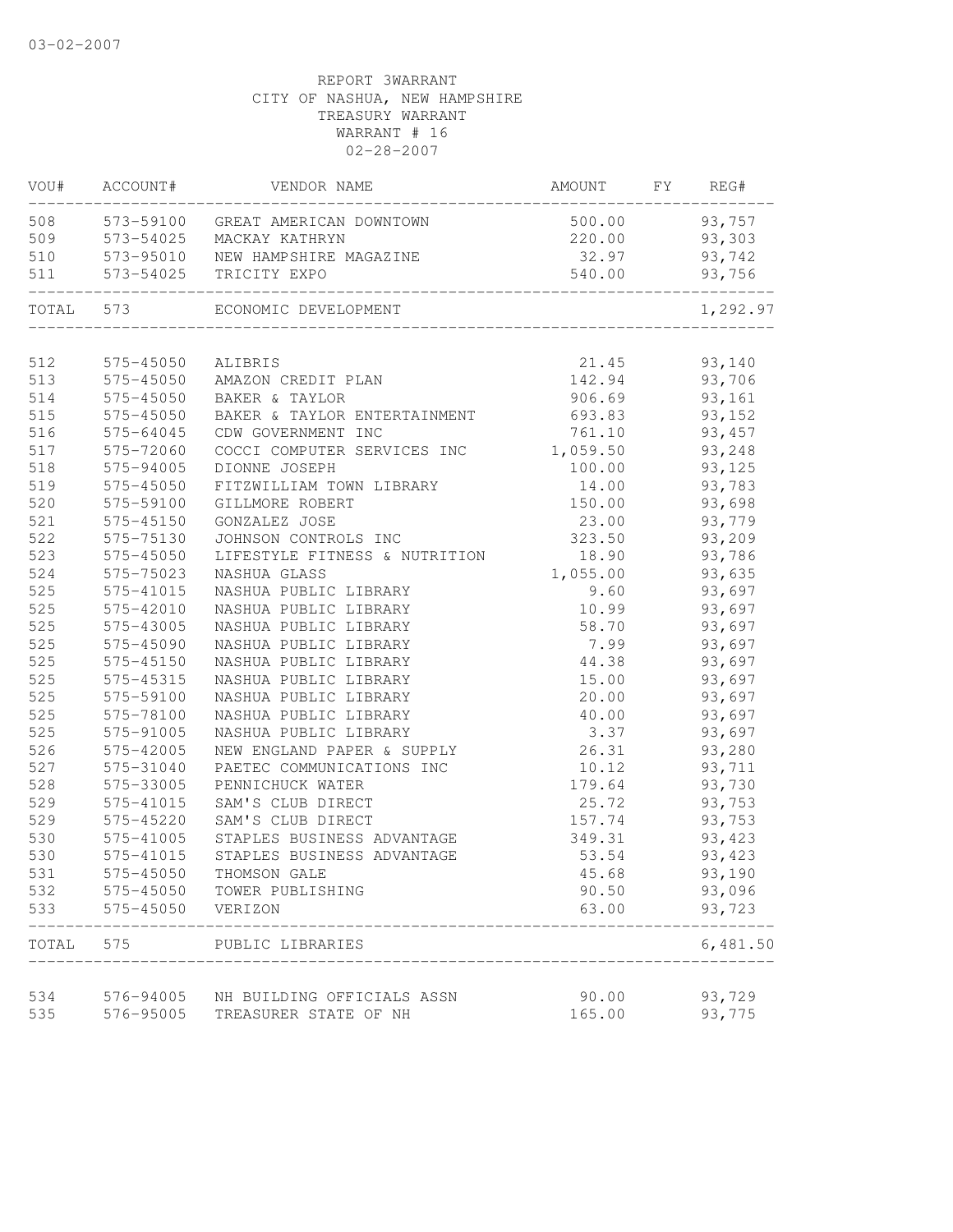| VOU# ACCOUNT#      | VENDOR NAME                                     | AMOUNT    | FY | REG#    |
|--------------------|-------------------------------------------------|-----------|----|---------|
|                    | TOTAL 576 BUILDING DEPARTMENT                   |           |    | 255.00  |
|                    |                                                 |           |    |         |
|                    | 191,903 581-53103 ACUCARE NURSING PROFESSIONALS | 788.30    |    | 93,450  |
| 191,904 581-53101  | ADULT LEARNING CENTER                           | 25,000.00 |    | 93,407  |
| 191,905 581-49050  | ALBERT USTER IMPORTS INC                        | 609.78    |    | 93,515  |
| 191,906 581-59130  | ALMY EARL                                       | 108.00    |    | 93,558  |
| 191,907 581-53102  | ALPHAGRAPHICS                                   | 930.00    |    | 93,255  |
| 191,908 581-31005  | ALTERNATIVE COMMUNICATIONS SER                  | 65.00     |    | 93,383  |
| 191,908 581-72065  | ALTERNATIVE COMMUNICATIONS SER                  | 65.00     |    | 93,383  |
| 191,909 581-42010  | ALTO US INC                                     | 70.98     |    | 93,466  |
| 191,910 581-59130  | ALTOBELLO MICHAEL                               | 108.00    |    | 93,571  |
| 191, 911 581-49050 | AMERICAN MATHEMATICS COMPETITI                  | 230.00    |    | 93,461  |
| 191, 912 581-64045 | AMERICAN PRINTING HOUSE                         | 500.00    |    | 93,802  |
| 191, 913 581-53100 | AMERICAN SPEECH LANGUAGE HEARI                  | 229.00    |    | 93,555  |
| 191, 914 581-41015 | ANCO SIGNS & STAMPS INC                         | 74.45     |    | 93,420  |
| 191, 915 581-49050 | ATECH SERVICES                                  | 200.00    |    | 93,559  |
| 191,916 581-49075  | B & S LOCKSMITHS INC                            | 95.60     |    | 93,394  |
| 191, 917 581-94010 | BACHELDER BRANDON                               | 125.00    |    | 93,586  |
| 191,918 581-49050  | BARNES & NOBLE INC                              | 11.96     |    | 93,085  |
| 191,919 581-49050  | BATHEY MARY                                     | 59.62     |    | 93,430  |
| 191,920 581-42130  | BEARINGS SPECIALTY CO INC                       | 35.52     |    | 93, 411 |
| 191, 921 581-49075 | BELLETETES INC                                  | 332.11    |    | 93,242  |
| 191,922 581-59130  | BILODEAU MAURICE                                | 74.00     |    | 93,220  |
| 191, 923 581-91005 | BOLDUC RACHEL                                   | 42.36     |    | 93,484  |
| 191,924 581-49075  | BOSTONBEAN COFFEE COMPANY                       | 82.25     |    | 93,503  |
| 191, 925 581-49050 | BRODART COMPANY                                 | 98.97     |    | 93,642  |
| 191,926 581-59130  | BUDA MARK                                       | 74.00     |    | 93,627  |
| 191,927 581-59130  | BUFAGNA BRIAN                                   | 27.72     |    | 93,560  |
| 191,928 581-42130  | CAPP INC                                        | 1,909.00  |    | 93,431  |
| 191,929 581-53040  | CAPPETTA CHARLES MD                             | 2,500.00  |    | 93,536  |
| 191,930 581-55015  | CARING HANDS TRANSPORTATION LL                  | 9,075.00  |    | 93,592  |
| 191,931 581-94010  | CARROZZA KIMBERLY                               | 1,516.80  |    | 93,563  |
| 191,932 581-49050  | CARTRIDGE WORLD                                 | 1,233.00  |    | 93,556  |
| 191,932 581-64192  | CARTRIDGE WORLD                                 | 10.00     |    | 93,556  |
| 191,933 581-49050  | CDW GOVERNMENT INC                              | 247.57    |    | 93,457  |
| 191,934 581-42110  | CED                                             | 45.38     |    | 93,155  |
| 191, 935 581-49910 | CHAPPELL TRACTOR SALES INC                      | 85.71     |    | 93,134  |
| 191,936 581-59130  | CHERBONNEAU MARK                                | 74.00     |    | 93,240  |
| 191,937 581-78007  | CHUCK'S AUTO REPAIR INC                         | 630.89    |    | 93,508  |
| 191,938 581-53103  | CLARK ASSOCIATES/DEBBIE CLARK                   | 26,807.50 |    | 93,139  |
| 191,939 581-94010  | CLARKE CYNTHIA                                  | 1,104.00  |    | 93,620  |
| 191,940 581-94010  | CLARKE PATRICIA                                 | 636.00    |    | 93,580  |
| 191,941 581-53100  | CLEAN HARBORS ENV SERVICES                      | 1,050.07  |    | 93, 424 |
| 191,942 581-59130  | CLINTON PHILIP                                  | 202.00    |    | 93,548  |
| 191,943 581-49050  | COCA COLA BOTTLING CO., OF N.E                  |           |    |         |
|                    |                                                 | 224.60    |    | 93,516  |
| 191,944 581-53103  | COMPASSIONATE STAFFING LLC                      | 990.00    |    | 93,273  |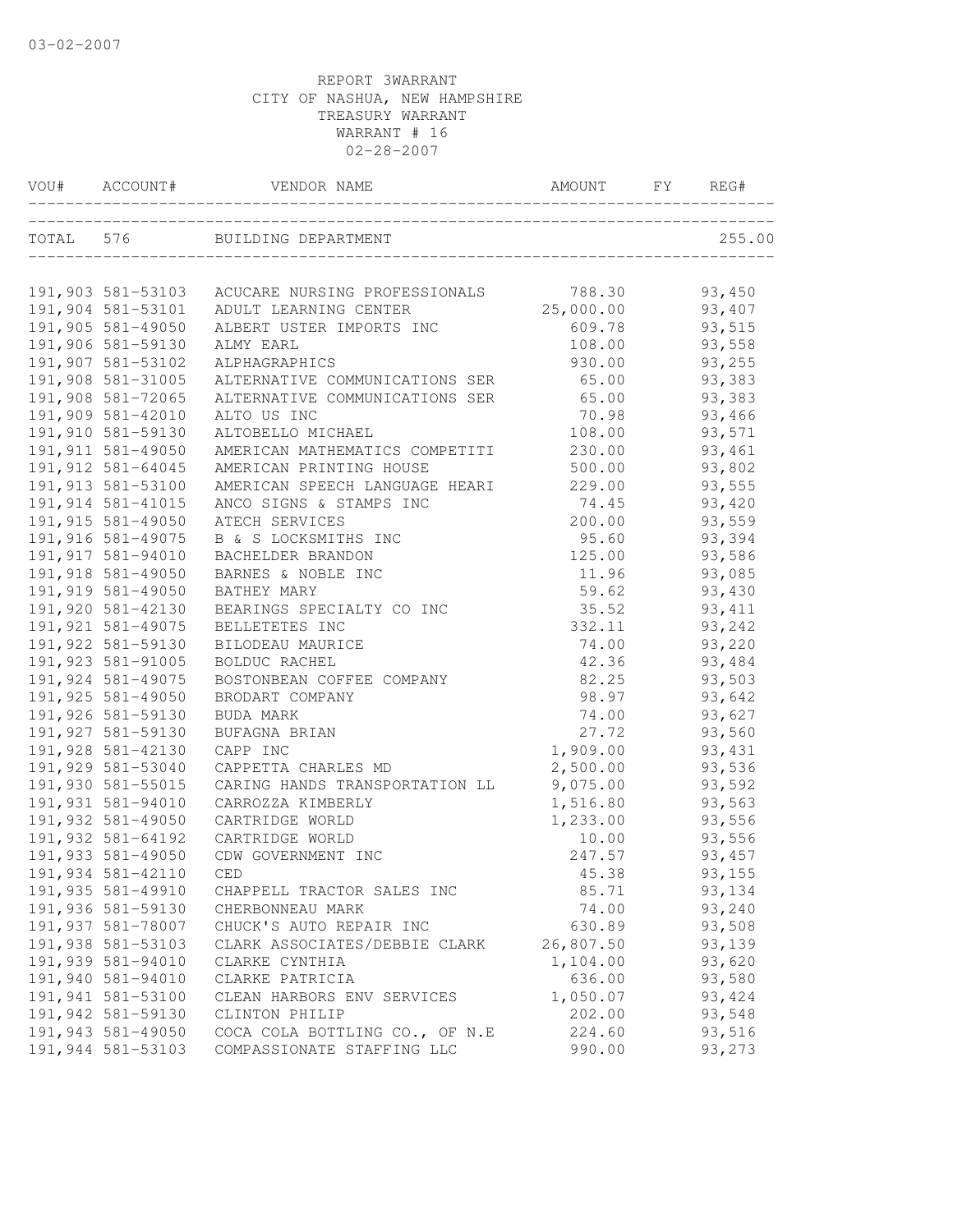| VOU# | ACCOUNT#           | VENDOR NAME                                  | AMOUNT   | FY | REG#    |
|------|--------------------|----------------------------------------------|----------|----|---------|
|      |                    | 191,945 581-42130 CONTROL TECHNOLOGIES INC   | 5,261.00 |    | 93,432  |
|      |                    | 191,946 581-41015 CONWAY OFFICE PRODUCTS LLC | 255.33   |    | 93,207  |
|      | 191,946 581-49050  | CONWAY OFFICE PRODUCTS LLC                   | 59.04    |    | 93,207  |
|      | 191, 947 581-59130 | CORMIER MARK                                 | 74.00    |    | 93,565  |
|      | 191,948 581-59130  | CORMIER MARY JANE                            | 54.00    |    | 93,216  |
|      | 191,949 581-91040  | COSTANTINI SHELLEY                           | 33.76    |    | 93,467  |
|      | 191,950 581-49075  | COURAGE TO CHANGE                            | 147.29   |    | 93,454  |
|      | 191,951 581-49050  | CRYSTAL PRODUCTIONS                          | 61.90    |    | 93,664  |
|      | 191,952 581-49050  | CRYSTAL ROCK BOTTLED WATER                   | 124.09   |    | 93,598  |
|      | 191,953 581-94030  | DAVIS KRISTEN                                | 125.00   |    | 93,506  |
|      | 191,954 581-49050  | DAVIS PUBLICATIONS INC                       | 48.85    |    | 93,154  |
|      | 191,955 581-59130  | DEAN RICHARD                                 | 54.00    |    | 93,572  |
|      | 191,956 581-49050  | DEMCO INC                                    | 304.70   |    | 93,158  |
|      | 191,957 581-91005  | DERRY MARSHALL                               | 252.74   |    | 93,146  |
|      | 191,958 581-59130  | DOKMO LEW                                    | 74.00    |    | 93,561  |
|      | 191,959 581-94030  | DONOHUE CHRISTINA M                          | 60.00    |    | 93,621  |
|      | 191,960 581-94030  | DUDLEY CYNTHIA                               | 100.00   |    | 93,500  |
|      | 191,961 581-91005  | DUFFY CAROL                                  | 39.77    |    | 93,443  |
|      | 191,962 581-49050  | DURACO INC                                   | 364.14   |    | 93,520  |
|      | 191,963 581-53102  | DUVAL DANNY                                  | 1,800.00 |    | 93,703  |
|      | 191,964 581-55015  | EASTER SEALS NEW HAMPSHIRE                   | 895.00   |    | 93,410  |
|      | 191,965 581-49050  | EDVOTEK                                      | 648.48   |    | 93,513  |
|      | 191,966 581-59130  | ELICH STEVEN                                 | 54.00    |    | 93,629  |
|      | 191,967 581-34015  | ENERGYNORTH PROPANE                          | 1,025.68 |    | 93,647  |
|      | 191,968 581-49050  | ESCHOOL NEWS                                 | 60.00    |    | 93,542  |
|      | 191,969 581-59130  | ESTEY SCOTT                                  | 74.00    |    | 93,597  |
|      | 191,970 581-42120  | F W WEBB COMPANY                             | 350.56   |    | 93,166  |
|      | 191,971 581-53100  | FARRENKOPF RICHARD                           | 122.45   |    | 93,521  |
|      | 191,972 581-49075  | FASTENAL CO                                  | 497.68   |    | 93,118  |
|      | 191,973 581-55005  | FIRST STUDENT INC                            | 4,554.18 |    | 93,486  |
|      | 191, 973 581-55005 | FIRST STUDENT INC                            | 4,028.00 |    | 93,487  |
|      | 191, 973 581-55010 | FIRST STUDENT INC                            | $-42.90$ |    | 93,486  |
|      | 191,974 581-49050  | FISHER SCIENTIFIC                            | 498.00   |    | 93,468  |
|      | 191,975 581-49050  | FITZGERALD NANCY                             | 37.65    |    | 93,421  |
|      | 191,976 581-51015  | FLYGARE SCHWARZ & CLOSSON                    | 4,170.64 |    | 93,385  |
|      | 191,977 581-49030  | FOLLETT LIBRARY RESOURCES                    | 698.57   |    | 93, 113 |
|      | 191,978 581-91005  | FORAN MARY C                                 | 95.79    |    | 93,543  |
|      | 191,979 581-44005  | FREEDOM PRINTERS LLC                         | 1,118.00 |    | 93,606  |
|      | 191,980 581-59130  | FRONK KEITH                                  | 148.00   |    | 93,547  |
|      | 191,981 581-59130  | FROST MICHAEL                                | 74.00    |    | 93,564  |
|      | 191,982 581-75023  | GATE CITY FENCE CO INC                       | 181.35   |    | 93,214  |
|      | 191,983 581-91005  | GOODWIN JENNIFER                             | 91.31    |    | 93,441  |
|      | 191,984 581-91040  | GOSSELIN CHRISTOPHER                         | 33.76    |    | 93,492  |
|      | 191,985 581-49050  | GOVCONNECTION INC                            | 36.18    |    | 93,092  |
|      | 191,986 581-42130  | GREENFIELD INDUSTRIES INC                    | 95.00    |    | 93,135  |
|      | 191,987 581-53100  | GUERDET RACHEL                               | 39.00    |    | 93,618  |
|      | 191,988 581-59130  | HARKLEROAD ZENAS                             | 54.00    |    | 93,562  |
|      | 191,989 581-74092  | HARRIS EQUIPMENT REPAIR SERVIC               | 1,173.64 |    | 93,644  |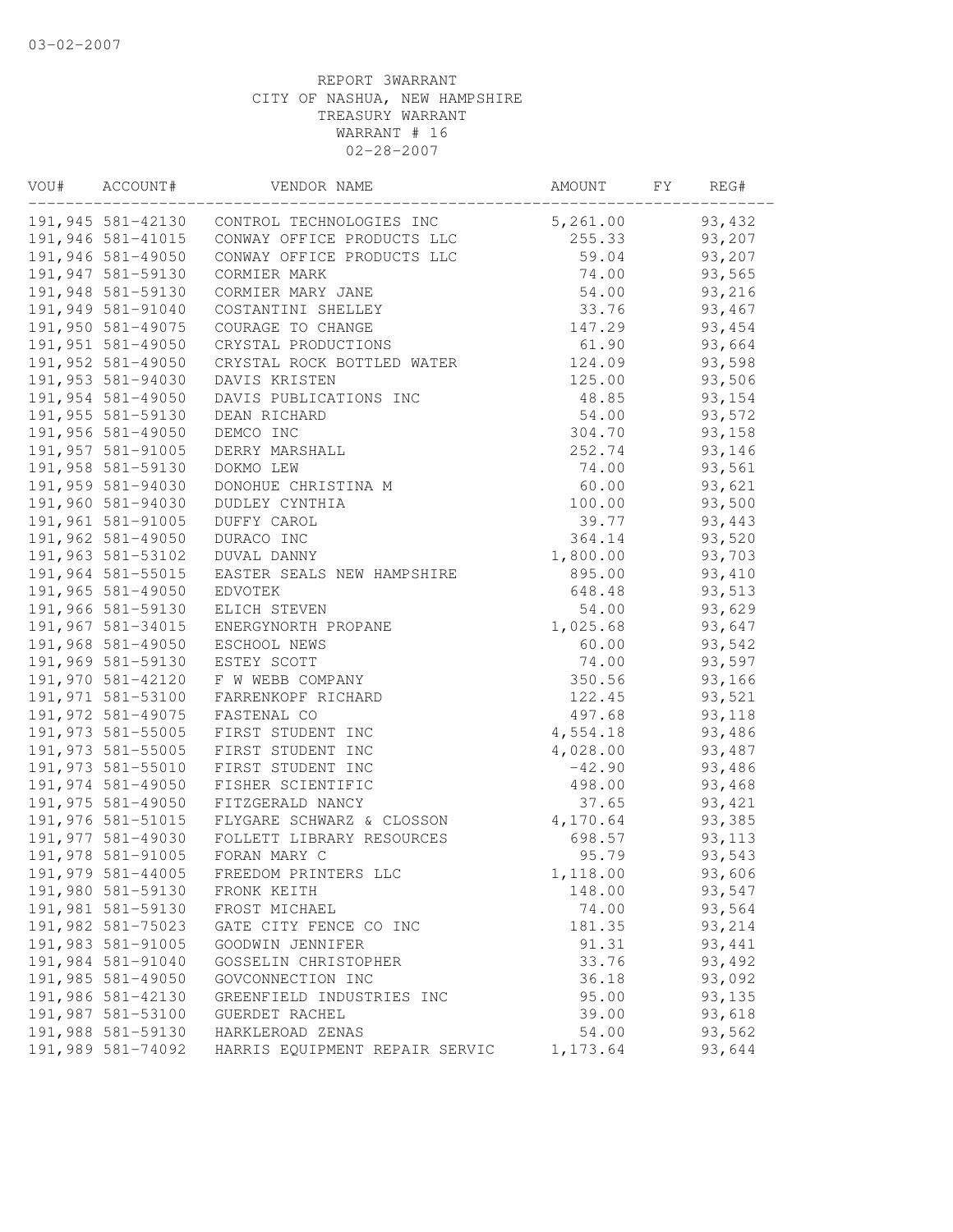| VOU# | ACCOUNT#          | VENDOR NAME                               | AMOUNT     | FΥ | REG#    |
|------|-------------------|-------------------------------------------|------------|----|---------|
|      |                   | 191,990 581-49050 HEWLETT PACKARD COMPANY | 176.00     |    | 93,185  |
|      | 191,990 581-64045 | HEWLETT PACKARD COMPANY                   | 5,925.00   |    | 93,185  |
|      | 191,991 581-49050 | HIGHSMITH INC                             | 293.25     |    | 93,649  |
|      | 191,992 581-49075 | HOME DEPOT CREDIT SERVICES                | 343.97     |    | 93, 471 |
|      | 191,993 581-49050 | HOME DEPOT CREDIT SERVICES                | 341.50     |    | 93,498  |
|      | 191,994 581-42130 | HONEYWELL INTERNATIONAL INC               | 206.64     |    | 93,554  |
|      | 191,995 581-49075 | HOSKING COURTNEY                          | 49.01      |    | 93,625  |
|      | 191,996 581-59130 | HUDON MARK                                | 108.00     |    | 93,600  |
|      | 191,997 581-59130 | HURLEY DONALD                             | 162.00     |    | 93,553  |
|      | 191,998 581-49050 | HYNES JOANNA                              | 114.37     |    | 93,585  |
|      | 191,999 581-49050 | INSIGHT PUBLIC SECTOR                     | 111.52     |    | 93,143  |
|      | 192,000 581-49050 | INTEGRATED OFFICE SOLUTIONS               | 1,672.00   |    | 93,440  |
|      | 192,001 581-42110 | INTERSTATE BATTERIES                      | 43.95      |    | 93,256  |
|      | 192,002 581-49050 | IT'S ELEMENTARY                           | 209.45     |    | 93,219  |
|      | 192,003 581-49050 | J M STEWART CORP                          | 65.50      |    | 93,632  |
|      | 192,004 581-49050 | J W PEPPER & SON INC                      | 464.49     |    | 93,188  |
|      | 192,005 581-75023 | JOHN BROWN & SONS INC                     | 1,250.00   |    | 93,375  |
|      | 192,006 581-49050 | JOURNAL OF TECHNOLOGY EDUCATIO            | 12.00      |    | 93,807  |
|      | 192,007 581-53100 | JULEWITZ SCOTT                            | 39.00      |    | 93,612  |
|      | 192,008 581-49075 | KEATING BAYRD STEPHANIE                   | 20.73      |    | 93,541  |
|      | 192,009 581-34015 | KEYSPAN ENERGY DELIVERY                   | 146,090.04 |    | 93,479  |
|      | 192,010 581-42110 | KEYSTONE BATTERY                          | 161.17     |    | 93,470  |
|      | 192,011 581-94010 | KISSELL MARTHA                            | 1,010.40   |    | 93,544  |
|      | 192,012 581-59130 | KRAFT JOELLE                              | 100.00     |    | 93,591  |
|      | 192,013 581-59130 | KUBA GARY                                 | 54.00      |    | 93,567  |
|      | 192,014 581-91005 | LALIME MAUREEN                            | 22.00      |    | 93,488  |
|      | 192,015 581-59130 | LALLY JOSEPH                              | 108.00     |    | 93,153  |
|      | 192,016 581-91005 | LEEDS BECKY                               | 7.76       |    | 93,455  |
|      | 192,017 581-49075 | LIBBY AVERY                               | 16.41      |    | 93,613  |
|      | 192,018 581-49050 | LIBRARY VIDEO COMPANY                     | 21.90      |    | 93,436  |
|      | 192,019 581-59130 | LOWE JON                                  | 74.00      |    | 93,624  |
|      | 192,020 581-42110 | M & M ELECTRICAL SUPPLY CO INC            | 2,458.21   |    | 93,634  |
|      | 192,021 581-49050 | MARCIANO LIANE                            | 81.87      |    | 93,507  |
|      | 192,022 581-49050 | MARKET BASKET                             | 201.33     |    | 93,265  |
|      | 192,023 581-91040 | MARSHALL LISA                             | 133.50     |    | 93,446  |
|      | 192,023 581-94030 | MARSHALL LISA                             | 299.00     |    | 93,446  |
|      | 192,024 581-59130 | MARTINEAU PAUL                            | 54.00      |    | 93, 417 |
|      | 192,025 581-75090 | MARVELL PLATE GLASS INC                   | 506.33     |    | 93,107  |
|      | 192,026 581-59130 | MCCARTHY PATRICK                          | 74.00      |    | 93,568  |
|      | 192,027 581-53103 | MCCARTNEY AMY                             | 2,341.75   |    | 93,699  |
|      | 192,028 581-59130 | MCCORD GREGORY                            | 54.00      |    | 93,557  |
|      | 192,029 581-51015 | MCNAMEE JAMES M                           | 4,066.17   |    | 93,360  |
|      | 192,030 581-59130 | MICHAEL BARBARA                           | 256.00     |    | 93,552  |
|      | 192,031 581-49050 | MITS INC                                  | 10.00      |    | 93,630  |
|      | 192,032 581-91005 | MOGE KARYN                                | 47.87      |    | 93,456  |
|      | 192,033 581-47010 | MOORE MEDICAL CORP                        | 629.78     |    | 93,365  |
|      | 192,034 581-49095 | MULTI-HEALTH SYSTEMS INC                  | 505.91     |    | 93,098  |
|      | 192,035 581-49910 | NASHUA OUTDOOR POWER EQUIP                | 48.90      |    | 93,259  |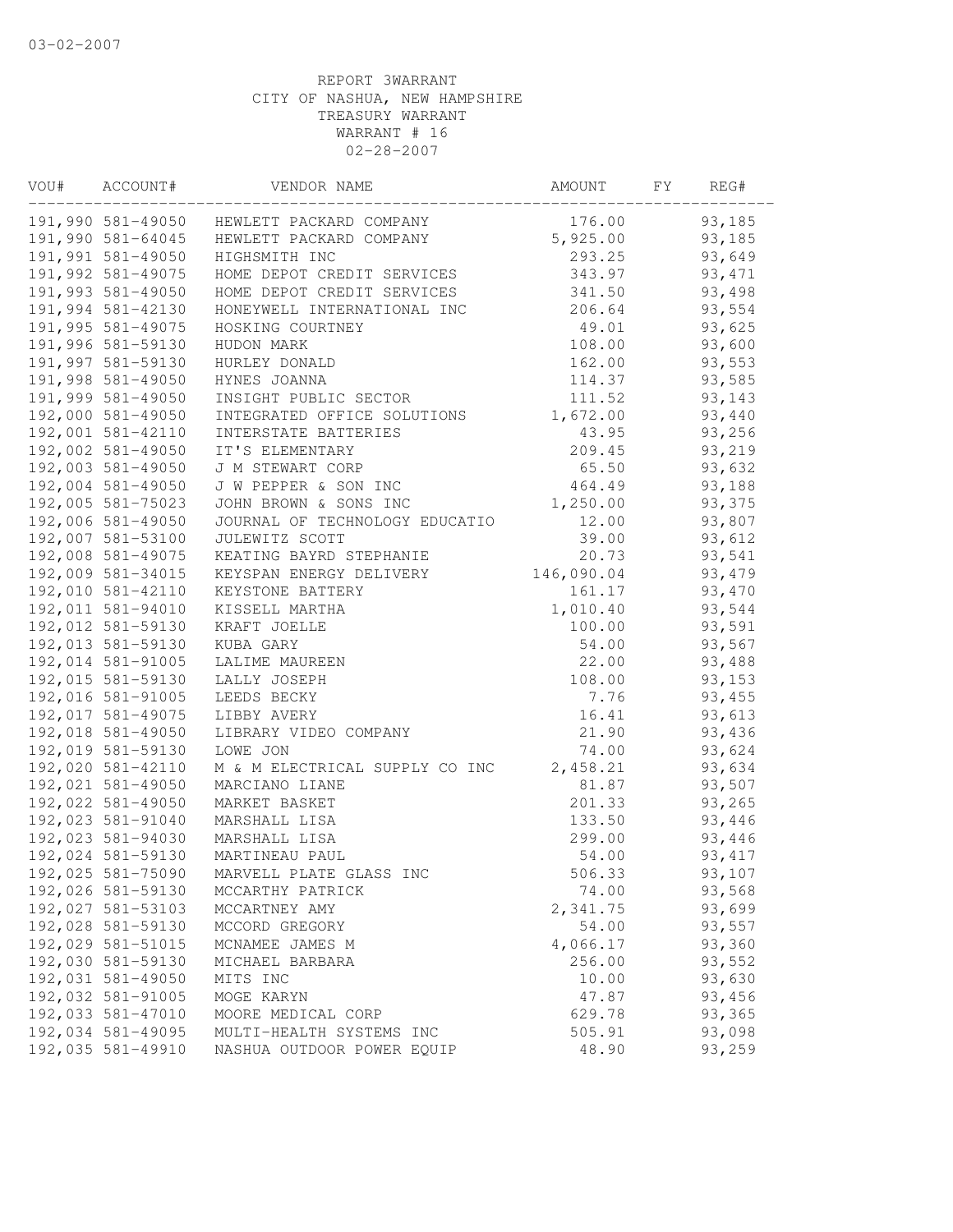| VOU# | ACCOUNT#          | VENDOR NAME                    | AMOUNT    | FΥ | REG#    |  |
|------|-------------------|--------------------------------|-----------|----|---------|--|
| 536  | 581-45295         | NASHUA SCHOOL DISTRICT #42     | 548.00    |    | 307     |  |
| 536  | 581-91040         | NASHUA SCHOOL DISTRICT #42     | 1,000.00  |    | 307     |  |
|      | 192,036 581-56030 | NASHUA SCHOOL OF GYMNASTICS    | 800.00    |    | 93,260  |  |
|      | 192,037 581-55015 | NASHUA TRANSIT SYSTEM          | 16.00     |    | 93,235  |  |
|      | 192,038 581-49075 | NASHUA WALLPAPER & PAINT CO    | 173.88    |    | 93,261  |  |
|      | 192,039 581-43005 | NEOPOST INC                    | 83.67     |    | 93,131  |  |
|      | 192,040 581-49050 | NEWS BOWL                      | 129.00    |    | 93,531  |  |
|      | 192,041 581-49050 | NORTHCENTER FOODSERVICE        | 473.34    |    | 93,482  |  |
|      | 192,042 581-53100 | NORTHEAST MECHANICAL CORP      | 1,334.61  |    | 93,213  |  |
|      | 192,043 581-31005 | ONE COMMUNICATIONS             | 4,770.34  |    | 93,793  |  |
|      | 192,043 581-31040 | ONE COMMUNICATIONS             | 892.68    |    | 93,793  |  |
|      | 192,044 581-49050 | ORIENTAL TRADING CO INC        | 132.40    |    | 93,465  |  |
|      | 192,045 581-49050 | OXFORD UNIVERSITY PRESS INC    | 80.63     |    | 93,657  |  |
|      | 192,046 581-59130 | PAIVA JIM                      | 74.00     |    | 93,566  |  |
|      | 192,047 581-53100 | PALMER JESSE                   | 39.00     |    | 93,626  |  |
|      | 192,048 581-94010 | PARENT TAMMY                   | 750.00    |    | 93,573  |  |
|      | 192,049 581-49050 | PARMENTER HALLIE               | 104.97    |    | 93,615  |  |
|      | 192,050 581-49075 | PARTY TIME                     | 120.00    |    | 93,701  |  |
|      | 192,051 581-75023 | PASEK CORP                     | 726.98    |    | 93,434  |  |
|      | 192,052 581-49050 | PC & MACEXCHANGE               | 13.56     |    | 93,533  |  |
|      | 192,052 581-64045 | PC & MACEXCHANGE               | 149.29    |    | 93,533  |  |
|      | 192,053 581-49050 | PEARSON EDUCATION              | 338.92    |    | 93,518  |  |
|      | 192,054 581-33005 | PENNICHUCK WATER WORKS INC     | 5,383.69  |    | 93,714  |  |
|      | 192,055 581-94030 | PESI LLC                       | 159.00    |    | 93,602  |  |
|      | 192,056 581-43005 | PETERS PATRICIA                | 78.00     |    | 93,442  |  |
|      | 192,057 581-41015 | PETTY CASH                     | 14.03     |    | 93,700  |  |
|      | 192,057 581-49050 | PETTY CASH                     | 110.53    |    | 93,700  |  |
|      | 192,058 581-94030 | PLACE PATRICIA                 | 115.57    |    | 93,451  |  |
|      | 192,059 581-55015 | PROVIDER ENTERPRISES INC (THE) | 650.00    |    | 93, 472 |  |
|      | 192,060 581-32005 | PUBLIC SERVICE OF NH           | 97,463.61 |    | 93,790  |  |
|      | 192,061 581-49050 | PURCHASE ADVANTAGE CARD        | 31.98     |    | 93,578  |  |
|      | 192,062 581-42110 | RALPH PILL ELECTRIC SUPPLY COM | 179.17    |    | 93,640  |  |
|      | 192,063 581-53100 | RANKINS LOUISE                 | 39.00     |    | 93,631  |  |
|      | 192,064 581-49075 |                                | 59.98     |    |         |  |
|      | 192,065 581-42110 | RASMUSSEN VERONICA             | 20.90     |    | 93,522  |  |
|      |                   | REXEL CLS                      |           |    | 93,583  |  |
|      | 192,066 581-53100 | RICHARD PAUL SCHOLARSHIP FUND  | 166.00    |    | 93,628  |  |
|      | 192,067 581-49050 | ROACH DORIS                    | 206.68    |    | 93,459  |  |
|      | 192,068 581-59130 | ROBICHAUD DARRELL              | 74.00     |    | 93,569  |  |
|      | 192,069 581-49050 | ROSS STEPHANIE                 | 14.82     |    | 93,545  |  |
|      | 192,069 581-91005 | ROSS STEPHANIE                 | 23.28     |    | 93,545  |  |
|      | 192,070 581-94010 | SAAD KATIE                     | 800.00    |    | 93,546  |  |
|      | 192,071 581-55015 | SAFEPASSAGE                    | 226.96    |    | 93,447  |  |
|      | 192,072 581-55015 | SAFEWAY TRAINING & TRANS SERV  | 2,070.00  |    | 93,489  |  |
|      | 192,073 581-78007 | SANEL AUTO PARTS CO            | 337.59    |    | 93,249  |  |
|      | 192,073 581-78007 | SANEL AUTO PARTS CO            | 64.96     |    | 93,250  |  |
|      | 192,074 581-49050 | SARGENT-WELCH                  | 67.06     |    | 93,149  |  |
|      | 192,075 581-49050 | SAX ARTS & CRAFTS              | 426.86    |    | 93,438  |  |
|      | 192,076 581-91005 | SCHAPPLER PHILIP               | 66.81     |    | 93,448  |  |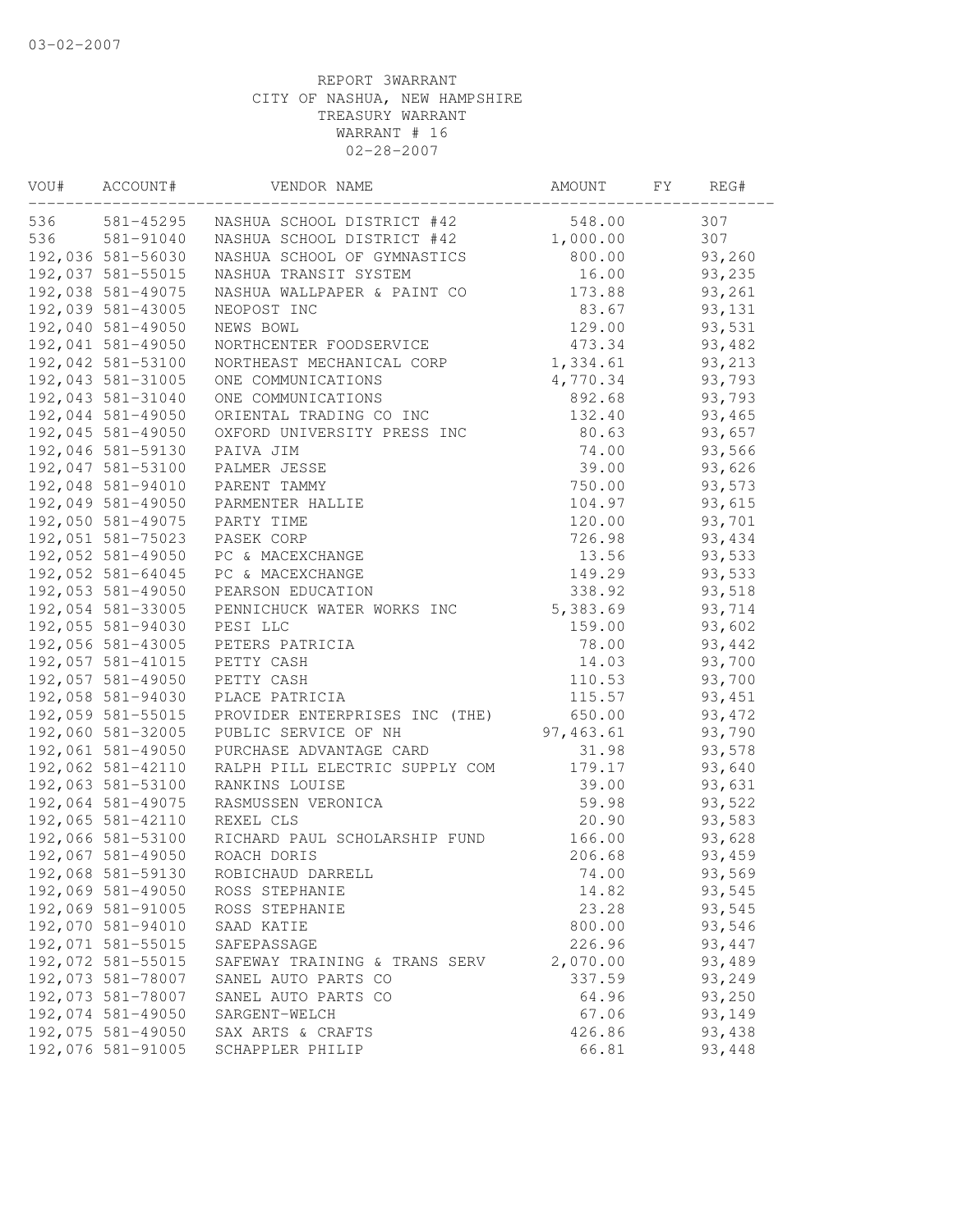| VOU# | ACCOUNT#           | VENDOR NAME                                            | AMOUNT            | FY | REG#       |  |
|------|--------------------|--------------------------------------------------------|-------------------|----|------------|--|
|      |                    | 192,077 581-47010 SCHOOL HEALTH CORP                   | 73.81             |    | 93,110     |  |
|      | 192,078 581-41015  | SCHOOL SPECIALTY                                       | 173.05            |    | 93,462     |  |
|      | 192,078 581-49050  | SCHOOL SPECIALTY                                       | 4,101.21          |    | 93,462     |  |
|      | 192,079 581-91005  | SCHROEDER ERIC                                         | 171.10            |    | 93,577     |  |
|      | 192,080 581-53100  | SHANAHAN SOUND AND ELECTRONICS                         | 55.14             |    | 93,570     |  |
|      | 192,081 581-94010  | SHENDYE SHARMILA                                       | 1,250.00          |    | 93,528     |  |
|      | 192,082 581-91005  | SICILIA KATHRYN                                        | 124.65            |    | 93,596     |  |
|      | 192,083 581-42130  | SIEMENS BUILDING TECHNOLOGIES                          | 223.71            |    | 93,524     |  |
|      | 192,084 581-74092  | SIROIS & SON APPLIANCE REPAIRS                         | 67.00             |    | 93,661     |  |
|      | 192,085 581-59130  | SMITH MIKE                                             | 108.00            |    | 93,551     |  |
|      | 192,086 581-41015  | STAPLES BUSINESS ADVANTAGE                             | 1,314.74          |    | 93,374     |  |
|      | 192,086 581-41045  | STAPLES BUSINESS ADVANTAGE                             | 4,451.03          |    | 93,374     |  |
|      | 192,086 581-49050  | STAPLES BUSINESS ADVANTAGE                             | 786.95            |    | 93,374     |  |
|      | 192,086 581-49075  | STAPLES BUSINESS ADVANTAGE                             | 957.71            |    | 93,374     |  |
|      | 192,087 581-53100  | STATE OF NH CRIMINAL RECORDS                           | 207.00            |    | 93,702     |  |
|      | 192,088 581-59130  | TANGUAY DAVID                                          | 74.00             |    | 93,599     |  |
|      | 192,089 581-53100  | TERMINIX                                               | 477.00            |    | 93,538     |  |
|      | 192,090 581-53100  | TERRY MELISSA                                          | 39.00             |    | 93,617     |  |
|      | 192,091 581-49030  | TOADSTOOL BOOKSHOP                                     | 17.60             |    | 93,202     |  |
|      | 192,092 581-42130  | TRANE                                                  | 450.14            |    | 93,453     |  |
|      | 192,093 581-49075  | TREASURER STATE OF NH                                  | 35.00             |    | 93,400     |  |
|      | 192,094 581-95005  | TUCSON DORIS                                           | 91.00             |    | 93,619     |  |
|      | 192,095 581-74092  | TWIN STATE//VOICE.DATA.VIDEO.I                         | 242.50            |    | 93,502     |  |
|      | 192,096 581-53100  | UNICOM                                                 | 1,844.00          |    | 93,509     |  |
|      | 192,097 581-43005  | UNITED PARCEL SERVICE                                  | 54.92             |    | 93,435     |  |
|      | 192,098 581-42120  | UNITED SUPPLY COMPANY INC                              | 111.45            |    | 93,653     |  |
|      | 192,099 581-94010  | VACCARO KATHLEEN                                       | 756.96            |    | 93,476     |  |
|      | 192,100 581-31005  | VERIZON                                                | 42.25             |    | 93,716     |  |
|      | 192,101 581-31005  | VERIZON                                                | 29.79             |    | 93,721     |  |
| 537  | 581-31005          | VERIZON                                                | 7,732.06          |    | 93,723     |  |
|      | 192,102 581-31005  | VERIZON                                                | 83.93             |    | 93,801     |  |
|      | 192,103 581-31005  | VERIZON                                                | 32.00             |    | 93,805     |  |
|      | 192,104 581-75180  | VIKING ROOFING, INC.                                   | 340.00            |    | 93,537     |  |
|      | 192,105 581-42130  | W W GRAINGER INC                                       | 549.38            |    | 93,184     |  |
|      | 192,106 581-49050  | WALMART COMMUNITY                                      | 220.76            |    | 93,428     |  |
|      | 192,107 581-94010  | WERNER HEATHER                                         | 2,020.80          |    | 93,535     |  |
|      | 192,108 581-94030  | WHELCHEL ELISSA                                        | 99.00             |    | 93,582     |  |
|      | 192,109 581-47010  | WILLIAM V. MACGILL & COMPANY                           | 34.55             |    | 93,205     |  |
|      |                    | 192,110 581-49075  WINDOW REPAIR SYSTEMS INC           | 547.63            |    | 93,495     |  |
|      | 192, 111 581-47010 | WINGATES PHARMACY INC                                  | 56.00             |    | 93,356     |  |
|      |                    | 192,112 581-49050 WOJTKUN CATHERINE                    | 29.95             |    | 93,510     |  |
|      |                    | 192,113 581-49030 WORLD BOOK SCHOOL AND LIBRARY 329.00 |                   |    | 93,758     |  |
|      | ________________   | TOTAL 581 SCHOOL DEPARTMENT                            |                   |    | 431,534.97 |  |
|      |                    | 538 590-23531 WYMAN'S CHEVROLET PONTIAC                | $6,927.00$ 93,368 |    |            |  |
|      |                    | 192,114 590-23581 CDW GOVERNMENT INC                   | 1,321.60          |    | 93, 457    |  |
|      |                    |                                                        |                   |    |            |  |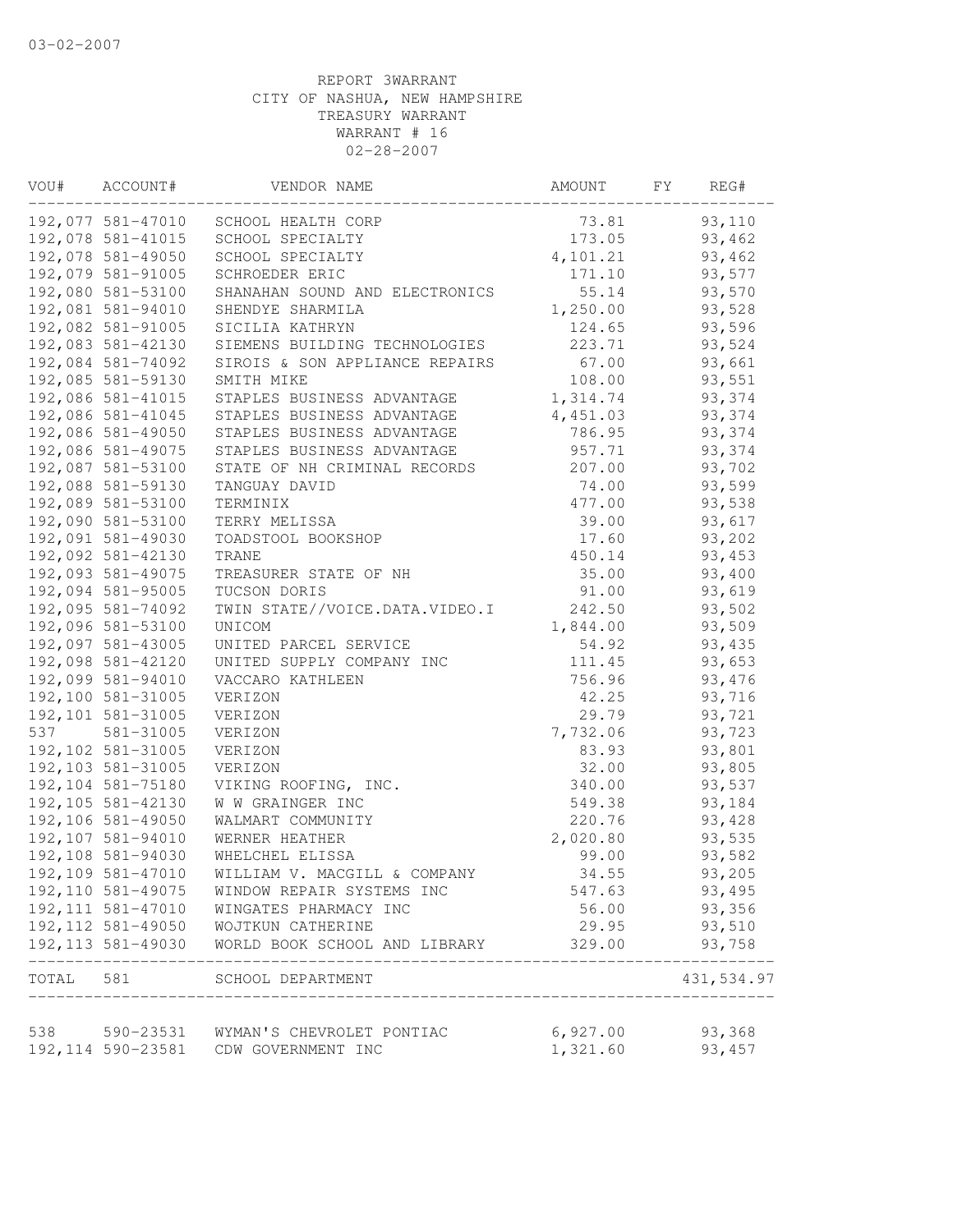|       | VOU# ACCOUNT#      | VENDOR NAME                   | AMOUNT FY  | REG#          |
|-------|--------------------|-------------------------------|------------|---------------|
|       | 192,115 590-23581  | GOVCONNECTION INC             | 1,388.68   | 93,092        |
|       | 192,116 590-23581  | HEWLETT PACKARD COMPANY       | 696.00     | 93,185        |
|       | 192, 117 590-23581 | PC & MACEXCHANGE              | 1,250.60   | 93,533        |
|       | 192, 118 590-23581 | UNICOM                        | 1,400.00   | 93,509        |
|       | 192, 119 590-23581 | WAVEGUIDE INC                 | 3,770.00   | 93,195        |
| 539   | 590-24522          | TURBOTEK COMPUTER CORP        | 1,500.00   | 93,175        |
| 540   | 590-24532          | HESS COMMUNICATIONS SERVICES  | 2,430.00   | 93,397        |
| 541   | 590-24576          | SPRINT                        | 306.02     | 93,718        |
| 541   | 590-24577 SPRINT   |                               | 153.69     | 93,718        |
|       |                    | TOTAL 590 P/Y OBLIGATIONS     |            | 21, 143.59    |
| 542   |                    | 592-85004 SOURCEMEDIA         |            | 500.00 93,770 |
| 543   |                    | 592-85011 BANK OF AMERICA     | 232,644.46 | 313           |
|       |                    | TOTAL 592 BONDED DEBT SERVICE |            | 233, 144.46   |
|       |                    |                               |            |               |
| 544   | 595-22015          | FOSTER FLOYD & JOAN           | 6.84       | 93,328        |
| 545   | 595-22020          | MONTCALM ASSOCIATES INC       | 2,671.58   | 93,327        |
| 546   | 595-22025          | MCNAMEE JAMES M PLLC          | 2,734.00   | 93,403        |
| TOTAL | 595                | OVERLAY                       |            | 5, 412.42     |
|       |                    |                               |            |               |

03-02-2007

|                          |                                | VOU# ACCOUNT# VENDOR NAME<br>-----------------------                                                                                               | AMOUNT FY REG#                                                 |                                                |
|--------------------------|--------------------------------|----------------------------------------------------------------------------------------------------------------------------------------------------|----------------------------------------------------------------|------------------------------------------------|
|                          |                                | 192,120 681-05 PRIME ROOFING CORP                                                                                                                  | 10,808.70 93,485                                               |                                                |
|                          |                                | TOTAL 681-05 CAP IMP - SCHOOL<br>DEFERRED MAINT/CAP IMPRVT FY05                                                                                    |                                                                | 10,808.70                                      |
|                          |                                | 192,121 681-34 SCHIAVI LEASING CORP                                                                                                                |                                                                | 900.00 93,473                                  |
|                          |                                | TOTAL 681-34 CAP IMP - SCHOOL<br>PORTABLE CLASSROOMS                                                                                               |                                                                | 900.00                                         |
| 547<br>548<br>550<br>549 | 699-07<br>699-07<br>$699 - 07$ | 699-07 R W BECK INC<br>SANSOUCY GEORGE E PE LLC<br>SHEEHAN PHINNEY BASS & GREEN<br>SHEEHAN PHINNEY BASS & GREEN<br>551 699-07 UPTON & HATFIELD LLP | 10,862.61<br>40,000.00<br>20,000.00<br>20,000.00<br>139,818.45 | 93,306<br>93,766<br>93,082<br>93,381<br>93,119 |
|                          |                                | TOTAL 699-07 WATER SUPPLY ACQUISITION                                                                                                              |                                                                | 230,681.06                                     |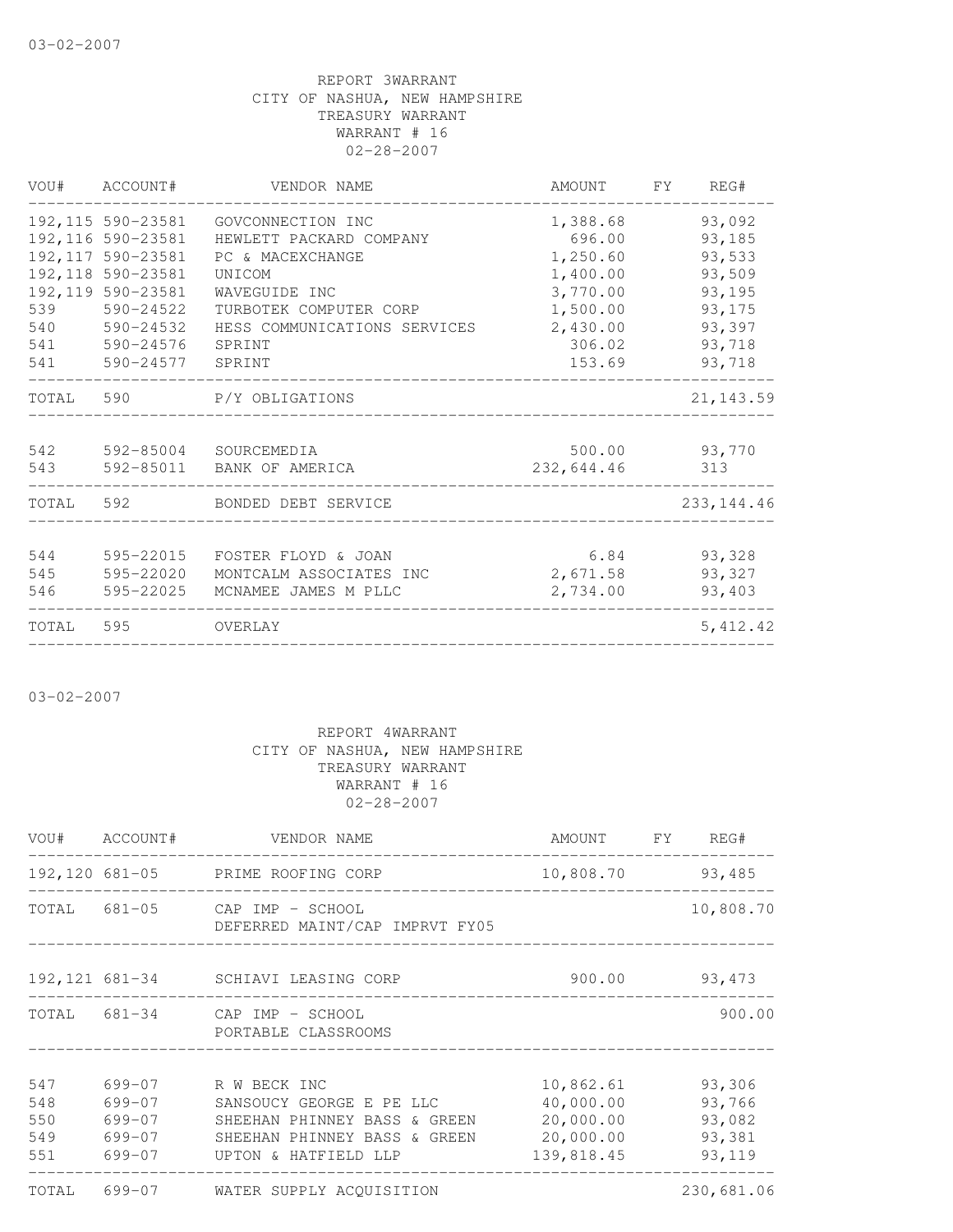--------------------------------------------------------------------------------

03-02-2007

#### REPORT 5WARRANT CITY OF NASHUA, NEW HAMPSHIRE TREASURY WARRANT WARRANT # 16 02-28-2007

| VOU#                            | ACCOUNT#                                         | PROGRAM<br>VENDOR NAME                                                                                                                   | AMOUNT                                               | FY. | REG#                                        |
|---------------------------------|--------------------------------------------------|------------------------------------------------------------------------------------------------------------------------------------------|------------------------------------------------------|-----|---------------------------------------------|
| 552<br>553<br>554<br>555<br>556 | 731-64045<br>731-64045<br>731-729<br>731-94025   | 3705 CDW GOVERNMENT INC<br>3705 GOVCONNECTION INC<br>3706 BANK OF AMERICA<br>731-75130 3706 SMRT INC<br>3705 INFORMATION MANAGEMENT CORP | 1,362.99<br>124.28<br>900,000.00<br>600.33<br>400.00 |     | 93,290<br>93,230<br>313<br>93,164<br>93,803 |
| TOTAL                           | 731                                              | CPF-POLICE DEPARTMENT                                                                                                                    | 902, 487.60                                          |     |                                             |
| 557<br>557                      | 732-729<br>732-729                               | 3702 BANK OF AMERICA<br>3703 BANK OF AMERICA                                                                                             | 450,000.00<br>3,756,265.00                           |     | 313<br>313                                  |
| TOTAL                           | 732                                              | CPF-FIRE DEPARTMENT                                                                                                                      | 4,206,265.00                                         |     |                                             |
| 558<br>559                      | 771-01310<br>$771 - 729$                         | 3750 T BUCK CONSTRUCTION INC<br>3734 BANK OF AMERICA                                                                                     | 199,873.23<br>2,400,000.00                           |     | 93,302<br>313                               |
| TOTAL                           | 771                                              | CPF-COMM DEVELOP DEV                                                                                                                     | 2,599,873.23                                         |     |                                             |
| 559                             | 773-729                                          | 3726 BANK OF AMERICA                                                                                                                     | 1,135,000.00                                         |     | 313                                         |
| TOTAL                           | 773                                              | CPF-ECONOMIC DEVELOPMENT                                                                                                                 | 1,135,000.00                                         |     |                                             |
| 560<br>561<br>561<br>562        | 774-01318<br>774-33005<br>774-33005<br>774-53030 | 3718 MERIDIAN CONSTRUCTION CORP<br>3718 PENNICHUCK WATER<br>3718 PENNICHUCK WATER<br>3718 CMA ENGINEERS INC                              | 384,669.00<br>40.32<br>108.01<br>9,972.41            |     | 93,231<br>93,730<br>93,731<br>93,101        |
| TOTAL                           | 774                                              | CPF-URBAN PROGRAMS                                                                                                                       | 394,789.74                                           |     |                                             |
| 563                             |                                                  | 792-53030 3792 MILLER ENGINEERING & TESTING I                                                                                            | 72.00                                                |     | 93,236                                      |
| TOTAL                           | 792                                              | CPF-WASTEWATER USER FUND                                                                                                                 | 72.00                                                |     |                                             |
|                                 |                                                  |                                                                                                                                          |                                                      |     |                                             |

03-02-2007

| VOU# | ACCOUNT#      | VENDOR NAME               | AMOUNT   | FY. | REG#   |
|------|---------------|---------------------------|----------|-----|--------|
| 564  | $801 - 31005$ | COMCAST                   | 51.55    |     | 93,765 |
| 565  | $801 - 31005$ | <b>VERIZON</b>            | 74.46    |     | 93,723 |
| 566  | $801 - 31040$ | PAETEC COMMUNICATIONS INC | 8.63     |     | 93,711 |
| 567  | $801 - 32005$ | PUBLIC SERVICE OF NH      | 1,454.81 |     | 93,790 |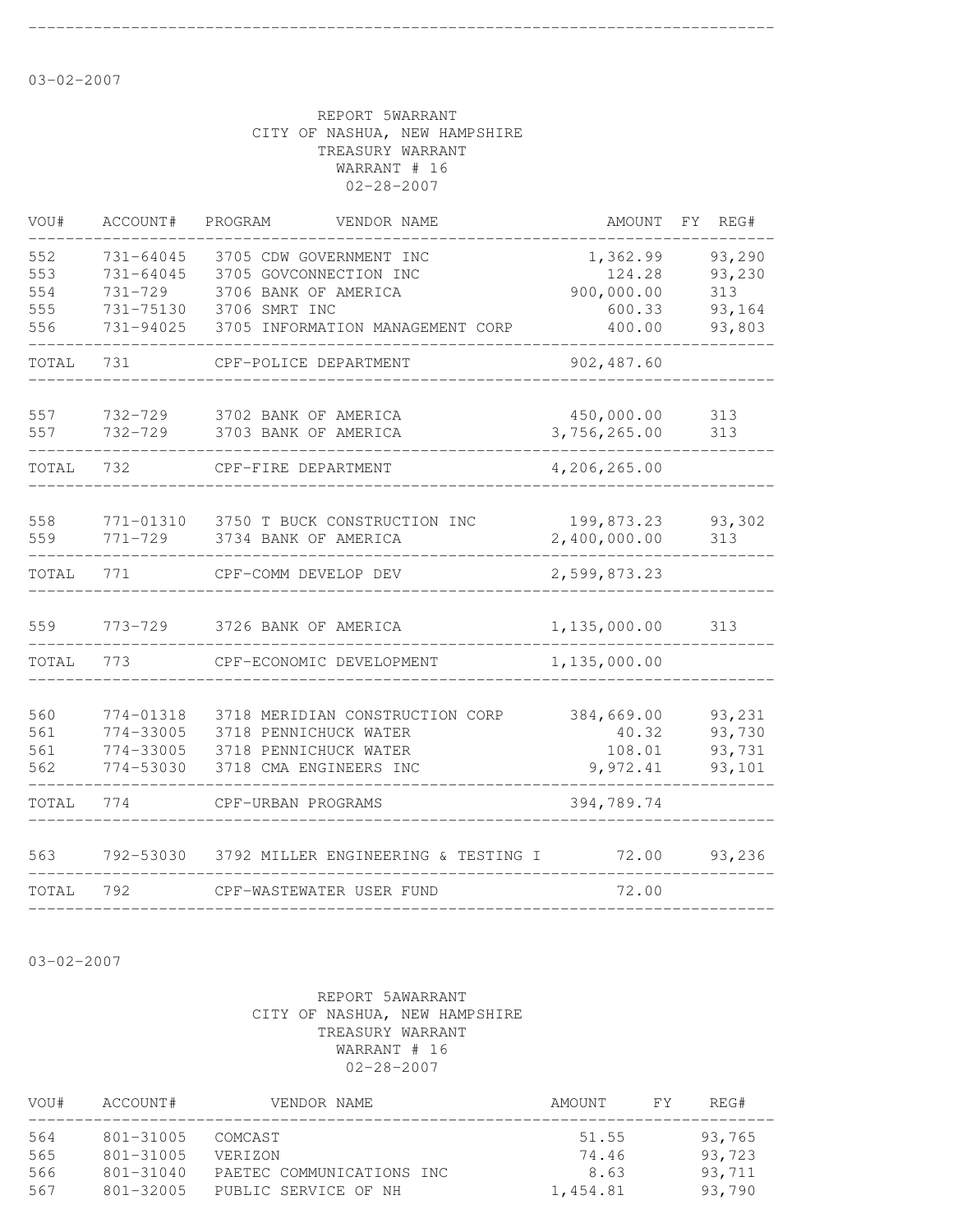| 568 | 801-33005     | PENNICHUCK WATER                                                   | 154.66             | 93,731  |
|-----|---------------|--------------------------------------------------------------------|--------------------|---------|
| 569 | 801-41005     | STAPLES BUSINESS ADVANTAGE                                         | 400.64             | 93,423  |
| 569 | 801-41015     | STAPLES BUSINESS ADVANTAGE                                         | 49.36              | 93,423  |
| 570 | 801-43005     | FEDEX                                                              | 42.46              | 93,713  |
| 571 | 801-45191     | T-QUIP SALES & RENTALS INC                                         | 5,200.00           | 93,268  |
| 572 | 801-46030     | LEHIGH SAFETY SHOE LLC                                             | 82.00              | 93,222  |
| 573 | 801-46030     | REFLECTIVE APPAREL FACTORY INC                                     | 79.51              | 93,309  |
| 574 | $801 - 46045$ | CCP INDUSTRIES INC                                                 | 335.48             | 93,258  |
| 575 | 801-46045     | WORK N GEAR                                                        | 22.00              | 93,165  |
| 576 | 801-47010     | CINTAS FIRSTAID & SAFETY                                           | 70.85              | 93,233  |
| 577 | 801-48005     | SHATTUCK MALONE OIL CO                                             | 15,073.04          | 93,705  |
| 578 | 801-49040     | BCM CONTROLS CORPORATION                                           | 61,570.07          | 93,331  |
| 579 | 801-49075     | RIS PAPER COMPANY INC                                              | 71.30              | 93,182  |
| 580 | 801-53030     | CAMBRIDGE ENVIRONMENTAL INC                                        | 4,185.14           | 93,206  |
| 581 | 801-53109     | NORTH SHORE RECYCLED FIBERS                                        | 6,069.00           | 93,077  |
| 582 | 801-53130     | AMERISCI BOSTON                                                    | 24.00              | 93,211  |
| 583 | 801-59245     | D & R TOWING INC                                                   | 150.00             | 93,637  |
| 584 | 801-75023     | A-1 STEAM CLEANING INC                                             | 250.00             | 93,203  |
| 585 | 801-75023     | F W WEBB COMPANY                                                   | 66.09              | 93,166  |
| 586 | 801-75023     | J P CHEMICAL CO INC                                                | 35.00              | 93,237  |
| 587 | 801-75023     | JOHNSON'S ELECTRIC SUPPLY                                          | 317.95             | 93,170  |
| 588 | 801-75023     | NEW ENGLAND PAPER & SUPPLY                                         | 188.01             | 93,280  |
| 589 | 801-75100     | UNLIMITED DOOR SERVICE/STEVEN                                      | 185.50             | 93,660  |
| 590 | 801-78065     |                                                                    |                    | 93,645  |
| 591 | 801-78100     | MAYNARD & LESIEUR INCORPORATED 1,645.57<br>CN WOOD CO INC 1,036.28 |                    | 93, 414 |
| 592 | 801-78100     | FREIGHTLINER OF NH INC                                             | 66.20              | 93,404  |
| 593 | 801-78100     | GILBERT DRIVELINE                                                  |                    | 93,399  |
| 594 | 801-78100     | LIBERTY INTN'L TRUCKS OF NH LL                                     | 142.92<br>79.47    | 93,643  |
| 594 | 801-78100     | LIBERTY INTN'L TRUCKS OF NH LL 902.84                              |                    | 93,643  |
| 594 | 801-78100     | LIBERTY INTN'L TRUCKS OF NH LL                                     | 529.50             | 93,643  |
| 595 | 801-78100     | NAPA AUTO PARTS                                                    | 639.26             | 93,388  |
| 595 | 801-78100     | NAPA AUTO PARTS                                                    | 143.28             | 93,388  |
| 596 | 801-78100     | SANEL AUTO PARTS CO                                                | 84.11              | 93,250  |
| 596 | 801-78100     | SANEL AUTO PARTS CO                                                | 54.88              | 93,250  |
| 596 | 801-78100     | SANEL AUTO PARTS CO                                                | 95.07              | 93,250  |
| 597 | 801-78100     | SOUTHWORTH-MILTON INC                                              | 1,110.91           | 93,106  |
| 598 | 801-78100     | WINDWARD PETROLEUM                                                 |                    | 93,157  |
| 598 | 801-78100     | WINDWARD PETROLEUM                                                 | 1,241.76<br>879.12 | 93,157  |
| 599 | 801-83130     | ITT HARTFORD                                                       | 75.84              | 309     |
| 599 | 801-83230     | ITT HARTFORD                                                       |                    | 309     |
| 599 | 801-83330     | ITT HARTFORD                                                       | 86.52<br>76.10     | 309     |
| 599 | 801-83430     | ITT HARTFORD                                                       | 40.88              | 309     |
| 600 |               | 801-91005 LAFLEUR JEFF                                             | 29.10              | 93,199  |
| 601 | 801-94010     | TREASURER STATE OF NH                                              | 90.00              | 93,795  |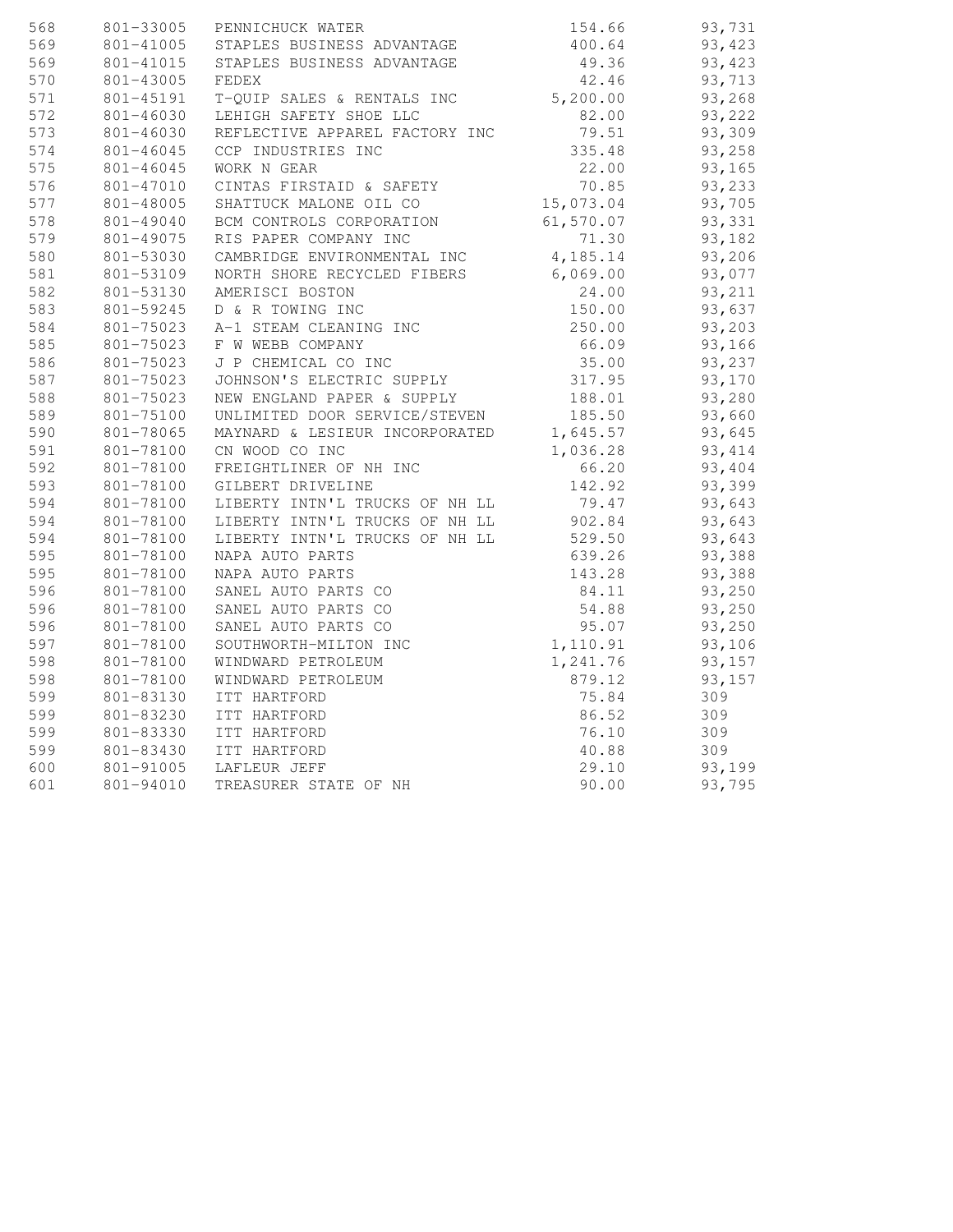|     | VOU# ACCOUNT# | VENDOR NAME                                          | AMOUNT FY REG#                      |         |
|-----|---------------|------------------------------------------------------|-------------------------------------|---------|
|     |               | 602 801-96125 GZA GEOENVIRONMENTAL INC 212.03 93,474 |                                     |         |
|     | TOTAL 801     |                                                      |                                     |         |
| 603 |               | 802-215-00 KELLY JUNE                                | 45.40 93,341                        |         |
| 604 | 802-31005     | VERIZON                                              | 483.40                              | 93,723  |
| 605 | 802-31040     | PAETEC COMMUNICATIONS INC                            | 7.75                                | 93,711  |
| 606 | 802-32005     | PUBLIC SERVICE OF NH                                 |                                     | 93,790  |
| 606 | 802-32005     | PUBLIC SERVICE OF NH                                 | $16.95$<br>54, 273.07<br>54, 273.07 | 93,790  |
| 607 | 802-33005     | PENNICHUCK WATER                                     | 548.03                              | 93,731  |
| 608 | 802-34015     | KEYSPAN ENERGY DELIVERY                              | 19,748.48                           | 93,728  |
| 609 | 802-41015     | STAPLES BUSINESS ADVANTAGE                           | 47.99                               | 93,423  |
| 610 | 802-42010     | CENTRAL PAPER PRODUCTS CO                            | 201.70                              | 93,655  |
| 611 | 802-45103     | JCI JONES CHEMICALS INC                              | 2,200.55                            | 93,286  |
| 612 | 802-45105     | HOLLAND COMPANY INC                                  | 2,820.00                            | 93,191  |
| 613 | 802-45106     | KEMIRA WATER SOLUTIONS INC 3,353.24                  |                                     | 93,291  |
| 614 | 802-45175     | ARCSOURCE INC                                        | 52.10                               | 93,252  |
| 615 | 802-46045     | UNIFIRST CORPORATION                                 | 78.96                               | 93,406  |
| 615 | 802-46045     | UNIFIRST CORPORATION                                 | 648.65                              | 93,406  |
| 616 | 802-49070     | ENVIRONMENTAL RESOURCE ASSOCIA                       | 91.60                               | 93,136  |
| 617 | 802-49070     | LAB SAFETY SUPPY INC                                 | 511.99                              | 93, 419 |
| 618 | 802-53006     | HEALTH STOP INC                                      | 79.00                               | 93,225  |
| 619 | 802-53030     | EASTERN ANALYTICAL INC                               | 65.00                               | 93,246  |
| 620 | 802-53030     | Q C SERVICES INC                                     | 780.00                              | 93,281  |
| 621 | 802-53075     | ADS LLC                                              | 4,015.91                            | 93,294  |
| 622 | 802-59100     | <b>BAU HOPKINS</b>                                   | 500.00                              | 93,138  |
| 623 | 802-59230     | CORRIVEAU ROUTHIER INC                               | 64.00                               | 93,636  |
| 624 | 802-59265     | CITIZENS BANK NH                                     | 1,022.64                            | 93,100  |
| 625 | 802-59320     | LIBERTY INTN'L TRUCKS OF NH LL                       | 410.58                              | 93,643  |
| 626 | 802-64192     | AUTO ELECTRIC WAREHOUSE INC                          | 95.00                               | 93,084  |
| 627 | 802-64192     | E BUTTERWORTH & CO INC                               | 614.00                              | 93,530  |
| 628 | 802-64192     | GRAINGER                                             | 25.98                               | 93,151  |
| 628 | 802-64192     | GRAINGER                                             | 1,100.67                            | 93,151  |
| 629 |               | 802-64192 HOME DEPOT CREDIT SERVICES                 | 74.77                               | 93,722  |
| 629 |               | 802-64192 HOME DEPOT CREDIT SERVICES                 | 40.86                               | 93,722  |
| 630 | 802-64192     | M & M ELECTRICAL SUPPLY CO INC                       | 42.72                               | 93,634  |
| 631 |               | 802-64192 MCMASTER-CARR SUPPLY CO                    | 1,495.22                            | 93,229  |
| 632 | 802-64192     | NEW PIG CORP                                         | 180.58                              | 93,376  |
| 633 | 802-64192     | PINE MOTOR PARTS                                     | 2.00                                | 93,646  |
| 633 | 802-64192     | PINE MOTOR PARTS                                     | 19.98                               | 93,646  |
| 634 | 802-64192     | RADIO SHACK                                          | 77.94                               | 93,712  |
| 635 | 802-77045     | INFILCO DEGREMONT INC                                | 1,898.55                            | 93,272  |
| 636 | 802-77045     | UNITED SUPPLY COMPANY INC                            | 669.33                              | 93,653  |
| 636 | 802-77063     | UNITED SUPPLY COMPANY INC                            | 195.94                              | 93,653  |
| 637 | 802-77065     | JOHNSON PACKING & IND PROD INC                       | 790.13                              | 93,176  |
| 638 | 802-77065     | MCMASTER-CARR SUPPLY CO                              | 31.09                               | 93,229  |
| 639 | 802-77065     | UNITED SUPPLY COMPANY INC                            | 38.11                               | 93,653  |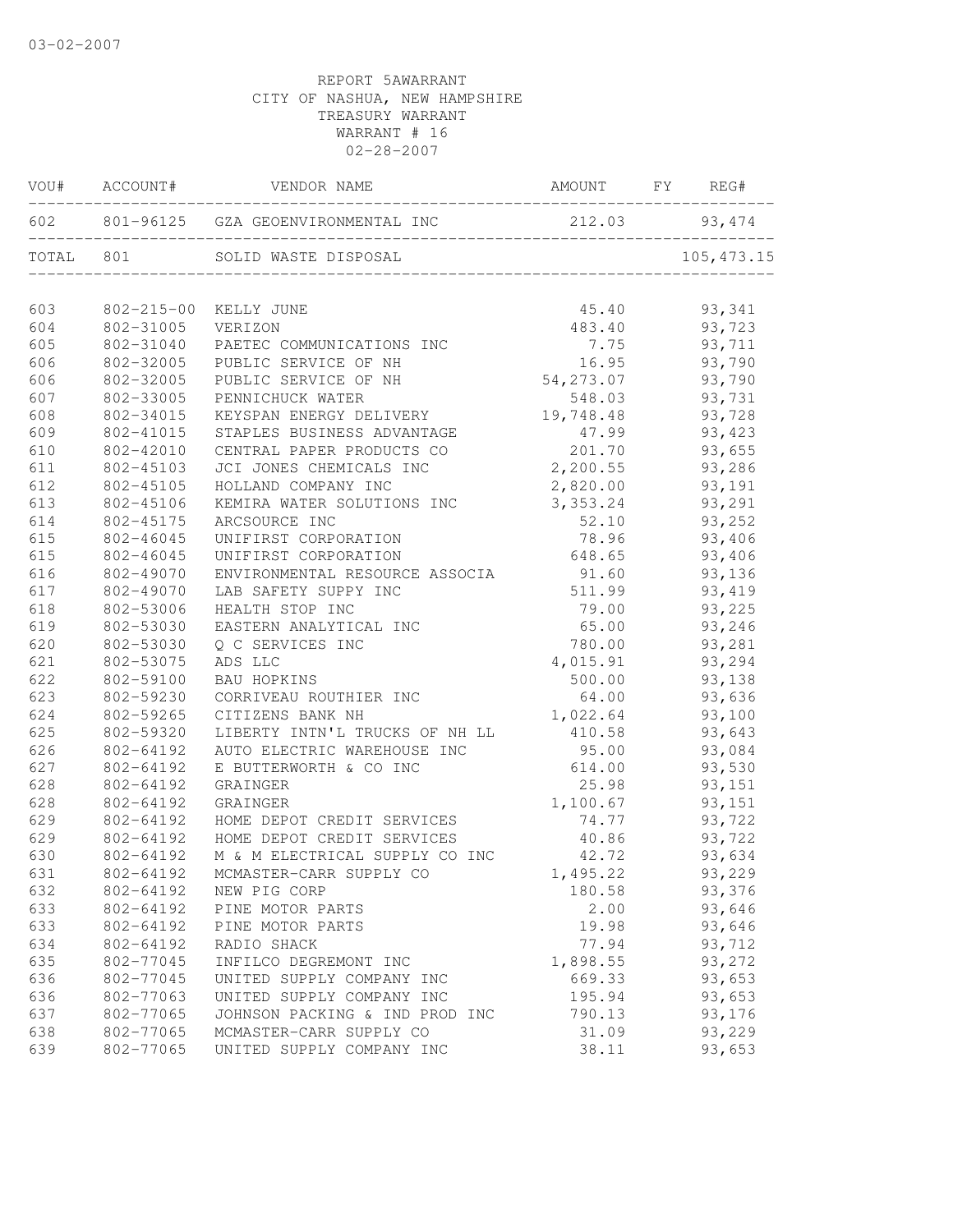| VOU#  | ACCOUNT#  | VENDOR NAME                    | AMOUNT    | <b>FY</b> | REG#         |
|-------|-----------|--------------------------------|-----------|-----------|--------------|
| 640   | 802-77066 | HOME DEPOT CREDIT SERVICES     | 104.73    |           | 93,722       |
| 641   | 802-77066 | UNITED SUPPLY COMPANY INC      | 65.62     |           | 93,653       |
| 642   | 802-77067 | GRAINGER                       | 107.46    |           | 93,151       |
| 643   | 802-77069 | CORRIVEAU ROUTHIER INC         | 17.98     |           | 93,636       |
| 644   | 802-77069 | GRAINGER                       | 74.70     |           | 93,151       |
| 645   | 802-77069 | HEATING SPECIALTIES OF NH INC  | 526.16    |           | 93,638       |
| 646   | 802-77069 | M & M ELECTRICAL SUPPLY CO INC | 484.91    |           | 93,634       |
| 647   | 802-77069 | MCMASTER-CARR SUPPLY CO        | 153.38    |           | 93,229       |
| 648   | 802-77069 | THE AWNING CENTER              | 650.00    |           | 93,271       |
| 649   | 802-77069 | UNITED SUPPLY COMPANY INC      | 527.37    |           | 93,653       |
| 650   | 802-77070 | WINDWARD PETROLEUM             | 1,528.66  |           | 93,157       |
| 651   | 802-83030 | ITT HARTFORD                   | 393.90    |           | 309          |
| 652   | 802-94005 | HEALTH STOP INC                | 75.00     |           | 93,225       |
| 653   | 802-96522 | J LAWRENCE HALL INC            | 30,977.00 |           | 93,663       |
| TOTAL | 802       | SEWERAGE DISPOSAL SYSTEM       |           |           | 135, 146. 73 |
|       |           |                                |           |           |              |

03-02-2007

#### REPORT 5BWARRANT CITY OF NASHUA, NEW HAMPSHIRE TREASURY WARRANT WARRANT # 16 02-28-2007

| VOU#              | ACCOUNT#                            | VENDOR NAME                                                                     | AMOUNT FY                    | REG#                       |
|-------------------|-------------------------------------|---------------------------------------------------------------------------------|------------------------------|----------------------------|
| 654<br>655        | 952-05058<br>952-98029              | HANDY HOUSE INC<br>JEANNOTTE'S MARKET                                           | 59.00<br>58.36               | 93,760<br>93,178           |
| TOTAL             |                                     |                                                                                 |                              | 117.36                     |
| 656<br>657<br>658 | 975-05051<br>975-51005<br>975-59100 | THE CHILDREN'S MUSEUM OF PORTS<br>BARRADALE O'CONNELL NEWKIRK &<br>LIZOTTE PAUL | 350.00<br>4,185.00<br>175.00 | 93,791<br>93,247<br>93,704 |
| TOTAL             | 975                                 | LIBRARY TRUST FUND<br>______________________________________                    |                              | 4,710.00                   |
|                   |                                     |                                                                                 |                              |                            |

03-02-2007

|  | ACCOUNT# PAYROLL WEEK ENDING | AMOUNT |
|--|------------------------------|--------|
|  | $17 - FEB - 2007$            |        |
|  |                              |        |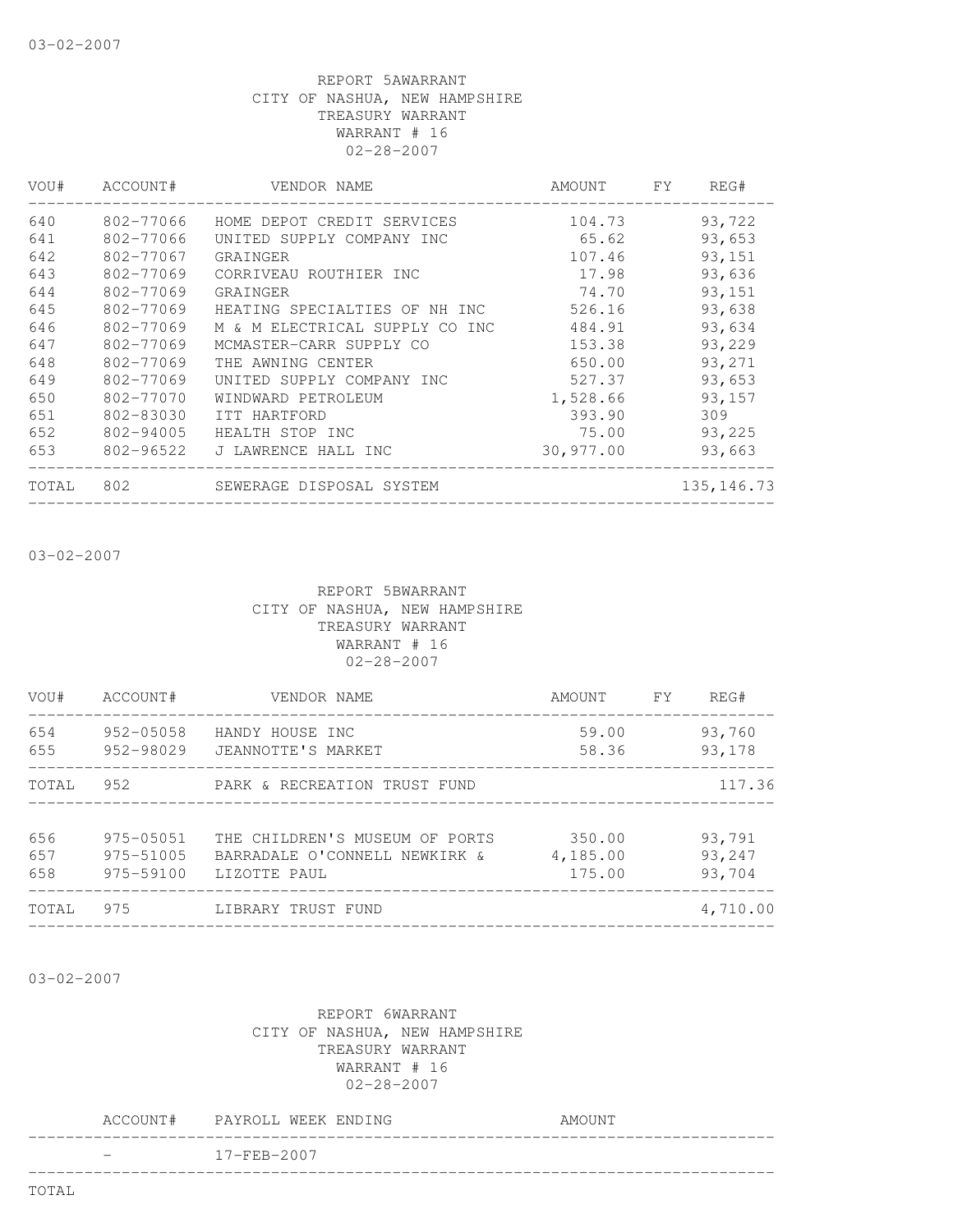|           | 151-41 17-FEB-2007  | 867.35 |  |
|-----------|---------------------|--------|--|
| TOTAL 151 | A/R POLICE OVERTIME | 867.35 |  |

03-02-2007

|           | REPORT 7WARRANT<br>CITY OF NASHUA, NEW HAMPSHIRE<br>TREASURY WARRANT<br>WARRANT # 16<br>$02 - 28 - 2007$ |                                                                                                                                                                                                              |                                                                                     |           |  |
|-----------|----------------------------------------------------------------------------------------------------------|--------------------------------------------------------------------------------------------------------------------------------------------------------------------------------------------------------------|-------------------------------------------------------------------------------------|-----------|--|
|           |                                                                                                          | ACCOUNT# PAYROLL WEEK ENDING                                                                                                                                                                                 | AMOUNT                                                                              |           |  |
|           |                                                                                                          | 305-11239 17-FEB-2007                                                                                                                                                                                        | 970.72                                                                              |           |  |
|           |                                                                                                          | TOTAL 305 SRF - CIVIC & COMM ACTIVITIES                                                                                                                                                                      |                                                                                     | 970.72    |  |
|           |                                                                                                          | 308-83051 17-FEB-2007<br>308-83052 17-FEB-2007<br>308-83102 17-FEB-2007<br>---------------------------                                                                                                       | 483.89<br>1,149.33<br>1,860.33                                                      |           |  |
| TOTAL 308 |                                                                                                          | SRF - INSURANCE<br>_______________________                                                                                                                                                                   |                                                                                     | 3,493.55  |  |
|           |                                                                                                          | 3086-13032 17-FEB-2007                                                                                                                                                                                       | 222.26                                                                              |           |  |
|           |                                                                                                          | TOTAL 308 JAVITS GRANT PROGRAM                                                                                                                                                                               |                                                                                     | 222.26    |  |
|           |                                                                                                          | 3097-11162 17-FEB-2007<br>3097-11408 17-FEB-2007<br>3097-12112 17-FEB-2007<br>3097-12830 17-FEB-2007<br>3097-19140 17-FEB-2007<br>3097-19540 17-FEB-2007<br>3097-19544 17-FEB-2007<br>3097-19545 17-FEB-2007 | 985.28<br>721.60<br>2,772.78<br>253.16<br>6,783.26<br>16,853.12<br>606.98<br>857.04 |           |  |
|           | TOTAL 309                                                                                                | SRF - FOOD SERVICES                                                                                                                                                                                          |                                                                                     | 29,833.22 |  |
|           |                                                                                                          | 3117-12006 17-FEB-2007                                                                                                                                                                                       | 550.00                                                                              |           |  |
|           |                                                                                                          | TOTAL 311 DRIVER'S EDUCATION                                                                                                                                                                                 |                                                                                     | 550.00    |  |
|           |                                                                                                          | 3118-13032 17-FEB-2007<br>__________________________________                                                                                                                                                 | 61.90                                                                               |           |  |
| TOTAL 311 |                                                                                                          | SUMMER SCHOOL                                                                                                                                                                                                |                                                                                     | 61.90     |  |
|           | 312-11165<br>312-11191<br>312-11547<br>312-12010<br>312-12116<br>312-12150<br>312-13004                  | 17-FEB-2007<br>17-FEB-2007<br>17-FEB-2007<br>17-FEB-2007<br>17-FEB-2007<br>17-FEB-2007<br>17-FEB-2007                                                                                                        | 745.98<br>703.92<br>1,948.00<br>86.03<br>551.93<br>160.00<br>1,915.90               |           |  |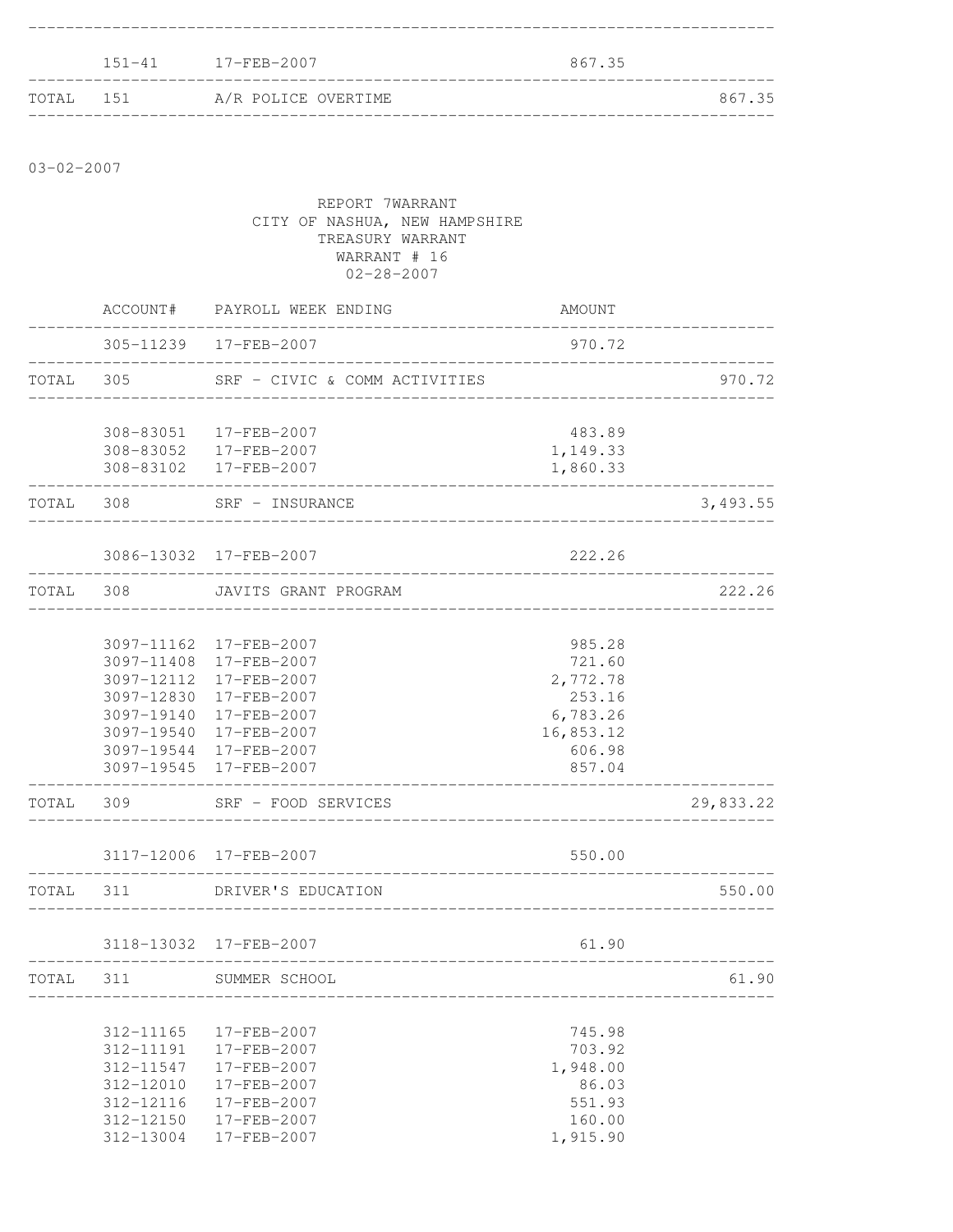|                                                                                         | ACCOUNT# PAYROLL WEEK ENDING                                                                          | AMOUNT<br>______________________________                               |                              |
|-----------------------------------------------------------------------------------------|-------------------------------------------------------------------------------------------------------|------------------------------------------------------------------------|------------------------------|
|                                                                                         | TOTAL 312 SRF - FINANCIAL SERVICES                                                                    |                                                                        | 6,111.76                     |
|                                                                                         | 3122-12006 17-FEB-2007                                                                                | 400.00                                                                 |                              |
|                                                                                         | TOTAL 312 ADULT ED/CONTINUING ED                                                                      |                                                                        | 400.00                       |
|                                                                                         | 331-11245 17-FEB-2007<br>331-11549   17-FEB-2007                                                      | 500.00                                                                 |                              |
|                                                                                         | 331-11558 17-FEB-2007<br>331-11567 17-FEB-2007                                                        | 676.71<br>1,053.23<br>1,263.79                                         |                              |
|                                                                                         | 331-12115 17-FEB-2007<br>331-13044 17-FEB-2007<br>331-18036 17-FEB-2007                               | 524.61<br>2,097.84<br>3,559.65                                         |                              |
|                                                                                         | TOTAL 331 SRF - POLICE DEPARTMENT                                                                     |                                                                        | 9,675.83                     |
|                                                                                         | ________________________<br>332-13004 17-FEB-2007                                                     | 21.45                                                                  |                              |
|                                                                                         | TOTAL 332 SRF - FIRE DEPARTMENT                                                                       |                                                                        | -------------------<br>21.45 |
|                                                                                         | 3337-12201 17-FEB-2007                                                                                | 186.00                                                                 |                              |
|                                                                                         | TOTAL 333 TITLE I SCHL IMPRV MT PLEASANT                                                              | --------------------------------                                       | 186.00                       |
|                                                                                         | 3347-13133 17-FEB-2007                                                                                | 205.27                                                                 |                              |
|                                                                                         | TOTAL 334 TITLE I SCHL IMPRV AMHERST ST                                                               | ______________________________<br>_______________________________      | 205.27                       |
|                                                                                         | 3357-12078 17-FEB-2007                                                                                | 500.00                                                                 |                              |
|                                                                                         | TOTAL 335 TITLE IB READ 1ST MT PLEASANT                                                               |                                                                        | 500.00                       |
| 341-11107<br>341-11235<br>341-11346<br>341-11484<br>341-11563<br>341-11584<br>341-12037 | 17-FEB-2007<br>17-FEB-2007<br>17-FEB-2007<br>17-FEB-2007<br>17-FEB-2007<br>17-FEB-2007<br>17-FEB-2007 | 667.80<br>1,871.30<br>210.33<br>1,600.00<br>904.58<br>118.26<br>100.03 |                              |
| 341-12101                                                                               | 17-FEB-2007                                                                                           | 371.52                                                                 |                              |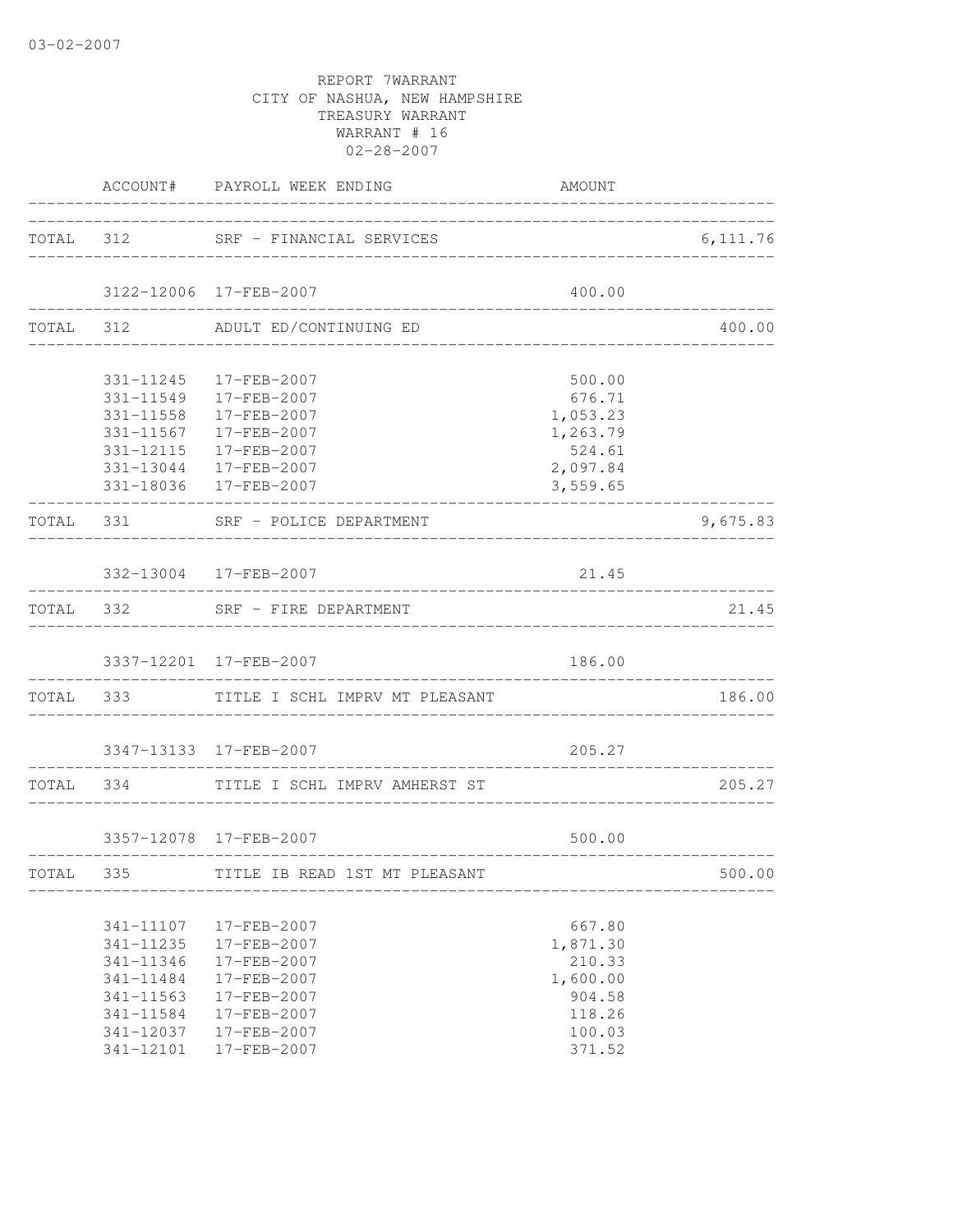|           |            | ACCOUNT# PAYROLL WEEK ENDING                     | AMOUNT                     |          |
|-----------|------------|--------------------------------------------------|----------------------------|----------|
|           |            | TOTAL 341 SRF - COMMUNITY SERVICES               | _______________________    | 5,843.82 |
|           |            | 342-11584 17-FEB-2007                            | 1,733.35                   |          |
|           |            | 342-12000 17-FEB-2007                            | 615.00                     |          |
|           | 342-12040  | 17-FEB-2007<br>342-12081 17-FEB-2007             | 888.00<br>57.50            |          |
|           |            | 342-12113 17-FEB-2007                            | 189.00                     |          |
|           |            | 342-12582 17-FEB-2007                            | 234.60                     |          |
|           |            | TOTAL 342 SRF - COMMUNITY HEALTH                 |                            | 3,717.45 |
|           |            | 3447-11162 17-FEB-2007                           | 437.71                     |          |
|           |            | 3447-12006 17-FEB-2007                           | 5,568.82                   |          |
|           |            | 3447-13133 17-FEB-2007                           | 50.00                      |          |
| TOTAL 344 |            | _____________________________                    |                            | 6,056.53 |
|           |            | 352-59055 17-FEB-2007                            | 563.20                     |          |
| TOTAL 352 |            | SRF - PARKS AND RECREATION                       |                            | 563.20   |
|           |            |                                                  |                            |          |
|           |            | 374-01210 17-FEB-2007                            | 2,584.33                   |          |
|           |            | 374-0703P 17-FEB-2007<br>374-0704P 17-FEB-2007   | 317.12<br>457.95           |          |
|           | 374-0705M  | 17-FEB-2007                                      | 260.00                     |          |
|           | 374-0705P  | 17-FEB-2007                                      | 933.69                     |          |
|           | 374-07235  | 17-FEB-2007                                      | 645.37                     |          |
|           |            | 374-0734P 17-FEB-2007                            | 1,024.86                   |          |
|           |            | 374-09003 17-FEB-2007                            | 106.41                     |          |
| TOTAL 374 |            | SRF - URBAN PROGRAMS                             | __________________________ | 6,329.73 |
|           |            |                                                  |                            |          |
|           | 3767-12111 | 17-FEB-2007                                      | 2,879.32                   |          |
|           |            | 3767-12126 17-FEB-2007                           | 386.16                     |          |
|           |            | 3767-12201 17-FEB-2007<br>3767-19000 17-FEB-2007 | 62.00<br>1,319.34          |          |
| TOTAL     | 376        | TITLE I ESEA                                     |                            | 4,646.82 |

3777-19230 17-FEB-2007 914.38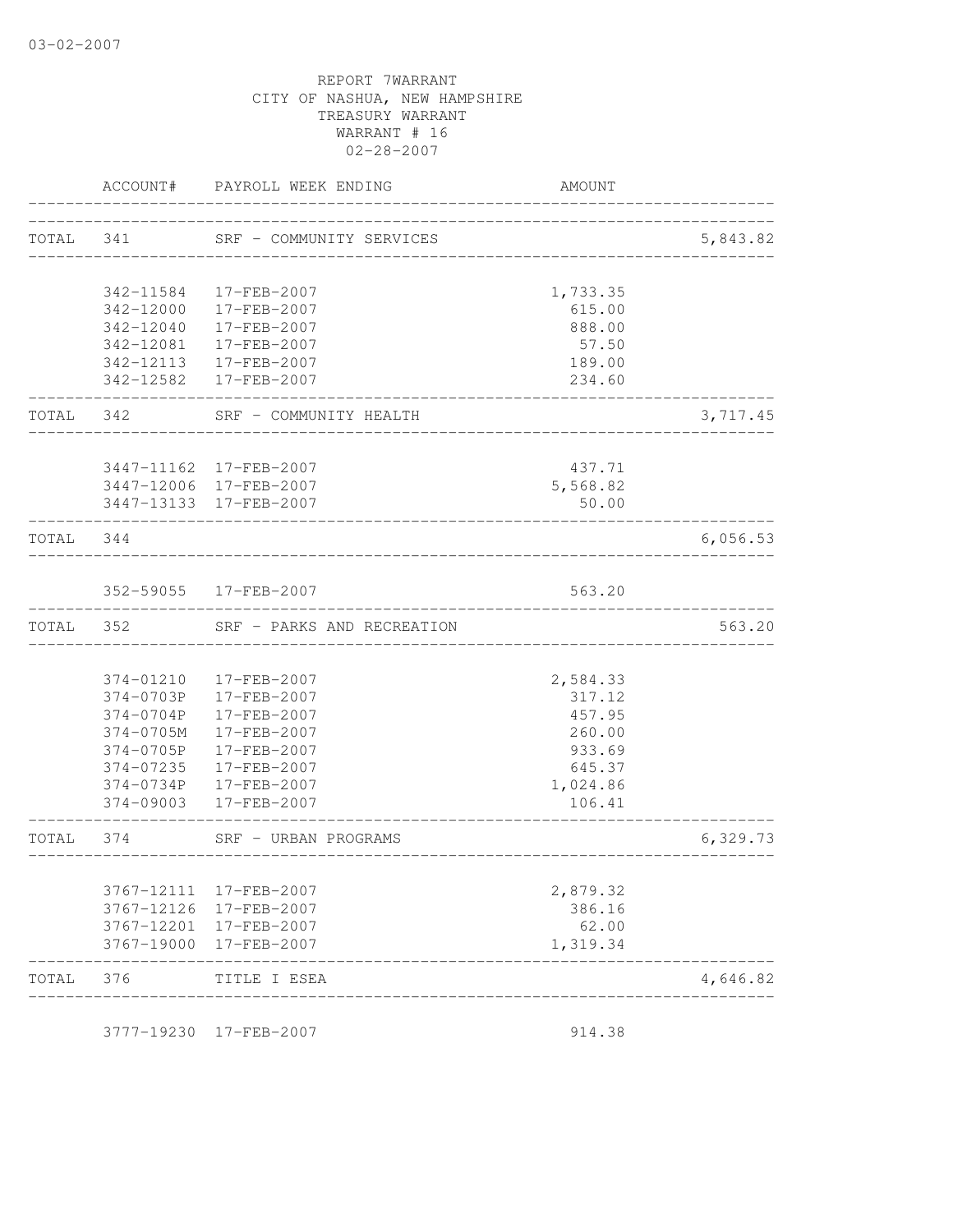|  | ACCOUNT# PAYROLL WEEK ENDING             | AMOUNT   |          |
|--|------------------------------------------|----------|----------|
|  |                                          |          |          |
|  | TOTAL 377 TITLE III ENHANCE ENG LANGUAGE |          | 914.38   |
|  |                                          |          |          |
|  | 3887-12126 17-FEB-2007                   | 179.70   |          |
|  | TOTAL 388 TITLE V INNOVATIVE PROGRAMS    |          | 179.70   |
|  |                                          |          |          |
|  | 3957-12201 17-FEB-2007                   | 248.00   |          |
|  | 3957-13137 17-FEB-2007                   | 110.34   |          |
|  | TOTAL 395 IDEA BASIC SPEC ED             |          | 358.34   |
|  |                                          |          |          |
|  | 3967-12111 17-FEB-2007                   | 1,182.35 |          |
|  | TOTAL 396 IDEA PRESCHOOL SPEC ED         |          | 1,182.35 |
|  |                                          |          |          |
|  | 3977-12111 17-FEB-2007                   | 5,983.61 |          |
|  | 3977-13137 17-FEB-2007                   | 214.89   |          |
|  | TOTAL 397 SPECIAL ED LOCAL               |          | 6,198.50 |

03-02-2007

|  | ACCOUNT# PAYROLL WEEK ENDING | AMOUNT   |          |
|--|------------------------------|----------|----------|
|  | 501-11033 17-FEB-2007        | 999.84   |          |
|  | 501-11370 17-FEB-2007        | 676.42   |          |
|  | 501-11471  17-FEB-2007       | 1,808.81 |          |
|  | 501-11472  17-FEB-2007       | 970.78   |          |
|  | 501-11611 17-FEB-2007        | 471.06   |          |
|  | TOTAL 501 MAYOR'S OFFICE     |          | 4,926.91 |
|  |                              |          |          |
|  | 502-11113 17-FEB-2007        | 1,404.16 |          |
|  | 502-11195 17-FEB-2007        | 1,871.29 |          |
|  | 502-11219 17-FEB-2007        | 1,651.75 |          |
|  | 502-11518 17-FEB-2007        | 1,496.50 |          |
|  | TOTAL 502 LEGAL DEPARTMENT   |          | 6,423.70 |
|  |                              |          |          |
|  | 503-11071  17-FEB-2007       | 1,097.88 |          |
|  | 503-12092 17-FEB-2007        | 452.27   |          |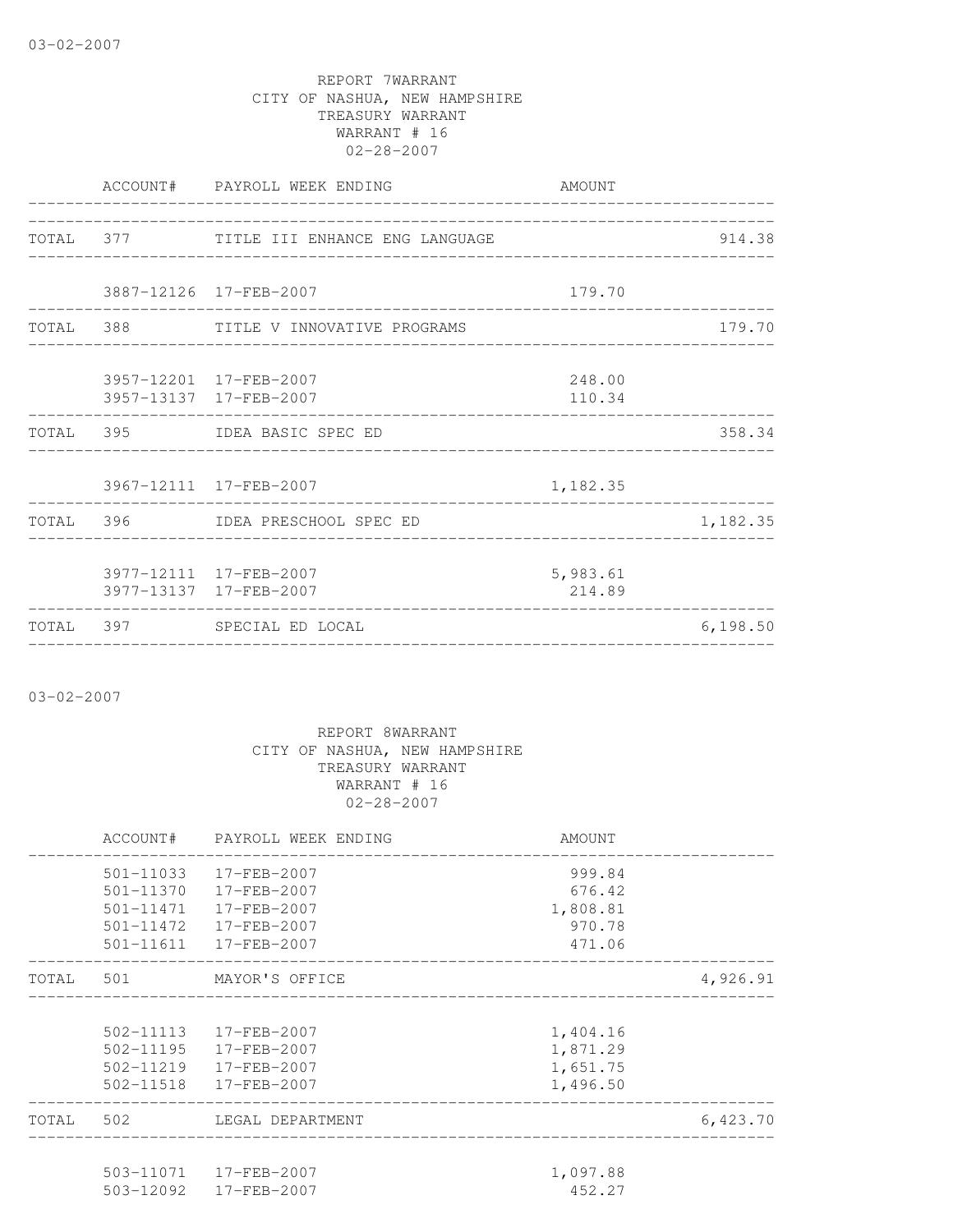|                    | TOTAL 503 BOARD OF ALDERMEN       |                            | 1,550.15 |
|--------------------|-----------------------------------|----------------------------|----------|
|                    |                                   |                            |          |
|                    | 507-82010 17-FEB-2007             | 546.13                     |          |
| TOTAL 507 PENSIONS |                                   |                            | 546.13   |
|                    |                                   |                            |          |
|                    | 511-11103 17-FEB-2007             | 844.02                     |          |
| _______________    | 511-11234 17-FEB-2007             | 1,613.99                   |          |
|                    | TOTAL 511 ADMINISTRATIVE SERVICES | -------------------------- | 2,458.01 |
|                    |                                   |                            |          |
|                    | 512-11005 17-FEB-2007             | 772.08                     |          |
|                    | 512-11008 17-FEB-2007             | 255.38                     |          |
|                    | 512-11050 17-FEB-2007             | 631.46                     |          |
|                    | 512-11064 17-FEB-2007             | 917.31                     |          |
|                    | 512-11073 17-FEB-2007             | 2,009.56                   |          |
| $512 - 11165$      | 17-FEB-2007                       | 739.41                     |          |
|                    | 512-11173  17-FEB-2007            | 1,272.29                   |          |
|                    | 512-11177   17-FEB-2007           | 1,816.79                   |          |
| 512-11222          | 17-FEB-2007                       | 892.85                     |          |
|                    | 512-11224 17-FEB-2007             | 850.75                     |          |
|                    | 512-11232 17-FEB-2007             | 899.91                     |          |
| $512 - 11265$      | 17-FEB-2007                       | 772.39                     |          |
|                    | 512-11531 17-FEB-2007             | 1,445.37                   |          |
|                    | 512-11581 17-FEB-2007             | 517.80                     |          |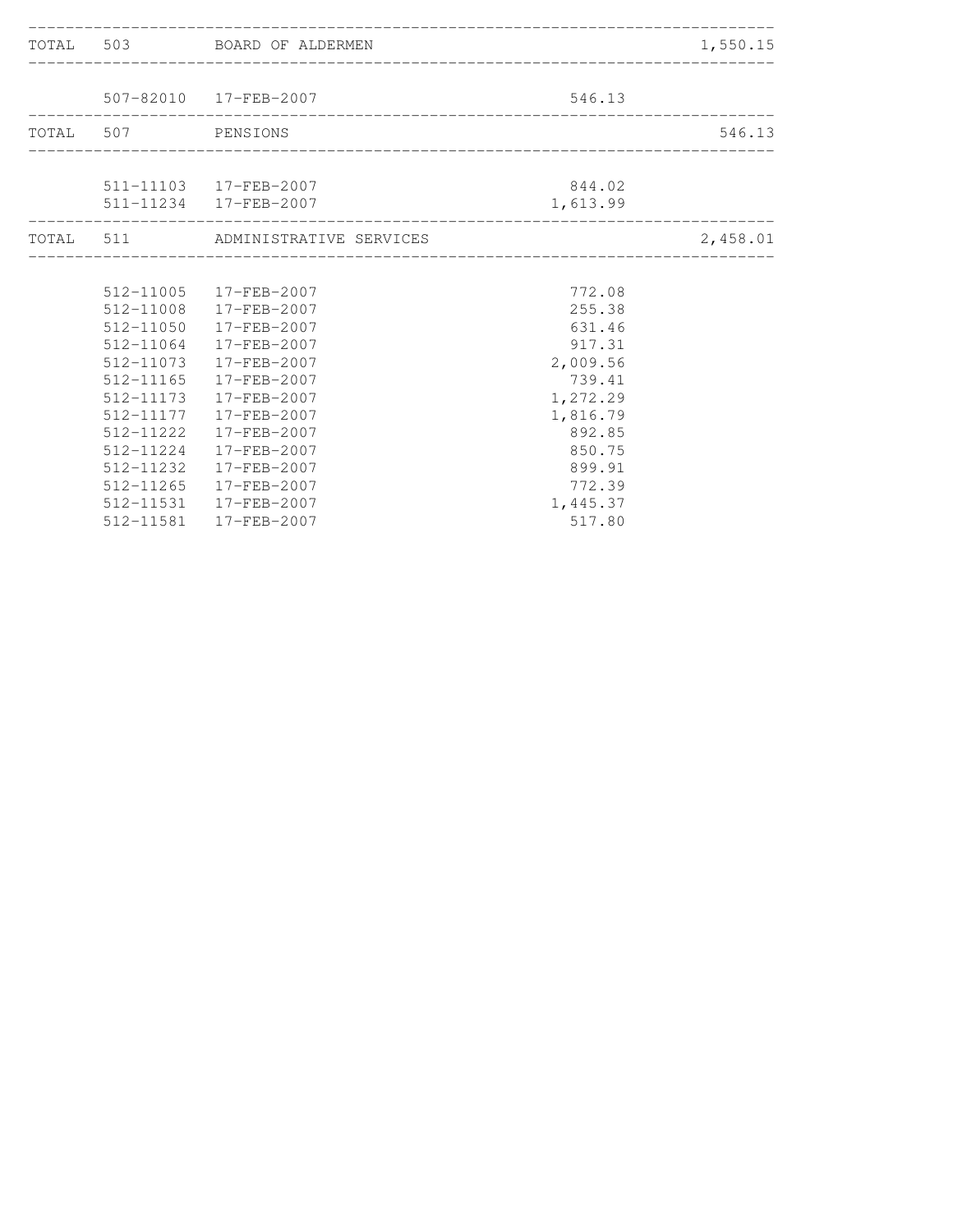|           | ACCOUNT#               | PAYROLL WEEK ENDING                  | AMOUNT             |           |
|-----------|------------------------|--------------------------------------|--------------------|-----------|
|           | 512-11714              | 17-FEB-2007                          | 915.39             |           |
|           | 512-11740              | 17-FEB-2007                          | 1,471.26           |           |
|           | 512-12010              | 17-FEB-2007                          | 258.08             |           |
|           | 512-12017              | 17-FEB-2007                          | 633.10             |           |
|           | 512-12019              | 17-FEB-2007                          | 187.40             |           |
|           | 512-12033              | 17-FEB-2007                          | 539.27             |           |
|           | 512-12052              | 17-FEB-2007                          | 690.02             |           |
|           | 512-12167              | 17-FEB-2007                          | 575.63             |           |
| TOTAL     | 512                    | FINANCIAL SERVICES                   |                    | 19,063.50 |
|           |                        |                                      |                    |           |
|           | 513-11117              | 17-FEB-2007                          | 1,431.98           |           |
|           | 513-11171              | 17-FEB-2007                          | 2,459.28           |           |
|           | 513-11213<br>513-11223 | 17-FEB-2007<br>17-FEB-2007           | 1,103.01<br>757.67 |           |
| TOTAL     | 513                    | CITY CLERK'S OFFICE                  |                    | 5,751.94  |
|           |                        |                                      |                    |           |
|           |                        | 515-11031 17-FEB-2007                | 970.71             |           |
|           |                        | 515-11350 17-FEB-2007                | 837.71             |           |
|           |                        | 515-11447 17-FEB-2007                | 1,560.86           |           |
|           | 515-12001              | 17-FEB-2007                          | 614.97             |           |
| TOTAL     | 515                    | HUMAN RESOURCES                      |                    | 3,984.25  |
|           |                        |                                      |                    |           |
|           | 516-11147              | 17-FEB-2007                          | 612.62             |           |
|           |                        | 516-11148 17-FEB-2007                | 805.63             |           |
|           |                        | 516-11459 17-FEB-2007                | 1,431.98           |           |
|           | 516-11573              | 17-FEB-2007                          | 799.05             |           |
| TOTAL 516 |                        | PURCHASING DEPARTMENT                |                    | 3,649.28  |
|           |                        |                                      | 555.62             |           |
|           |                        | 517-11198 17-FEB-2007                |                    |           |
|           | 517-11203              | 517-11201 17-FEB-2007<br>17-FEB-2007 | 568.44<br>535.71   |           |
|           | 517-11420              | 17-FEB-2007                          | 751.62             |           |
|           | 517-12063              | 17-FEB-2007                          | 255.19             |           |
|           | 517-13020              | 17-FEB-2007                          | 40.18              |           |
| TOTAL     | 517                    | BUILDING MAINT - CITY ADMIN          |                    | 2,706.76  |
|           |                        |                                      |                    |           |
|           | 518-11441              | 17-FEB-2007                          | 257.30             |           |
|           | 518-11442              | 17-FEB-2007                          | 1,125.01           |           |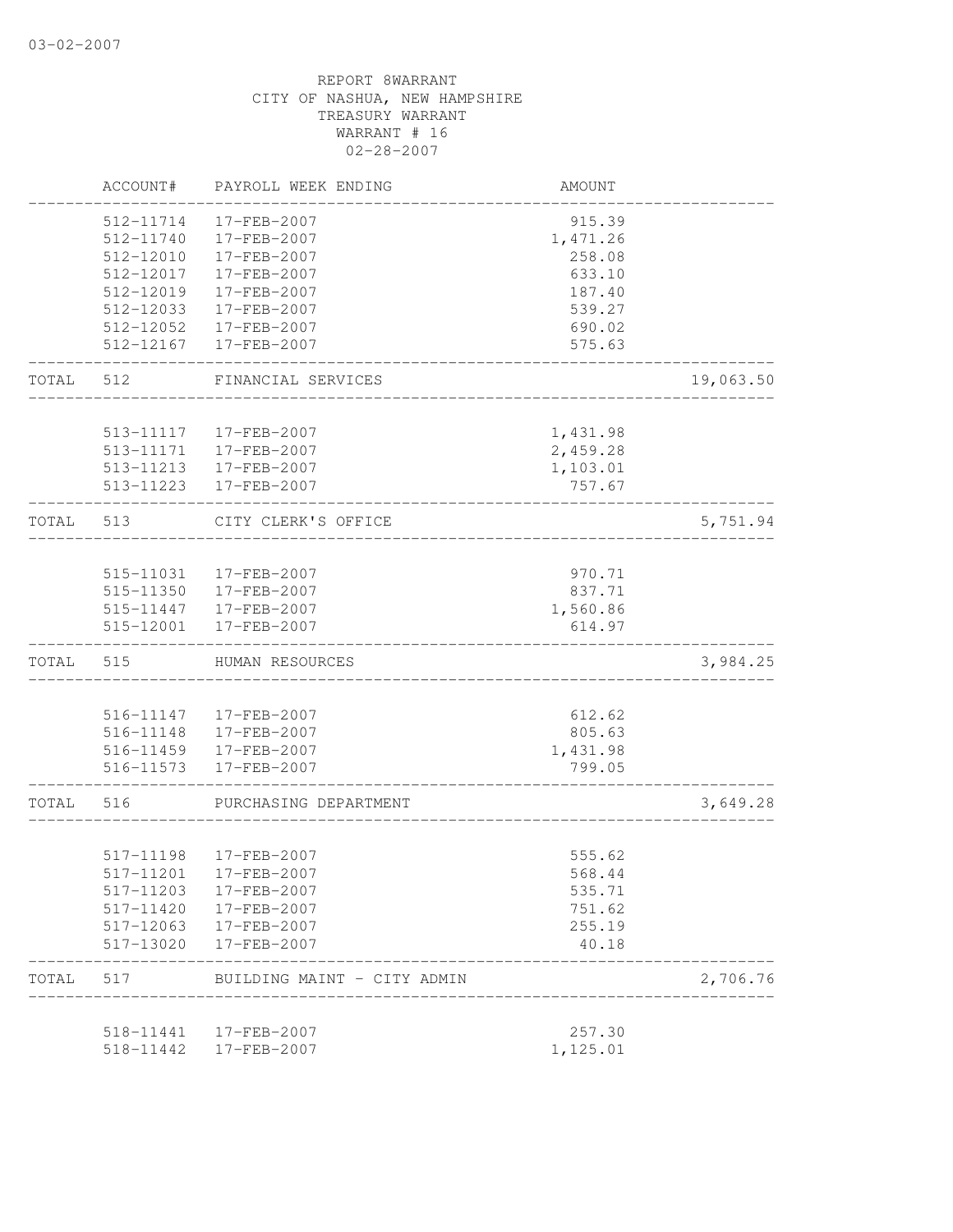|       | ACCOUNT#  | PAYROLL WEEK ENDING        | AMOUNT   |           |
|-------|-----------|----------------------------|----------|-----------|
|       | 518-11578 | 17-FEB-2007                | 844.01   |           |
|       |           | 518-11590 17-FEB-2007      | 749.90   |           |
|       |           | 518-11608 17-FEB-2007      | 1,012.79 |           |
| TOTAL | 518       | INSURANCE - ADMINISTRATION |          | 3,989.01  |
|       |           |                            |          |           |
|       | 519-11014 | 17-FEB-2007                | 954.40   |           |
|       | 519-11016 | 17-FEB-2007                | 830.36   |           |
|       | 519-11017 | 17-FEB-2007                | 698.14   |           |
|       | 519-11115 | 17-FEB-2007                | 1,701.29 |           |
|       | 519-11146 | 17-FEB-2007                | 742.35   |           |
|       | 519-11153 | 17-FEB-2007                | 534.90   |           |
|       | 519-11154 | 17-FEB-2007                | 545.73   |           |
|       | 519-11205 | 17-FEB-2007                | 680.08   |           |
|       | 519-11241 | 17-FEB-2007                | 1,238.34 |           |
|       | 519-18006 | 17-FEB-2007                | 375.00   |           |
| TOTAL | 519       | ASSESSORS                  |          | 8,300.59  |
|       |           |                            |          |           |
|       | 522-11142 | 17-FEB-2007                | 1,104.29 |           |
|       | 522-11429 | 17-FEB-2007                | 1,651.74 |           |
|       | 522-11488 | 17-FEB-2007                | 1,438.68 |           |
|       | 522-11641 | 17-FEB-2007                | 1,245.58 |           |
|       | 522-11652 | 17-FEB-2007                | 1,349.78 |           |
|       | 522-11721 | 17-FEB-2007                | 1,322.71 |           |
|       | 522-11724 | 17-FEB-2007                | 1,205.29 |           |
|       |           | 522-11729 17-FEB-2007      | 2,683.22 |           |
|       | 522-13004 | 17-FEB-2007                | 37.66    |           |
| TOTAL | 522       | INFORMATION TECHNOLOGY     |          | 12,038.95 |
|       |           | 523-11332 17-FEB-2007      | 852.60   |           |
|       |           |                            |          |           |
| TOTAL | 523       | GIS                        |          | 852.60    |
|       | 531-11065 | 17-FEB-2007                | 1,003.00 |           |
|       | 531-11085 | 17-FEB-2007                | 783.88   |           |
|       | 531-11114 | 17-FEB-2007                | 2,062.65 |           |
|       | 531-11118 | 17-FEB-2007                | 870.05   |           |
|       | 531-11129 | 17-FEB-2007                | 1,252.15 |           |
|       | 531-11201 | 17-FEB-2007                | 1,231.73 |           |
|       | 531-11203 | 17-FEB-2007                | 551.70   |           |
|       | 531-11206 | 17-FEB-2007                | 1,914.13 |           |
|       | 531-11226 | 17-FEB-2007                | 740.51   |           |
|       |           |                            |          |           |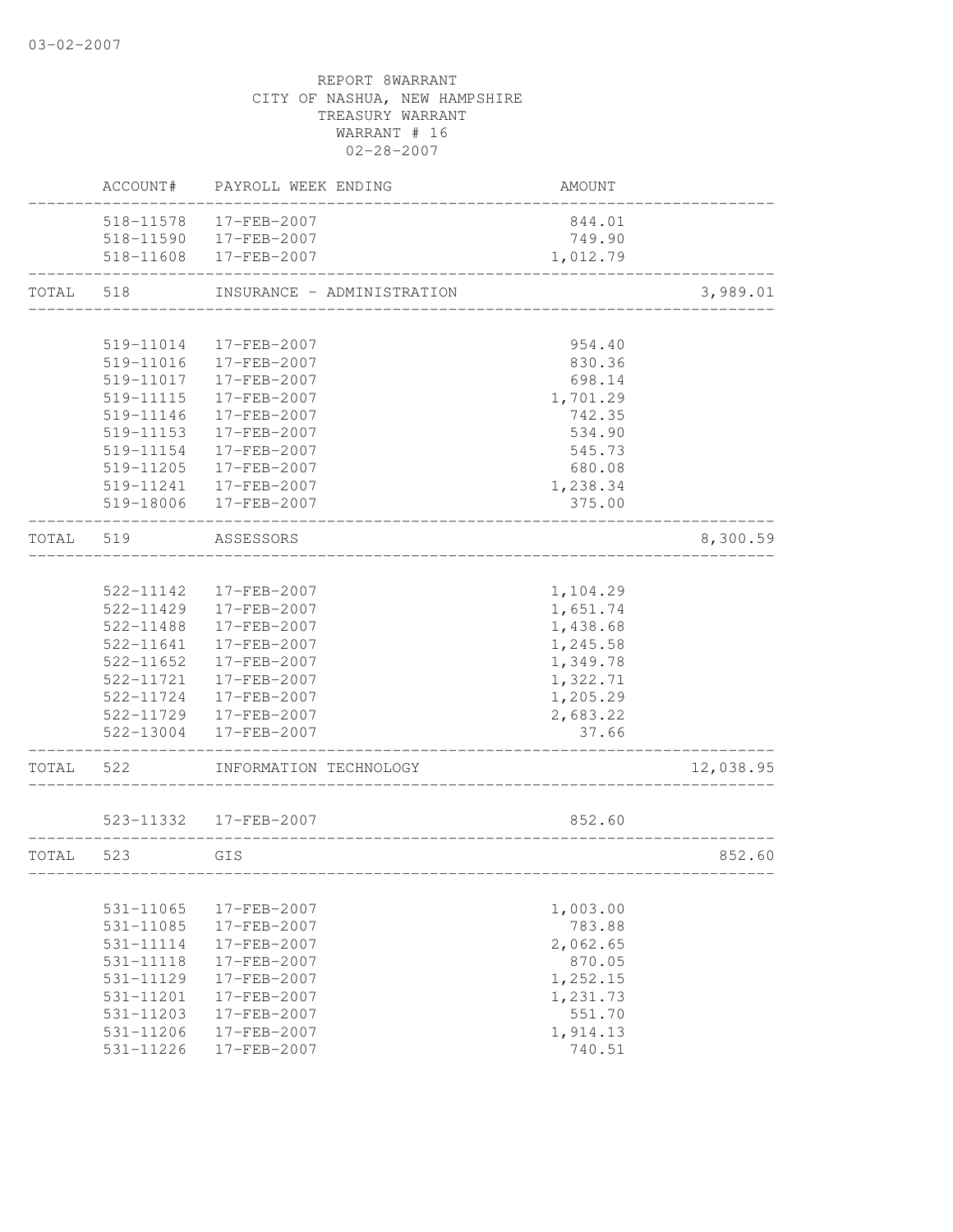| ACCOUNT#      | PAYROLL WEEK ENDING | AMOUNT    |  |
|---------------|---------------------|-----------|--|
| 531-11398     | 17-FEB-2007         | 574.42    |  |
| 531-11477     | 17-FEB-2007         | 1,230.65  |  |
| 531-11489     | 17-FEB-2007         | 1,045.06  |  |
| 531-11490     | 17-FEB-2007         | 844.15    |  |
| 531-11498     | 17-FEB-2007         | 769.07    |  |
| 531-11516     | 17-FEB-2007         | 786.25    |  |
| 531-11534     | 17-FEB-2007         | 1,238.34  |  |
| 531-11535     | 17-FEB-2007         | 11,718.42 |  |
| 531-11537     | 17-FEB-2007         | 12,315.99 |  |
| 531-11538     | 17-FEB-2007         | 837.71    |  |
| 531-11539     | 17-FEB-2007         | 1,390.27  |  |
| 531-11544     | 17-FEB-2007         | 1,869.10  |  |
| 531-11549     | 17-FEB-2007         | 5,575.30  |  |
| 531-11550     | 17-FEB-2007         | 769.30    |  |
| 531-11552     | 17-FEB-2007         | 6, 167.35 |  |
| $531 - 11555$ | 17-FEB-2007         | 25,753.00 |  |
| 531-11558     | 17-FEB-2007         | 65,816.96 |  |
| 531-11561     | 17-FEB-2007         | 12,298.59 |  |
| 531-11567     | 17-FEB-2007         | 27,803.54 |  |
| 531-11569     | 17-FEB-2007         | 1,032.13  |  |
| $531 - 11585$ | 17-FEB-2007         | 1,056.87  |  |
| 531-11587     | 17-FEB-2007         | 1,717.59  |  |
| $531 - 11618$ | 17-FEB-2007         | 1,641.64  |  |
| 531-11622     | 17-FEB-2007         | 2,738.70  |  |
| 531-11632     | 17-FEB-2007         | 610.55    |  |
| 531-11633     | 17-FEB-2007         | 2,804.10  |  |
| 531-11635     | 17-FEB-2007         | 803.90    |  |
| 531-11664     | 17-FEB-2007         | 1,003.00  |  |
| 531-11665     | 17-FEB-2007         | 719.44    |  |
| 531-11699     | 17-FEB-2007         | 837.71    |  |
| 531-11719     | 17-FEB-2007         | 795.34    |  |
| 531-11722     | 17-FEB-2007         | 546.35    |  |
| 531-11732     | 17-FEB-2007         | 572.05    |  |
| 531-11733     | 17-FEB-2007         | 2,088.55  |  |
| $531 - 12020$ | 17-FEB-2007         | 875.50    |  |
| 531-12042     | 17-FEB-2007         | 760.22    |  |
| 531-12066     | 17-FEB-2007         | 629.36    |  |
| 531-12067     | 17-FEB-2007         | 659.14    |  |
| 531-12068     | 17-FEB-2007         | 1,311.74  |  |
| 531-12071     | 17-FEB-2007         | 229.51    |  |
| 531-13004     | 17-FEB-2007         | 2,746.05  |  |
| 531-13038     | 17-FEB-2007         | 1,468.36  |  |
| 531-13040     | 17-FEB-2007         | 1,506.66  |  |
| 531-13044     | 17-FEB-2007         | 1,514.49  |  |
| 531-13047     | 17-FEB-2007         | 18,390.49 |  |
| 531-13048     | 17-FEB-2007         | 1,925.40  |  |
| 531-17004     | 17-FEB-2007         | 950.00    |  |
|               |                     |           |  |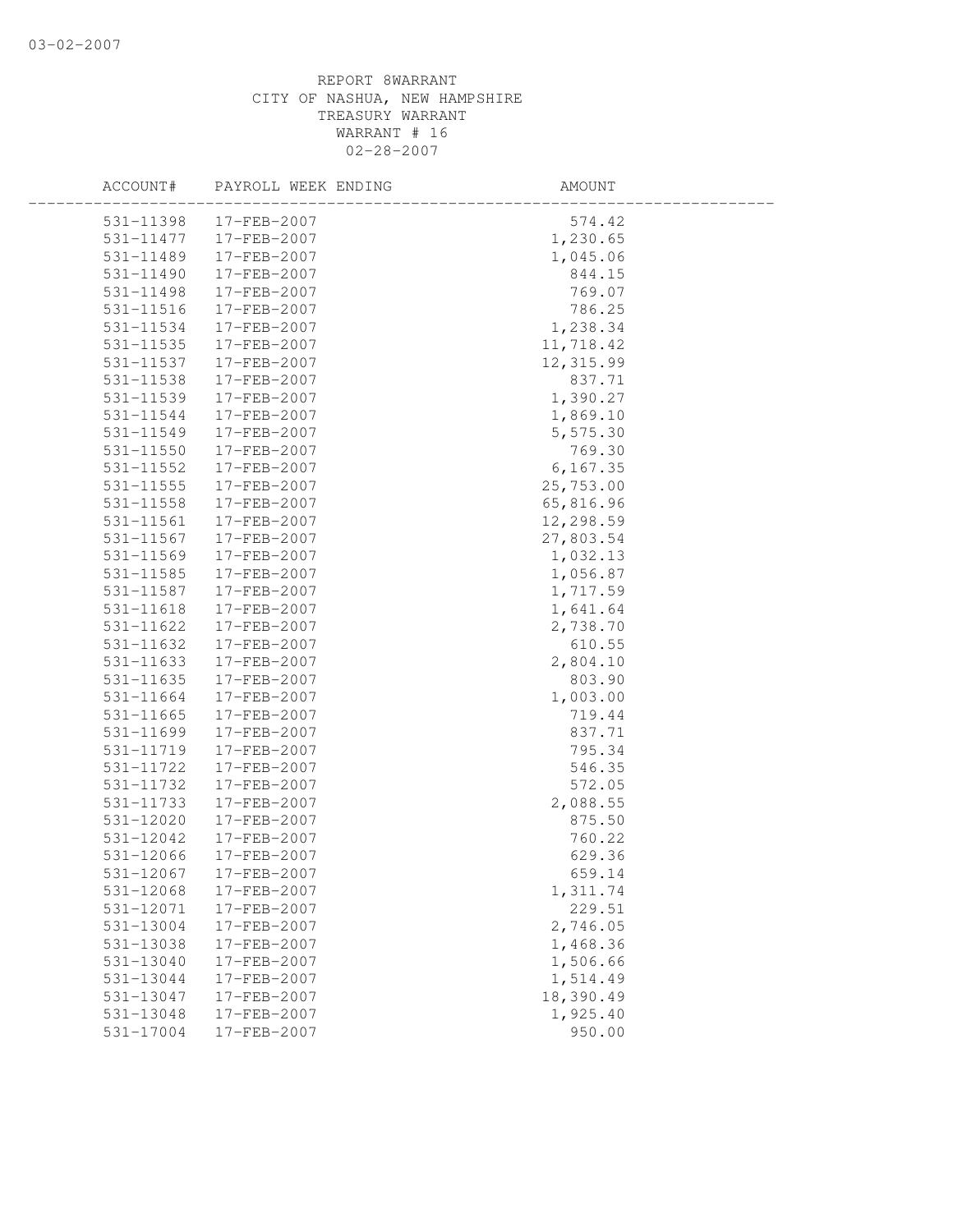|       | ACCOUNT#      | PAYROLL WEEK ENDING  | <b>AMOUNT</b>                      |             |
|-------|---------------|----------------------|------------------------------------|-------------|
| TOTAL | 531           | POLICE DEPARTMENT    |                                    | 241, 148.11 |
|       |               |                      |                                    |             |
|       | 532-11024     | 17-FEB-2007          | 1,754.87                           |             |
|       | 532-11063     | 17-FEB-2007          | 1,242.12                           |             |
|       | 532-11066     | 17-FEB-2007          | 1,205.56                           |             |
|       | 532-11069     | 17-FEB-2007          | 2,435.39                           |             |
|       | 532-11111     | 17-FEB-2007          | 1,999.17                           |             |
|       | 532-11207     | 17-FEB-2007          | 4,118.54                           |             |
|       | 532-11281     | 17-FEB-2007          | 854.91                             |             |
|       | 532-11284     | 17-FEB-2007          | 1,703.56                           |             |
|       | 532-11285     | 17-FEB-2007          | 7,440.48                           |             |
|       | 532-11291     | 17-FEB-2007          | 6, 225.43                          |             |
|       | 532-11298     | 17-FEB-2007          | 1,246.12                           |             |
|       | 532-11300     | 17-FEB-2007          | 33, 226.48                         |             |
|       | 532-11303     | 17-FEB-2007          | 1,090.35                           |             |
|       | 532-11305     | 17-FEB-2007          | 4,394.45                           |             |
|       | 532-11309     | 17-FEB-2007          | 102,476.02                         |             |
|       | 532-11660     | 17-FEB-2007          | 1,385.40                           |             |
|       | 532-11663     | 17-FEB-2007          | 1,344.65                           |             |
|       | 532-11666     | 17-FEB-2007          | 1,331.35                           |             |
|       | 532-11669     | 17-FEB-2007          | 931.77                             |             |
|       | 532-12070     | 17-FEB-2007          | 17,975.64                          |             |
|       | 532-13003     | 17-FEB-2007          | 360.82                             |             |
|       | 532-13004     | 17-FEB-2007          | 317.17                             |             |
|       | 532-13018     | 17-FEB-2007          | 1,949.94                           |             |
|       | 532-13024     | 17-FEB-2007          | 795.05                             |             |
|       | 532-13050     | 17-FEB-2007          | 6,874.85                           |             |
|       | 532-16010     | 17-FEB-2007          | 8.22                               |             |
|       | 532-19231     | 17-FEB-2007          | 1,223.22                           |             |
|       | 532-19232     | 17-FEB-2007          | 1,688.89                           |             |
|       | 532-19233     | 17-FEB-2007          | 2,682.27                           |             |
|       | $532 - 19234$ | 17-FEB-2007          | 1,714.48                           |             |
| TOTAL | 532           | FIRE DEPARTMENT      | __________________________________ | 211,997.17  |
|       | 535-81023     | 17-FEB-2007          | 96.15                              |             |
| TOTAL | 535           | EMERGENCY MANAGEMENT |                                    | 96.15       |
|       |               |                      |                                    |             |
|       | 536-11178     | 17-FEB-2007          | 1,272.29                           |             |
|       | 536-13004     | 17-FEB-2007          | 130.27                             |             |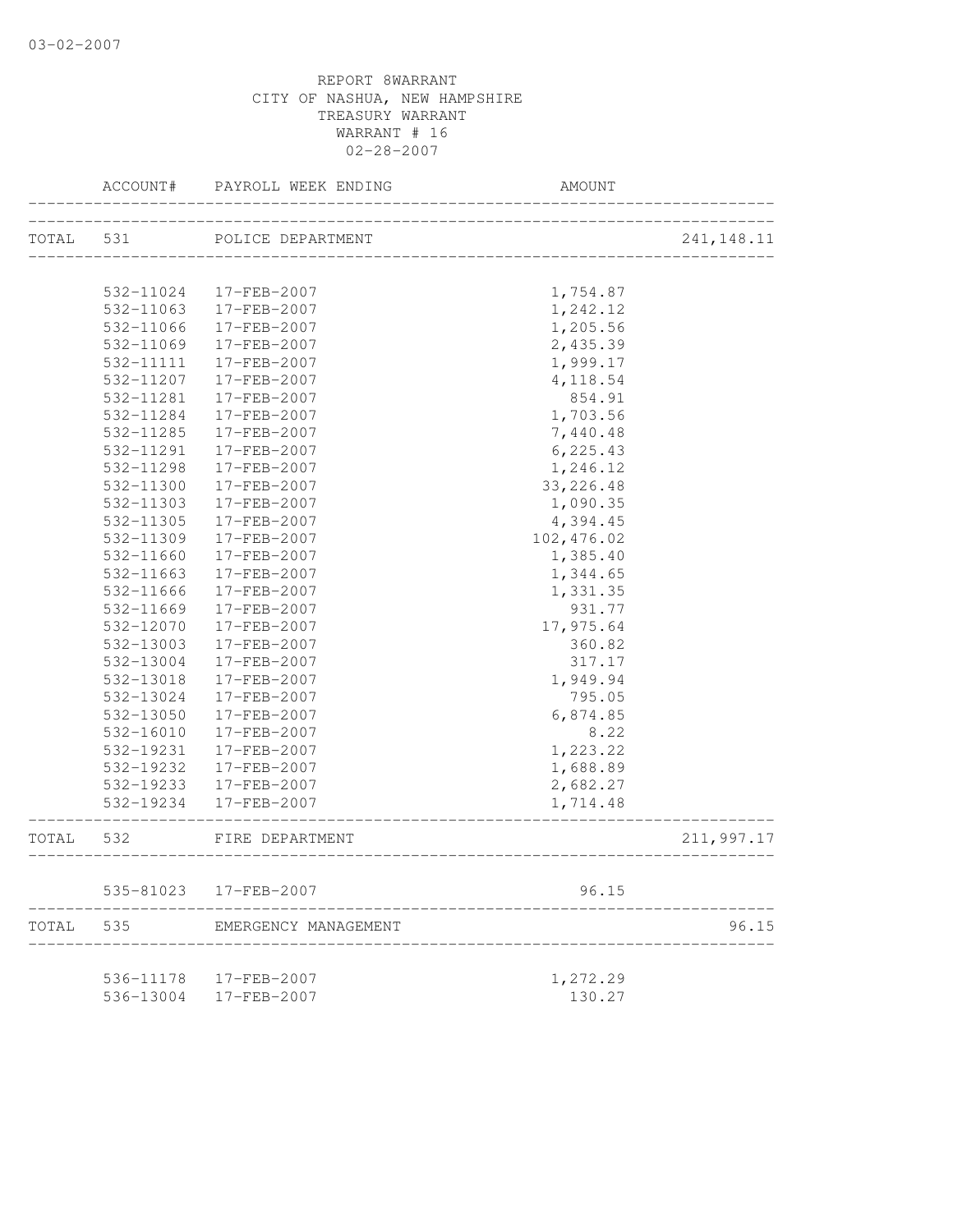|           | ACCOUNT#      | PAYROLL WEEK ENDING         | <b>AMOUNT</b> |          |
|-----------|---------------|-----------------------------|---------------|----------|
| TOTAL 536 |               | CITYWIDE COMMUNICATIONS     |               | 1,402.56 |
|           |               |                             |               |          |
|           | 541-11008     | 17-FEB-2007                 | 629.82        |          |
|           |               | 541-11048 17-FEB-2007       | 888.34        |          |
|           |               | 541-11104 17-FEB-2007       | 914.99        |          |
|           |               | 541-11240  17-FEB-2007      | 1,763.87      |          |
|           | ____________  | 541-11346 17-FEB-2007       | 408.29        |          |
| TOTAL 541 |               | COMMUNITY SERVICES DIVISION |               | 4,605.31 |
|           | 542-11426     | 17-FEB-2007                 | 1,226.25      |          |
|           |               | 542-11584 17-FEB-2007       | 2,600.65      |          |
|           |               | 542-12109 17-FEB-2007       | 198.00        |          |
|           |               | 542-12582 17-FEB-2007       | 899.90        |          |
| TOTAL     | 542           | COMMUNITY HEALTH            |               | 4,924.80 |
|           |               |                             |               |          |
|           |               | 543-11380 17-FEB-2007       | 840.29        |          |
|           | 543-11438     | 17-FEB-2007                 | 1,390.27      |          |
|           | 543-11601     | $17 - FEB - 2007$           | 1,136.11      |          |
|           | 543-11602     | 17-FEB-2007                 | 795.56        |          |
|           |               | 543-11604 17-FEB-2007       | 749.90        |          |
|           |               | 543-11605 17-FEB-2007       | 856.19        |          |
| TOTAL     | 543           | ENVIRONMENTAL HEALTH DEPT.  |               | 5,768.32 |
|           | 544-11008     | 17-FEB-2007                 | 668.17        |          |
|           | 544-11099     | 17-FEB-2007                 | 1,989.91      |          |
|           | 544-11112     | 17-FEB-2007                 | 755.51        |          |
|           | 544-11367     | 17-FEB-2007                 | 749.90        |          |
|           | 544-11777     | 17-FEB-2007                 | 1,167.25      |          |
|           |               | 544-12101 17-FEB-2007       | 242.92        |          |
| TOTAL     | 544           | WELFARE ADMINISTRATION      |               | 5,573.66 |
|           |               |                             |               |          |
|           | $551 - 11008$ | 17-FEB-2007                 | 612.61        |          |
|           | 551-11028     | 17-FEB-2007                 | 526.86        |          |
|           | 551-11057     | 17-FEB-2007                 | 783.39        |          |
|           | 551-11094     | 17-FEB-2007                 | 266.72        |          |
|           | 551-11208     | 17-FEB-2007                 | 728.76        |          |
|           | 551-11212     | 17-FEB-2007                 | 1,313.75      |          |
|           | 551-11249     | 17-FEB-2007                 | 1,544.27      |          |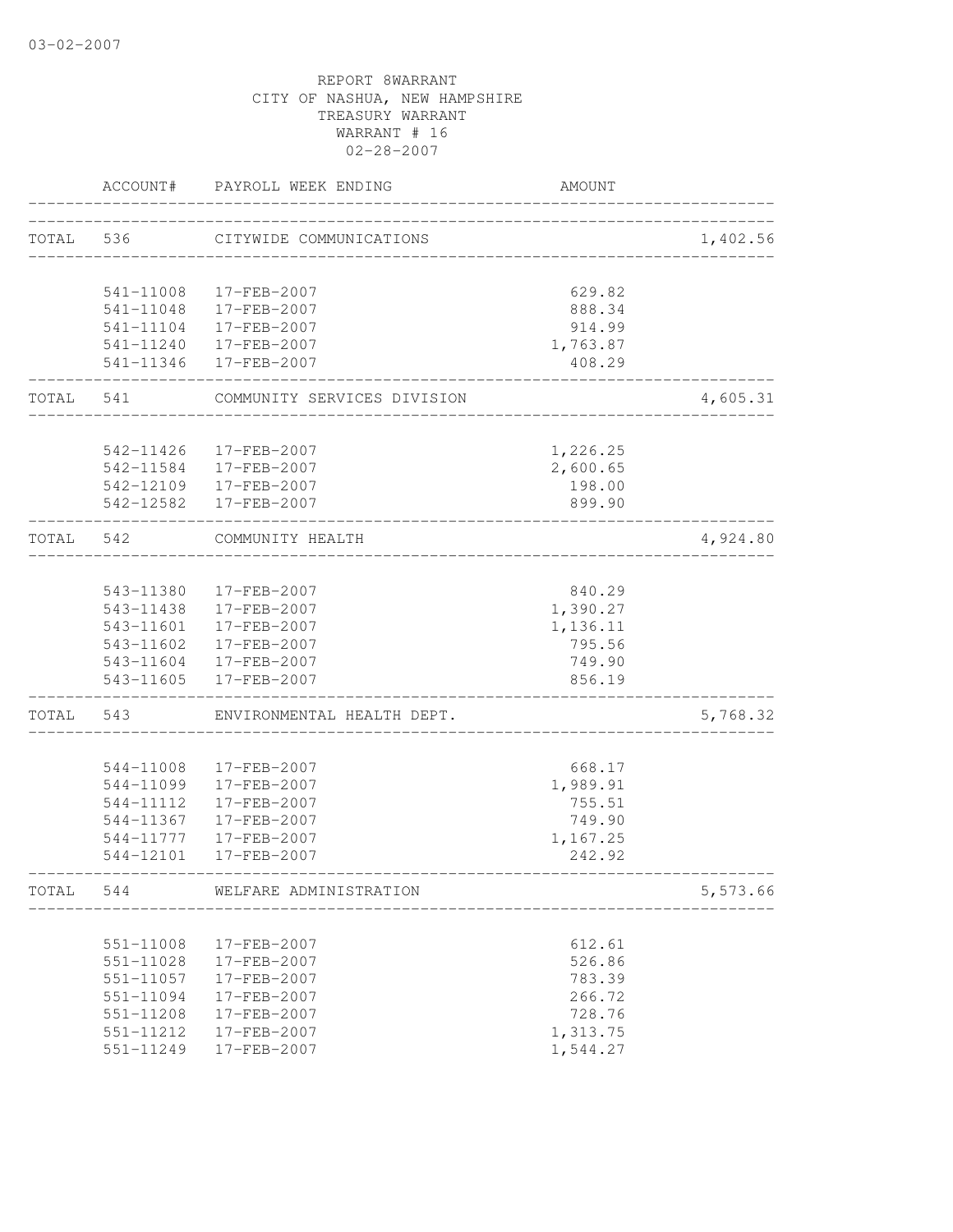# REPORT 8WARRANT CITY OF NASHUA, NEW HAMPSHIRE TREASURY WARRANT WARRANT # 16 02-28-2007 ACCOUNT# PAYROLL WEEK ENDING AMOUNT -------------------------------------------------------------------------------- 551-11273 17-FEB-2007 2,382.02 551-11435 17-FEB-2007 825.87 551-11462 17-FEB-2007 919.25 551-11638 17-FEB-2007 1,064.08 551-13004 17-FEB-2007 102.82 551-91010 17-FEB-2007 1,390.00 -------------------------------------------------------------------------------- TOTAL 551 PUBLIC WORKS DIV & ENGINEERING 12,460.40 -------------------------------------------------------------------------------- 552-11051 17-FEB-2007 1,275.49 552-11052 17-FEB-2007 23.27 552-11077 17-FEB-2007 1,170.18 552-11087 17-FEB-2007 746.80 552-11143 17-FEB-2007 784.00 552-11324 17-FEB-2007 3,604.93 552-11339 17-FEB-2007 3,362.00 552-11342 17-FEB-2007 706.00 552-11343 17-FEB-2007 2,402.40 552-11407 17-FEB-2007 4,884.00 552-11492 17-FEB-2007 746.80 552-11548 17-FEB-2007 916.14 552-11580 17-FEB-2007 772.39 552-11618 17-FEB-2007 568.25 552-11750 17-FEB-2007 717.60 552-13004 17-FEB-2007 337.99 552-13009 17-FEB-2007 2,919.91 552-13067 17-FEB-2007 4,219.35 -------------------------------------------------------------------------------- TOTAL 552 PARKS AND RECREATION 30,157.50 -------------------------------------------------------------------------------- 553-11041 17-FEB-2007 897.56 553-11078 17-FEB-2007 1,353.16 553-11098 17-FEB-2007 937.65 553-11192 17-FEB-2007 833.01 553-11279 17-FEB-2007 5,488.00 553-11327 17-FEB-2007 3,604.93 553-11336 17-FEB-2007 967.45 553-11375 17-FEB-2007 2,000.39 553-11465 17-FEB-2007 3,016.96 553-11474 17-FEB-2007 4,255.14 553-11475 17-FEB-2007 1,707.20 553-11630 17-FEB-2007 1,435.20 553-11648 17-FEB-2007 732.23 553-11678 17-FEB-2007 1,515.40 553-11759 17-FEB-2007 11,519.28 553-11768 17-FEB-2007 713.60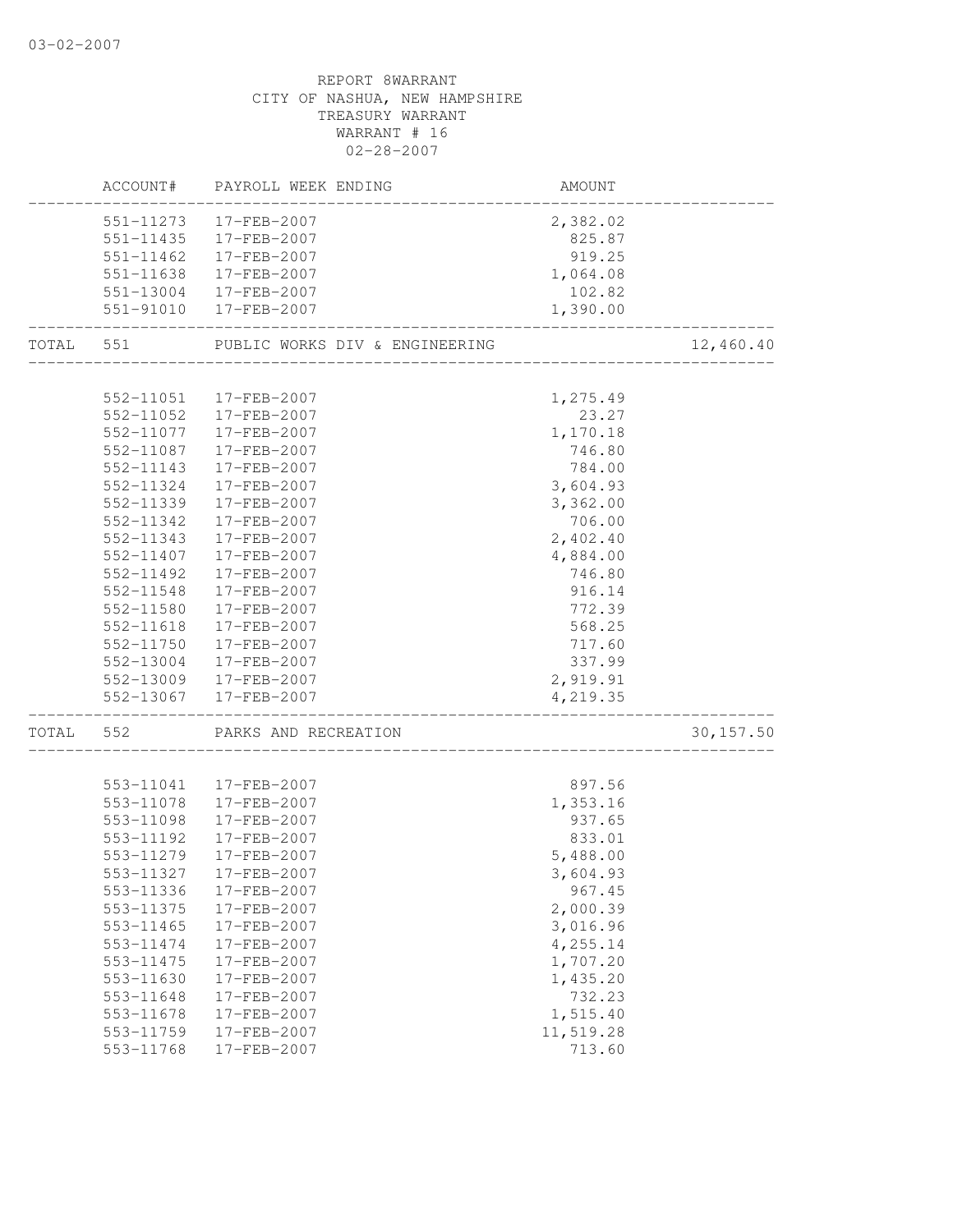# REPORT 8WARRANT CITY OF NASHUA, NEW HAMPSHIRE TREASURY WARRANT WARRANT # 16 02-28-2007 ACCOUNT# PAYROLL WEEK ENDING AMOUNT -------------------------------------------------------------------------------- 553-11771 17-FEB-2007 1,683.20 553-12128 17-FEB-2007 320.10 553-13004 17-FEB-2007 1,108.80 553-13009 17-FEB-2007 45,785.07 553-13901 17-FEB-2007 9,874.75 -------------------------------------------------------------------------------- TOTAL 553 STREET DEPARTMENT 67 (1999) 199,749.08 -------------------------------------------------------------------------------- 555-11024 17-FEB-2007 695.78 555-11058 17-FEB-2007 888.73 555-11461 17-FEB-2007 1,349.78 555-11505 17-FEB-2007 1,170.19 555-11639 17-FEB-2007 746.80 555-11640 17-FEB-2007 705.84 555-11738 17-FEB-2007 880.00 555-11745 17-FEB-2007 738.80 555-11746 17-FEB-2007 999.84 555-13004 17-FEB-2007 265.24 -------------------------------------------------------------------------------- TOTAL 555 TRAFFIC DEPARTMENT 6,441.00 -------------------------------------------------------------------------------- 557-11161 17-FEB-2007 746.80 557-13009 17-FEB-2007 469.08 -------------------------------------------------------------------------------- TOTAL 557 PARKING LOTS 2008 1,215.88 -------------------------------------------------------------------------------- 561-11345 17-FEB-2007 1,199.60 561-11651 17-FEB-2007 751.62 561-11658 17-FEB-2007 915.39 561-91010 17-FEB-2007 100.00 -------------------------------------------------------------------------------- TOTAL 561 EDGEWOOD CEMETERY 2,966.61 -------------------------------------------------------------------------------- 563-11345 17-FEB-2007 1,033.45 563-11651 17-FEB-2007 687.84 563-11657 17-FEB-2007 862.84 -------------------------------------------------------------------------------- TOTAL 563 WOODLAWN CEMETERY 2,584.13 -------------------------------------------------------------------------------- 571-11174 17-FEB-2007 773.33

571-11237 17-FEB-2007 1,816.79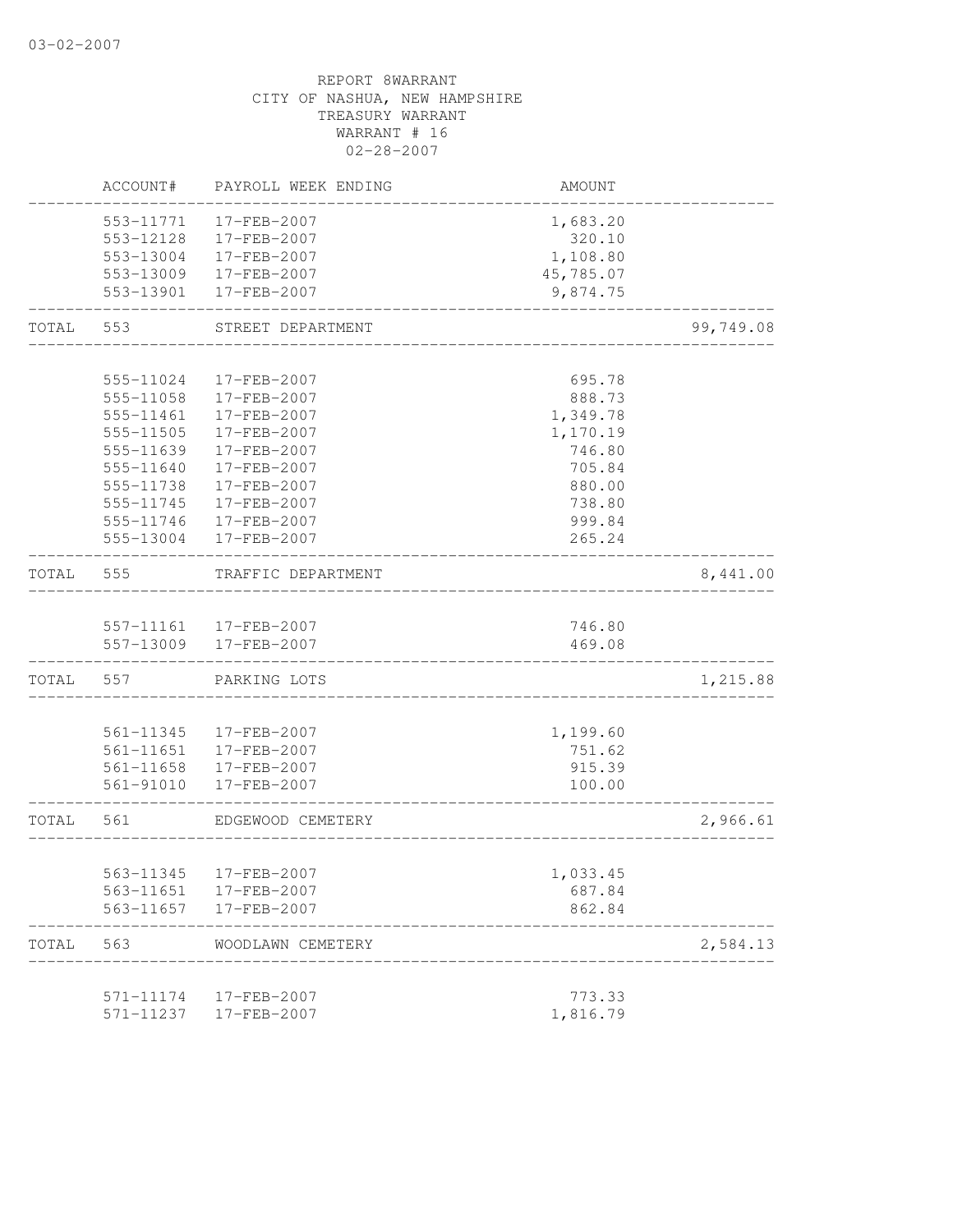|       | ACCOUNT#  | PAYROLL WEEK ENDING   | AMOUNT             |             |
|-------|-----------|-----------------------|--------------------|-------------|
| TOTAL | 571       | COMMUNITY DEVELOPMENT |                    | 2,590.12    |
|       |           |                       |                    |             |
|       | 572-11024 | 17-FEB-2007           | 457.57             |             |
|       | 572-11215 | 17-FEB-2007           | 3,359.48           |             |
|       | 572-11238 | 17-FEB-2007           | 750.83             |             |
|       | 572-11450 | 17-FEB-2007           | 1,560.86           |             |
|       | 572-11522 | 17-FEB-2007           | 742.35             |             |
|       |           | 572-11525 17-FEB-2007 | 916.14             |             |
|       |           | 572-98045 17-FEB-2007 | 67.67              |             |
| TOTAL | 572       | PLANNING DEPARTMENT   |                    | 7,854.90    |
|       |           | 573-11444 17-FEB-2007 |                    |             |
|       |           | 573-12029 17-FEB-2007 | 1,373.56<br>300.64 |             |
|       |           |                       |                    |             |
| TOTAL | 573       | ECONOMIC DEVELOPMENT  |                    | 1,674.20    |
|       |           |                       |                    |             |
|       | 575-11032 | 17-FEB-2007           | 643.16             |             |
|       | 575-11062 | 17-FEB-2007           | 559.14             |             |
|       | 575-11189 | 17-FEB-2007           | 981.93             |             |
|       | 575-11246 | 17-FEB-2007           | 1,816.79           |             |
|       | 575-11387 | 17-FEB-2007           | 5,320.90           |             |
|       | 575-11393 | 17-FEB-2007           | 3, 321.62          |             |
|       | 575-11400 | 17-FEB-2007           | 6,994.87           |             |
|       | 575-11401 | 17-FEB-2007           | 4,595.33           |             |
|       | 575-11403 | 17-FEB-2007           | 772.39             |             |
|       | 575-11404 | 17-FEB-2007           | 694.68             |             |
|       | 575-12087 | 17-FEB-2007           | 421.07             |             |
|       | 575-12090 | 17-FEB-2007           | 1,096.82           |             |
|       | 575-12114 | 17-FEB-2007           | 965.44             |             |
| TOTAL | 575       | PUBLIC LIBRARIES      |                    | 28, 184. 14 |
|       |           |                       |                    |             |
|       | 576-11059 | 17-FEB-2007           | 1,238.34           |             |
|       | 576-11138 | 17-FEB-2007           | 83.70              |             |
|       | 576-11221 | 17-FEB-2007           | 196.78             |             |
|       | 576-11315 | 17-FEB-2007           | 598.59             |             |
|       | 576-11361 | 17-FEB-2007           | 3,710.51           |             |
|       | 576-11362 | 17-FEB-2007           | 1,194.96           |             |
|       | 576-91010 | 17-FEB-2007           | 1,900.00           |             |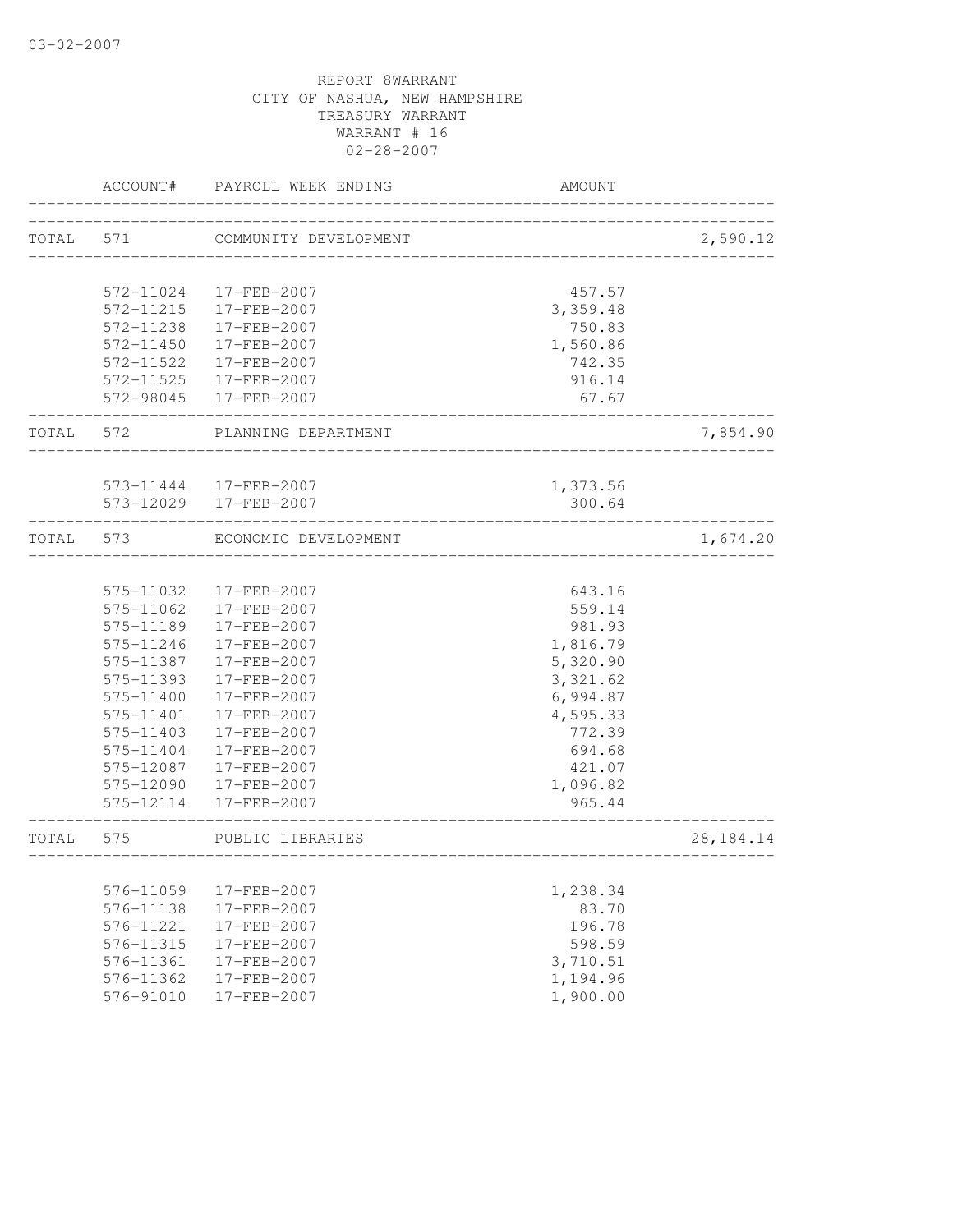|       | ACCOUNT#                   | PAYROLL WEEK ENDING        | AMOUNT              |             |
|-------|----------------------------|----------------------------|---------------------|-------------|
| TOTAL | 576                        | BUILDING DEPARTMENT        |                     | 8,922.88    |
|       |                            |                            |                     |             |
|       | 577-11067                  | 17-FEB-2007                | 1,072.97            |             |
|       | 577-11163                  | 17-FEB-2007                | 844.14              |             |
|       | 577-11183                  | 17-FEB-2007                | 937.65              |             |
|       | 577-91010<br>------------- | 17-FEB-2007                | 510.00              |             |
| TOTAL | 577                        | CODE ENFORCEMENT           | ______________      | 3,364.76    |
|       |                            |                            |                     |             |
|       | 581-11162                  | 17-FEB-2007                | 42,623.99           |             |
|       | 581-11204                  | 17-FEB-2007                | 11,629.60           |             |
|       | 581-11366                  | 17-FEB-2007                | 47,085.25           |             |
|       | 581-11408<br>581-11579     | 17-FEB-2007<br>17-FEB-2007 | 14,777.43<br>648.66 |             |
|       | 581-11628                  | 17-FEB-2007                | 1,215.20            |             |
|       | 581-11803                  | 17-FEB-2007                | 512.20              |             |
|       | 581-11850                  | 17-FEB-2007                | 2,676.47            |             |
|       | 581-12021                  | 17-FEB-2007                | 33,879.00           |             |
|       | 581-12060                  | 17-FEB-2007                | 2,256.41            |             |
|       | 581-12078                  | 17-FEB-2007                | 100.00              |             |
|       | 581-12084                  | 17-FEB-2007                | 1,312.50            |             |
|       | 581-12087                  | 17-FEB-2007                | 1,065.60            |             |
|       | 581-12111                  | 17-FEB-2007                | 97,403.11           |             |
|       | 581-12112                  | 17-FEB-2007                | 5,060.46            |             |
|       | 581-12126                  | 17-FEB-2007                | 3,378.73            |             |
|       | 581-12135                  | 17-FEB-2007                | 2,866.20            |             |
|       | 581-12136                  | 17-FEB-2007                | 455.02              |             |
|       | 581-12138                  | 17-FEB-2007                | 359.40              |             |
|       | 581-12141                  | 17-FEB-2007                | 200.00              |             |
|       | 581-12201                  | 17-FEB-2007                | 18,463.81           |             |
|       | 581-13004                  | 17-FEB-2007                | 460.00              |             |
|       | 581-13021                  | 17-FEB-2007                | 2,621.98            |             |
|       | 581-13032                  | 17-FEB-2007                | 426.54              |             |
|       | 581-13120                  | 17-FEB-2007                | 4,148.65            |             |
|       | 581-13133                  | 17-FEB-2007                | 100.00              |             |
|       | 581-13137                  | 17-FEB-2007                | 280.00              |             |
|       | 581-19000                  | 17-FEB-2007                | 218.75              |             |
| TOTAL | 581                        | SCHOOL DEPARTMENT          |                     | 296, 224.96 |

590-23575 17-FEB-2007 663.27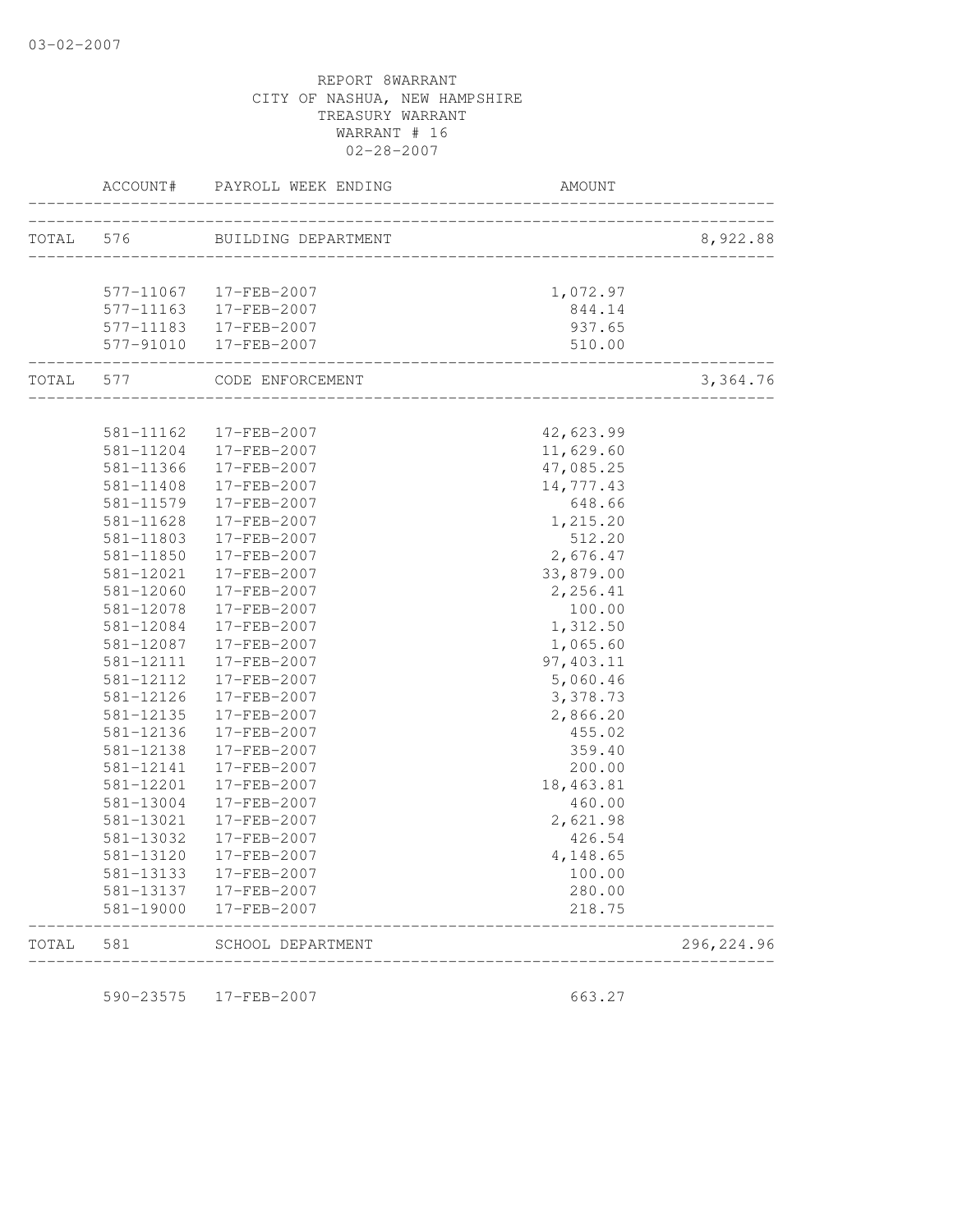|           | ACCOUNT# PAYROLL WEEK ENDING | AMOUNT |
|-----------|------------------------------|--------|
|           |                              |        |
| TOTAL 590 | P/Y OBLIGATIONS              | 663.27 |
|           |                              |        |

03-02-2007

#### REPORT 9WARRANT CITY OF NASHUA, NEW HAMPSHIRE TREASURY WARRANT WARRANT # 02-28-2007

|           | ACCOUNT# PAYROLL WEEK ENDING |  |  | AMOUNT |
|-----------|------------------------------|--|--|--------|
|           |                              |  |  |        |
| TOTAL 951 |                              |  |  |        |

03-02-2007

|           | ACCOUNT# PAYROLL WEEK ENDING | AMOUNT              |
|-----------|------------------------------|---------------------|
|           | 801-11008 17-FEB-2007        |                     |
|           | 801-11094 17-FEB-2007        | $509.14$<br>$88.91$ |
|           | 801-11101  17-FEB-2007       | 1,732.80            |
|           | 801-11193 17-FEB-2007        | 871.65              |
| 801-11208 | 17-FEB-2007                  | 88.87               |
|           | 801-11222 17-FEB-2007        | 191.32              |
|           | 801-11249 17-FEB-2007        | 127.18              |
|           | 801-11271 17-FEB-2007        | 942.44              |
|           | 801-11276 17-FEB-2007        | 2,368.48            |
|           | 801-11321 17-FEB-2007        | 1,033.09            |
|           | 801-11334 17-FEB-2007        | 901.23              |
|           | 801-11435 17-FEB-2007        | 247.76              |
|           | 801-11595 17-FEB-2007        | 5,952.80            |
|           | 801-11595 17-FEB-2007        | 2,968.00            |
|           | 801-11596 17-FEB-2007        | 2,844.25            |
| 801-11598 | 17-FEB-2007                  | 776.80              |
|           | 801-11606 17-FEB-2007        | 629.46              |
|           | 801-11618 17-FEB-2007        | 534.45              |
|           | 801-11647 17-FEB-2007        | 208.54              |
| 801-11765 | 17-FEB-2007                  | 713.60              |
|           | 801-13004 17-FEB-2007        | 4,550.14            |
| 801-13004 | 17-FEB-2007                  | 1,497.41            |
| 801-13004 | 17-FEB-2007                  | 38.18               |
| 801-13004 | 17-FEB-2007                  | 361.73              |
|           | 801-59236 17-FEB-2007        | 350.34              |
|           | 801-59237 17-FEB-2007        | 337.45              |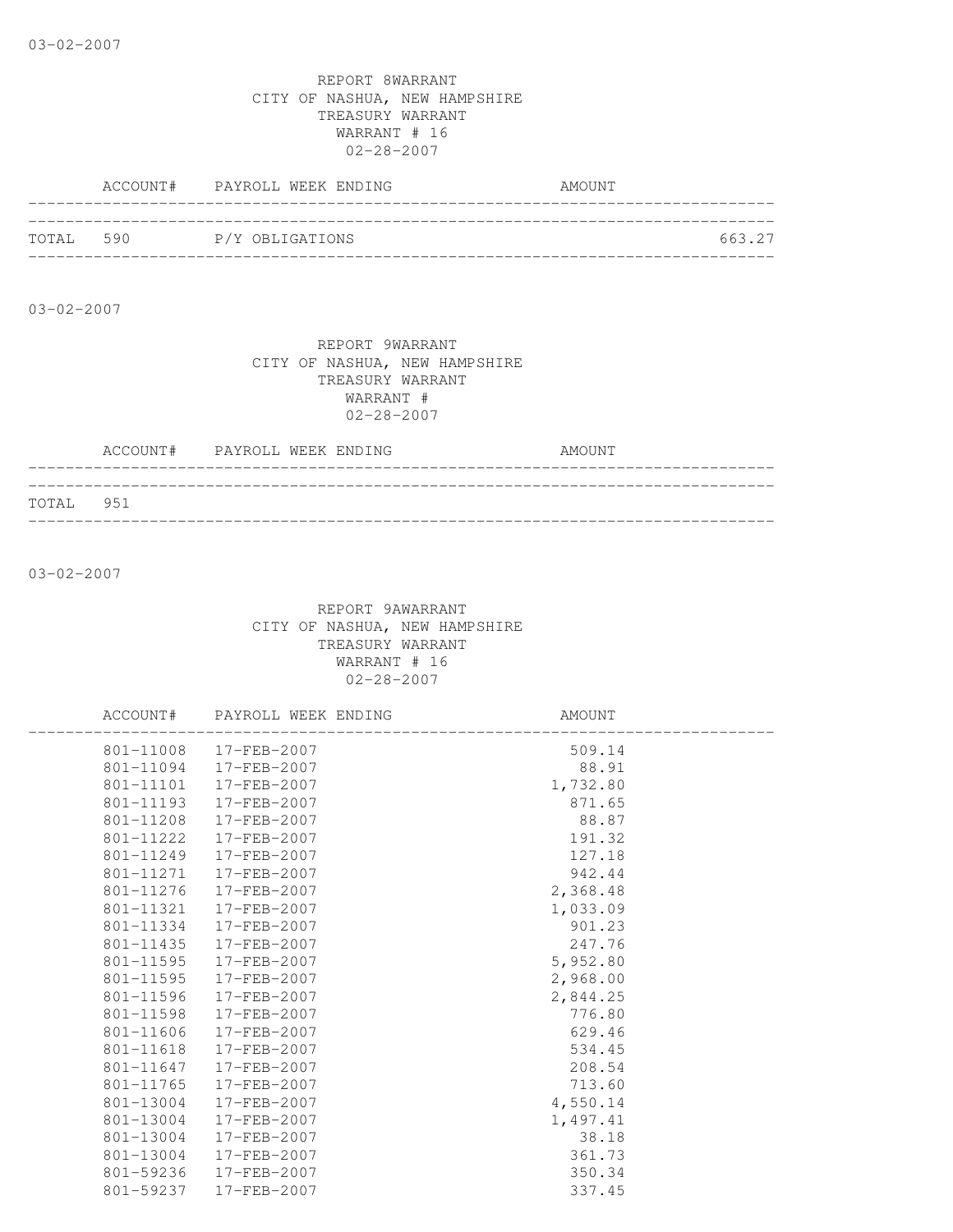801-59240 17-FEB-2007 131.05

| TOTAL | 801           | SOLID WASTE DISPOSAL |          | 30,997.07 |
|-------|---------------|----------------------|----------|-----------|
|       |               |                      |          |           |
|       | 802-11028     | $17 - FEB - 2007$    | 358.26   |           |
|       | 802-11028     | $17 - FEB - 2007$    | 168.59   |           |
|       | $802 - 11064$ | $17 - FEB - 2007$    | 131.05   |           |
|       | 802-11064     | $17 - FEB - 2007$    | 131.05   |           |
|       | 802-11091     | 17-FEB-2007          | 999.84   |           |
|       | 802-11094     | 17-FEB-2007          | 266.71   |           |
|       | 802-11094     | $17 - FEB - 2007$    | 266.72   |           |
|       | 802-11096     | $17 - FEB - 2007$    | 816.65   |           |
|       | 802-11102     | $17 - FEB - 2007$    | 789.31   |           |
|       | 802-11105     | $17 - FEB - 2007$    | 879.36   |           |
|       | 802-11155     | $17 - FEB - 2007$    | 892.02   |           |
|       | 802-11157     | $17 - FEB - 2007$    | 2,352.00 |           |
|       | 802-11158     | $17 - FEB - 2007$    | 1,683.20 |           |
|       | 802-11208     | $17 - FEB - 2007$    | 35.55    |           |
|       | 802-11208     | $17 - FEB - 2007$    | 35.55    |           |
|       | 802-11222     | $17 - FEB - 2007$    | 191.32   |           |
|       | 802-11249     | 17-FEB-2007          | 72.67    |           |

--------------------------------------------------------------------------------